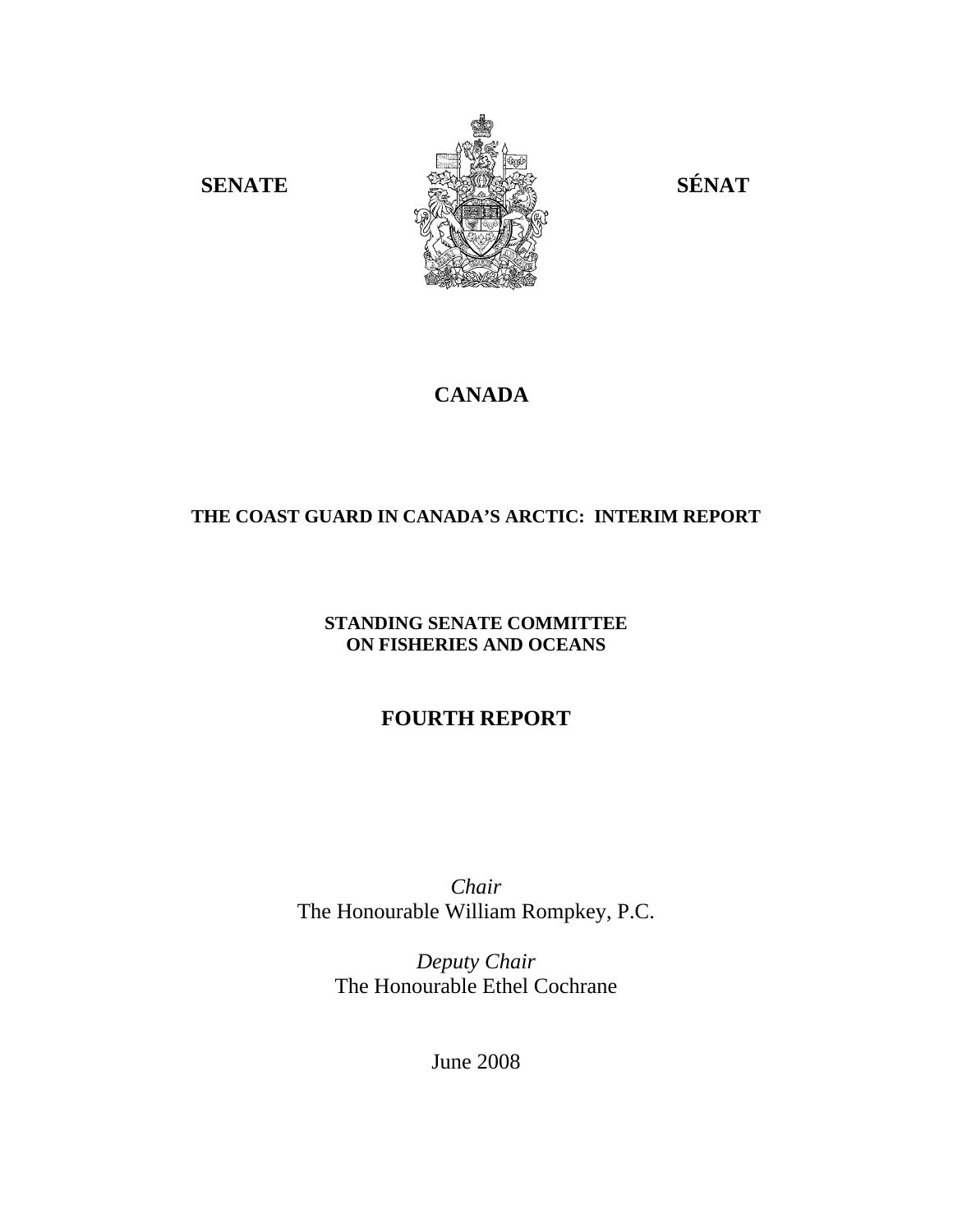*Ce rapport est aussi disponible en français* 

Available on the Parliamentary Internet: www.parl.gc.ca

(Committee Business — Senate — Reports) 39<sup>th</sup> Parliament — 2nd Session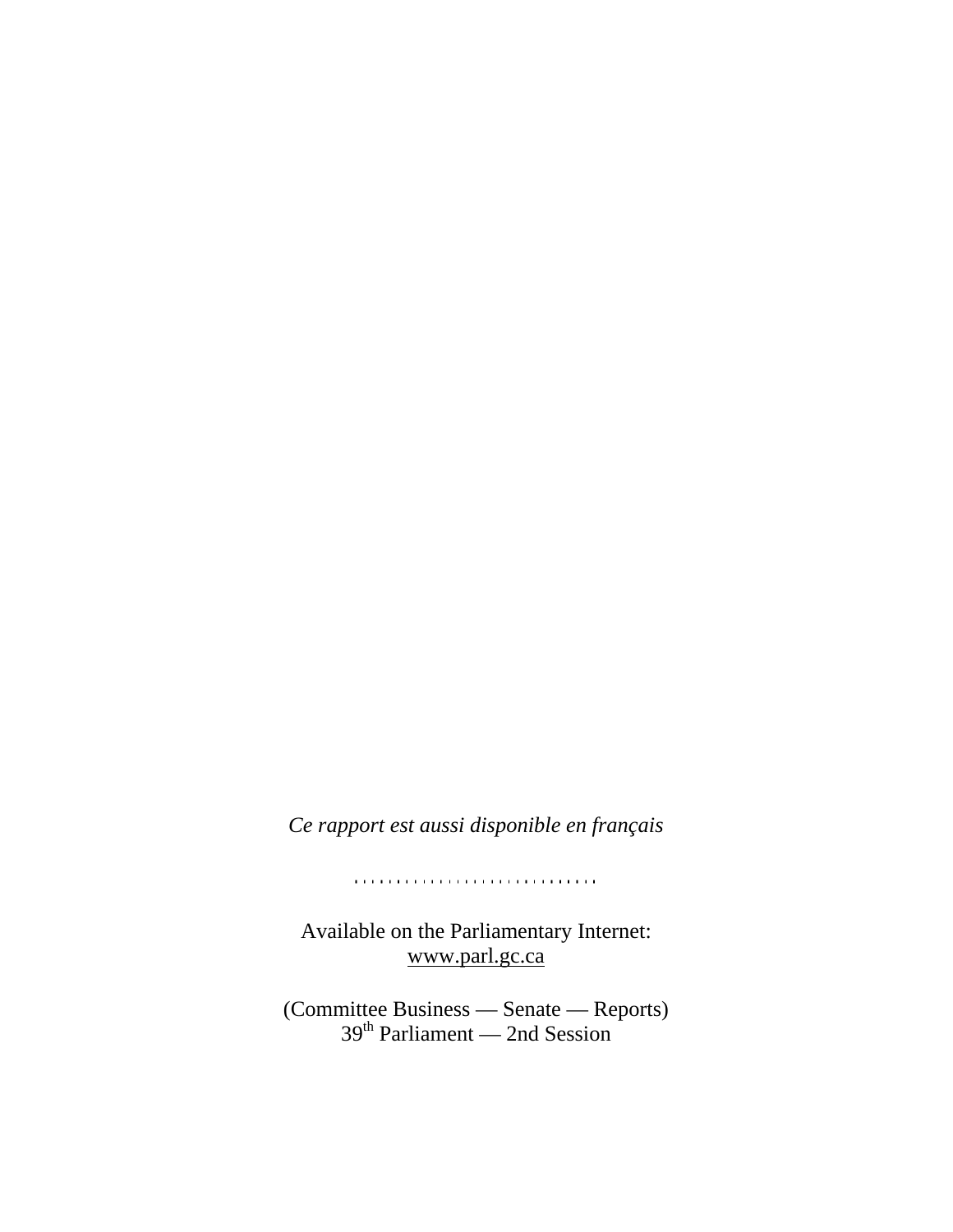# **TABLE OF CONTENTS**

# Page

|                                                                              | $\mathbf{i}$                     |
|------------------------------------------------------------------------------|----------------------------------|
|                                                                              | $\overline{\mathbf{u}}$          |
|                                                                              | -1                               |
| BACKDROP: A RAPIDLY CHANGING CIRCUMPOLAR ARCTIC                              | $\overline{4}$                   |
|                                                                              | $\overline{4}$                   |
|                                                                              | 5<br>7                           |
|                                                                              | 10                               |
|                                                                              | 11<br>11<br>13<br>16<br>20<br>21 |
| THE CANADIAN COAST GUARD: MEETING FUTURE CHALLENGES                          | 24                               |
|                                                                              | 24                               |
|                                                                              | 25<br>29<br>33<br>34<br>35       |
|                                                                              | 38                               |
|                                                                              | 42                               |
| APPENDIX 2 – Recommendations of the February 2008Canada–US Model Negotiation | 44                               |
|                                                                              | 47                               |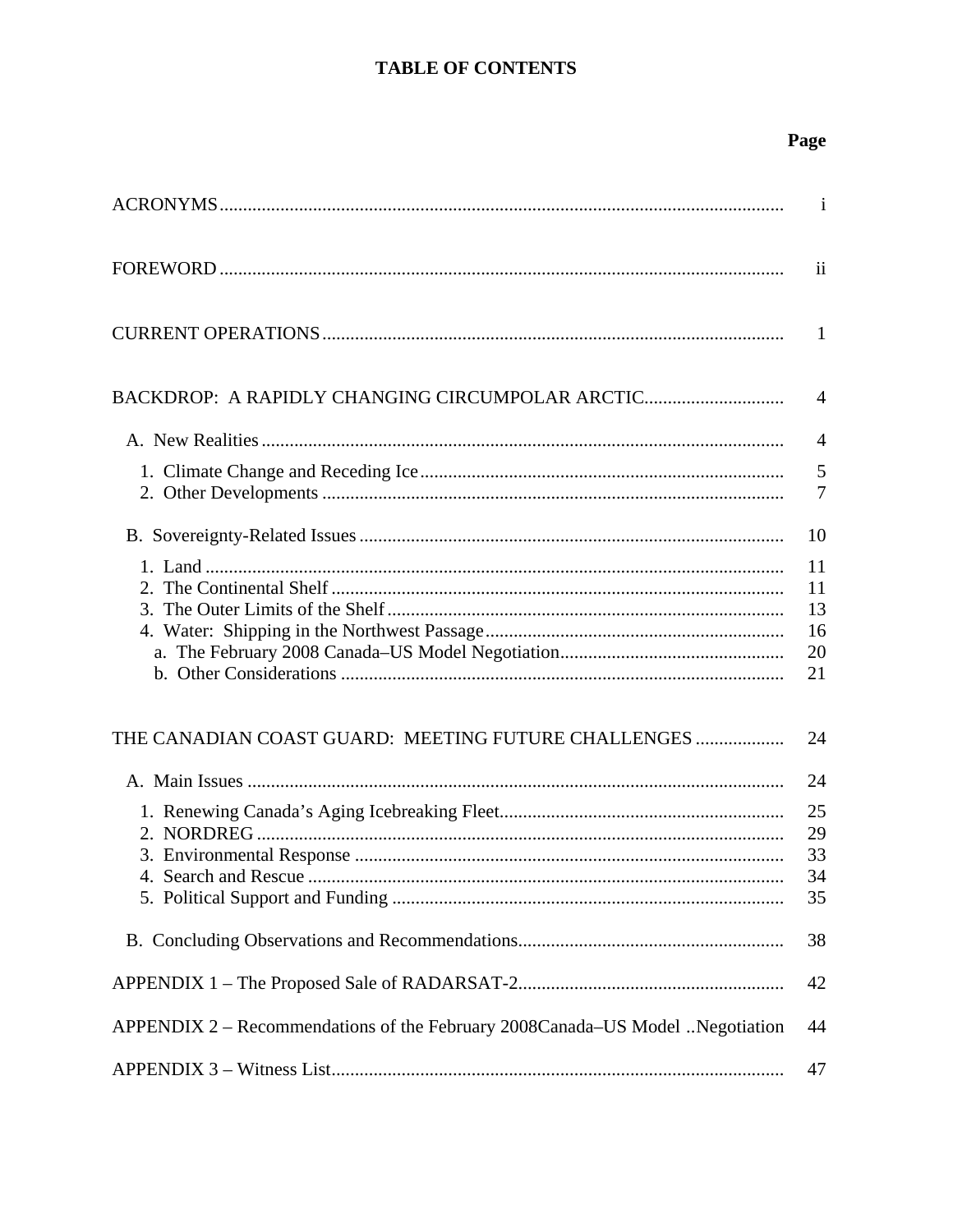#### **ACRONYMS**

- AMSA Arctic Marine Shipping Assessment
- AWPPA – *Arctic Waters Pollution Prevention Act*
- CCG Canadian Coast Guard
- CFS Canadian Forces Station
- CFB Canadian Forces Base
- CLCS Commission on the Limits of the Continental Shelf
- DFAIT Department of Foreign Affairs and International Trade
- EEZ Exclusive Economic Zone
- EU European Union
- ICC Inuit Circumpolar Council
- IMO International Maritime Organization
- IPY International Polar Year
- ITK Inuit Tapiriit Kanatami
- LOS Law of the Sea
- MCTS Marine Communications and Traffic Services
- MDA MacDonald, Dettwiler & Associates Ltd.
- NTI Nunavut Tunngavik Incorporated
- RCMP Royal Canadian Mounted Police
- SAR Search and Rescue
- UN United Nations
- US United States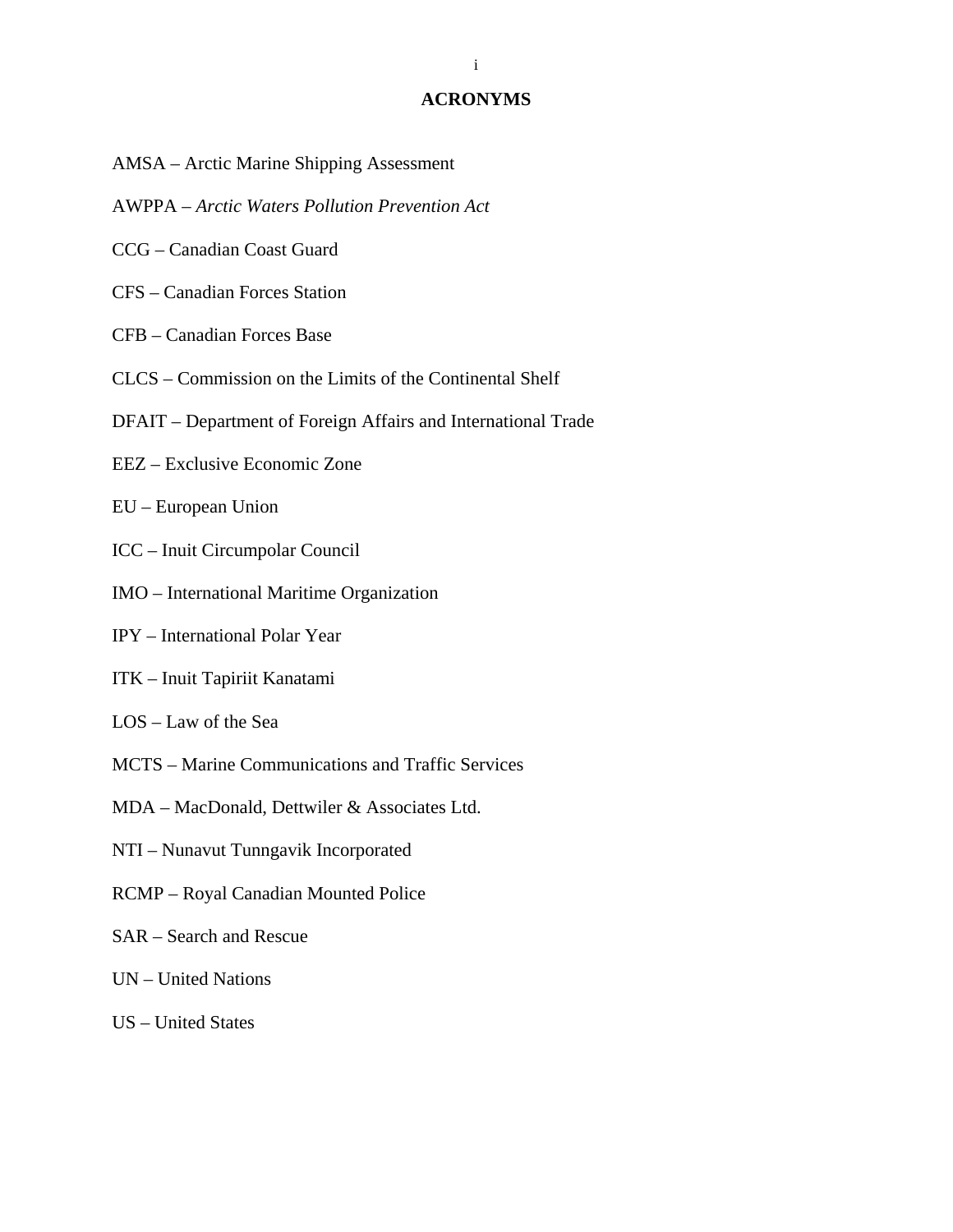**FOREWORD** 

The Arctic has received a great deal of media attention in recent months. International Polar Year research, seabed mapping of the continental shelf, Russia's flag-planting at the North Pole, and the federal government's announcements of plans to bolster Canada's military presence in the north are some examples of news stories that have captured the attention of Canadians.

Last year, the Prime Minister said that Canada has a choice when it comes to defending its sovereignty in the Arctic: "Either we use it or we lose it," he said, and Canada intended "to use it." Strengthening and demonstrating Canada's sovereignty in the north was a major theme of the Speech from the Throne of 16 October 2007 and is one of the four priorities of the Northern Strategy led by Indian and Northern Affairs. Initiatives in support of the Strategy were announced in the 26 February 2008 Budget.

With these developments in mind, and in keeping with its order of reference, the Committee began hearings in Ottawa in February 2008 to better understand the issues at hand. Our interest soon focused on the Canadian Coast Guard, Canada's primary vehicle in demonstrating to the world its sovereignty in the Arctic. We asked ourselves if the Coast Guard was adequately prepared and equipped to meet future challenges.

We believe this to be an opportune time to sketch out what we have heard so far. The subject matter is complex, but one fact is clear: more thought must be given to the future role and capability of the Coast Guard, the agency that helps safeguard the values and environmental and economic interests of Canadians, especially those who live in the north. This interim report – an account of work in progress – is based on evidence gathered in Ottawa from 5 February 2008 to 15 May 2008.

Obviously, the northern perspective on issues still needs to be fully heard and considered. An essential aspect of the Canadian identity, the Arctic is first and foremost the homeland of Inuit who have been using the region and its resources for thousands of years. This interim report was written before the Committee conducted public hearings and fact-finding in Nunavut during the first week of June. Our findings will be conveyed more fully in a final report.

The Committee will consider our efforts worthwhile if they have made Canadians more aware of the Coast Guard's important role in the Arctic. We appreciate the interest shown by those who so generously made themselves available to participate in our study.

Dur bourshers

William Rompkey, P.C. Chair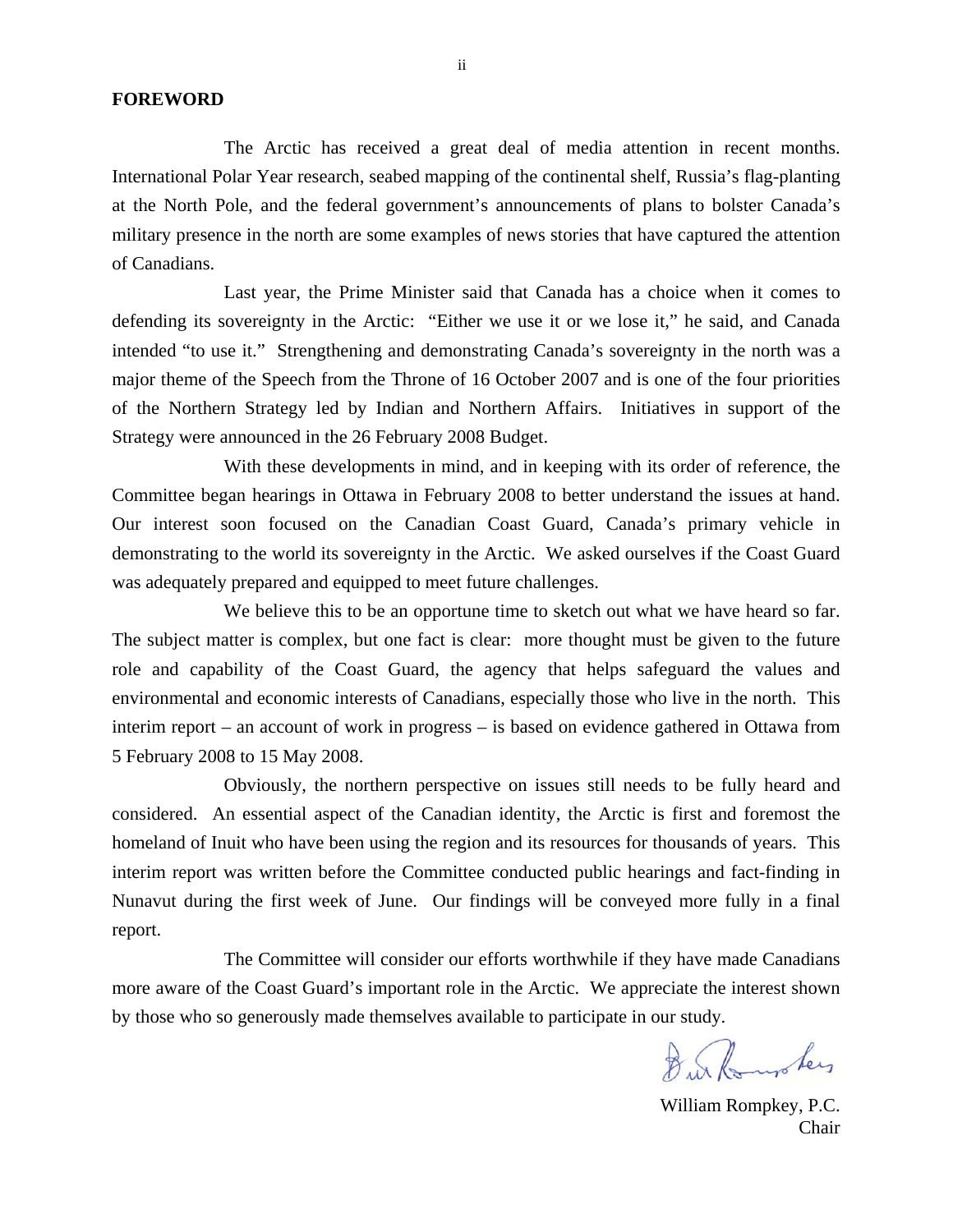### **THE COAST GUARD IN CANADA'S ARCTIC: INTERIM REPORT**

## **CURRENT OPERATIONS**

The Canadian Coast Guard (CCG) is a national Special Operating Agency of the Department of Fisheries and Oceans (DFO) that provides marine safety and environmental protection services to Canadians, and essential at-sea support to other federal government departments and agencies, including the DFO itself. In the Arctic, the Coast Guard performs considerable and critical work. Its red and white icebreakers and helicopters are often said to be the most visible symbol of Canada's sovereignty and presence.

Each year, from late June to early November, two heavy icebreakers, four medium icebreakers and one light icebreaker are deployed to the Arctic to perform a broad range of important tasks in support of economic and commercial development (Map 1) – escorting ships through the ice-covered waters, keeping navigation channels open, breaking ice for commercial shipping, clearing ice in harbours, and maintaining navigation aids. Supplies are delivered to remote settlements and to Environment Canada and National Defence sites, and annual support is provided to the US Military Sealift Command at Thule, Greenland. The vessels operate in a harsh climate, in some of the most challenging ice conditions in the world. The Coast Guard's icebreakers are often the first ones into the Arctic each shipping season, and the last to leave. $(1)$ 

The Coast Guard also provides considerable support for scientific activity. In this respect, the DFO heavily depends on its fleet. Examples of important DFO-specific scientific work supported by the agency include:

- stock assessments of marine mammals, fish, and emerging fisheries in Nunavut;
- aquatic ecosystem assessments, including examination of the impact of various development activities;
- hydrographic surveys for the production of navigational products and services (to support an anticipated increase of ocean-going transport in the Arctic); and
- bathymetry (measurement of the depth of the water), in support of Canada's submission to the United Nations Commission on the Limits of the Continental Shelf.<sup>(2)</sup>

<sup>(1)</sup> George Da Pont, Commissioner, Canadian Coast Guard, *Committee Proceedings*, 5 February 2008. Three vessels also operate on the Mackenzie River and Beaufort Sea delta. A national review of levels of service to clients, including all Coast Guard services in the region, is currently under way.

<sup>(2)</sup> Ibid.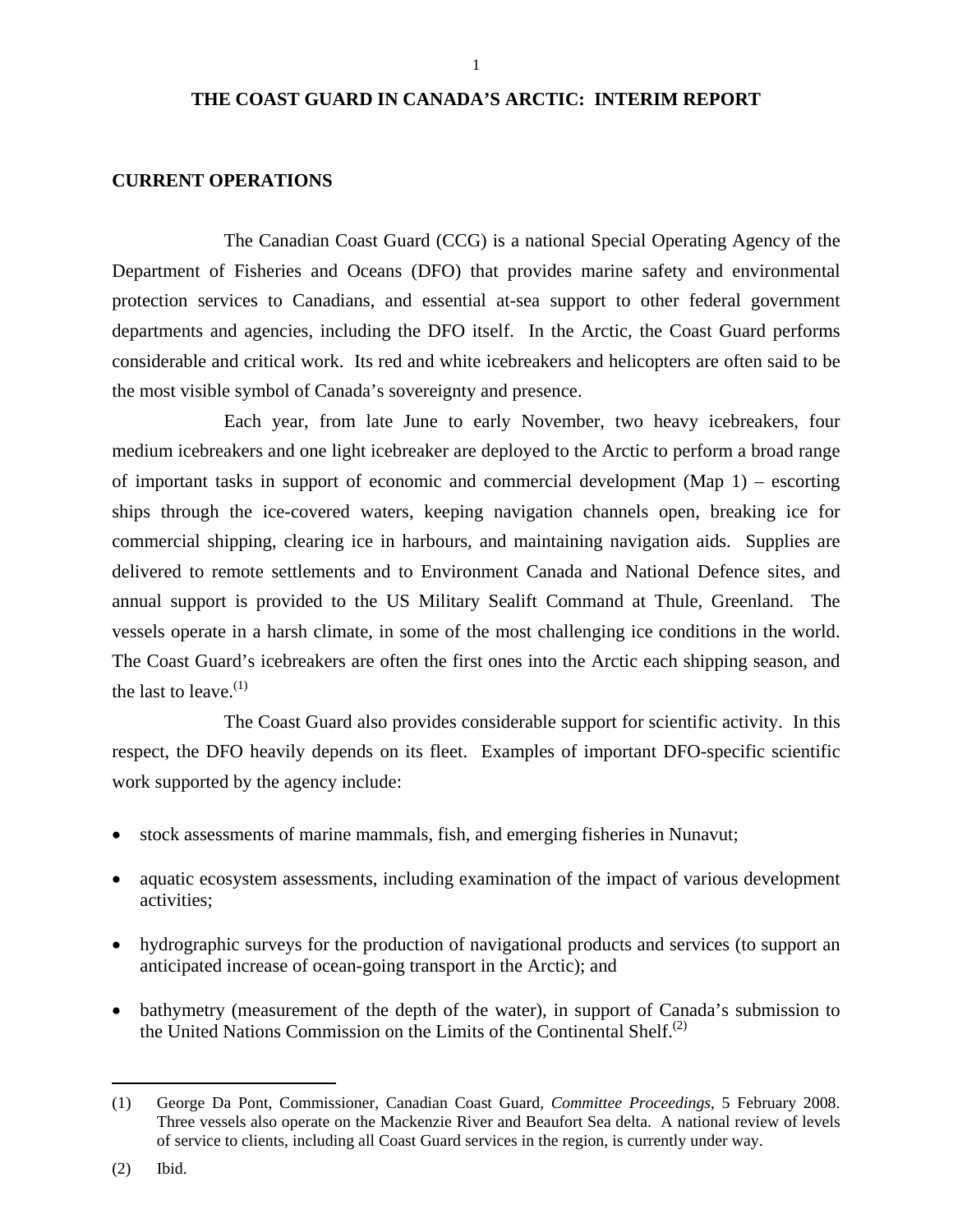

### **Map 1 – CCG Arctic Operations**



Source: DFO, Canadian Coast Guard, Icebreaking Program, http://www.ccg-gcc.gc.ca/eng/CCG/Ice\_Service\_Dates.

 $\overline{a}$ 

Canadian and other scientists make use of Coast Guard vessels as platforms for a wide variety of scientific missions pertaining to climate change and the northern environment. Scientific work in 2007–2008 is especially significant in view of the wide-ranging research efforts being conducted in conjunction with International Polar Year (IPY), the largest international program of scientific research focused on the Arctic ever undertaken.<sup>(3)</sup> Canada's Three Oceans for example, the largest of the DFO-led IPY projects, employs the *CCGS Sir Wilfrid Laurier* and the *CCGS Louis S. St-Laurent* to cover 15,000 square kilometres of ocean over a two-year period. The goal is to study how the Pacific, Arctic and North Atlantic Oceans interconnect and to establish a "scientific fence" around all of Canada's ocean waters in support of Canadian sovereignty in the Arctic.

<sup>(3)</sup> IPY, the first initiative of its kind in 50 years, is an international program of scientific research focused on the Arctic and Antarctic regions, involving the participation of a large number of scientists and researchers from more than 60 countries. The Government of Canada's IPY website can be accessed at: http://www.ipy-api.gc.ca.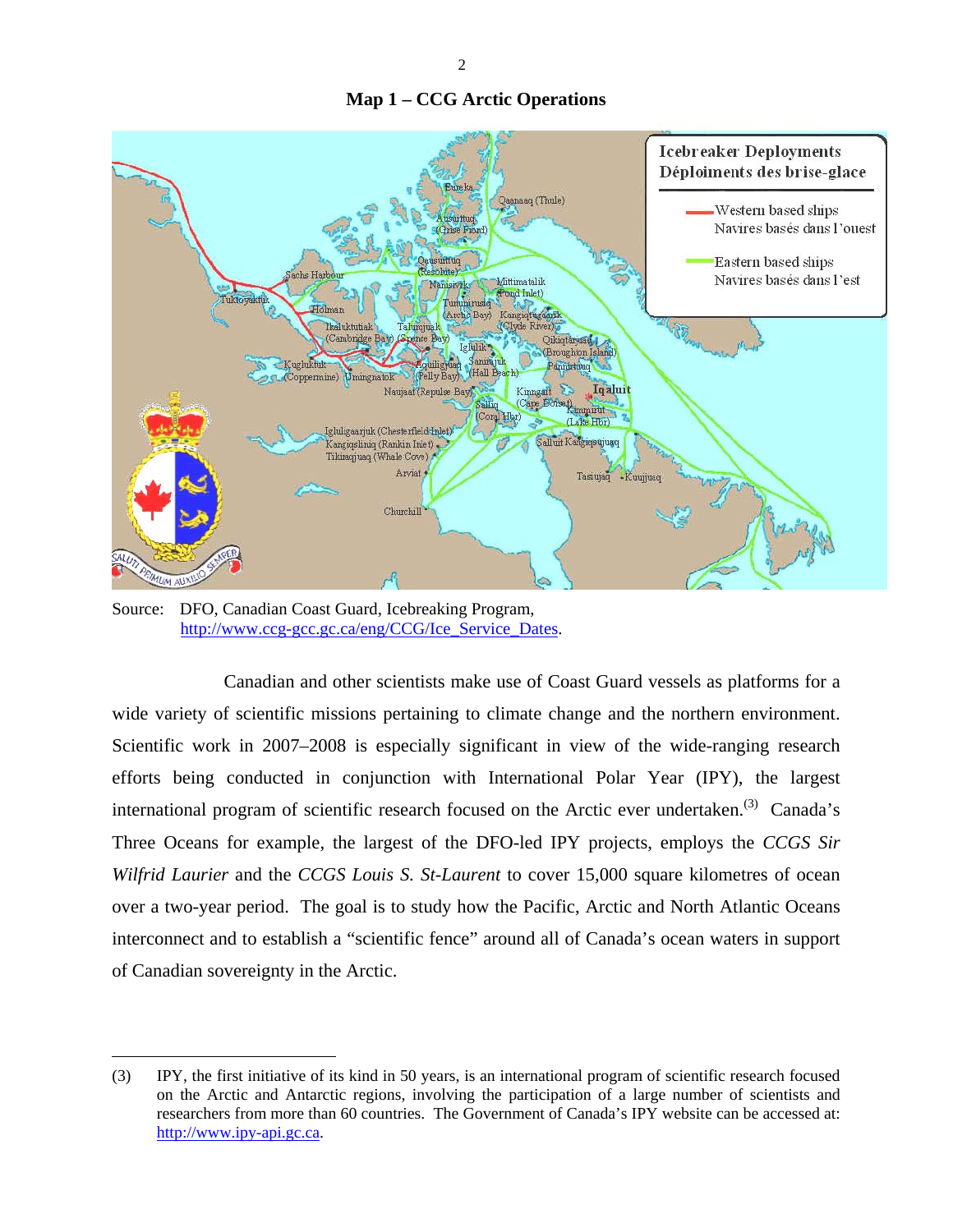The *CCGS Amundsen*, Canada's first dedicated Arctic science icebreaker (formerly known as the *CCGS Franklin*) is also used as a platform support to facilitate Government of Canada initiatives, including:

- the conduct of the Inuit Health Survey, which uses the icebreaker as a floating medical centre;
- the Circumpolar Flaw Lead System Study, Canada's largest International Polar Year project in terms of resources; $^{(4)}$  and
- the ongoing work of ArcticNet a member of the Canadian Networks of Centres for Excellence that brings together scientists and managers from the fields of human health, natural sciences and social sciences, and partners them with Inuit organizations, northern communities, federal and provincial agencies, and the private sector.

CCG icebreakers provide logistical and platform support to the Royal Canadian Mounted Police (RCMP) and the Canadian Forces. Virtually all of Canada's ice operations capabilities are now with the Coast Guard as a result of government decisions taken over 50 years ago.<sup>(5)</sup> The Coast Guard's experience and expertise are recognized worldwide, and most of its commanding officers have over 20 years' experience in the Arctic. $(6)$ 

Icebreakers are not the Coast Guard's only presence in the Arctic, however. Other essential services are delivered in Canada's northern seaways, which are used for the resupply of communities, the export of raw materials, tourism, and science-related activity. These services include:

- Marine Communications and Traffic Services, including radio operations, to help ensure the safety of people at sea and the protection of the environment through effective traffic management and efficient movement of shipping;
- Aids to Navigation, to help ensure the safe voyages of vessels by reducing the risks of grounding and collision. The Coast Guard places and maintains over 1,500 visual and aural aids to navigation on the Mackenzie River from Great Slave Lake to Tuktoyaktuk, over 300 across the Arctic Ocean and some 30 or so in Hudson Bay and James Bay. Navigation safety information is provided through the publication of monthly Notices to Mariners, lists of lights and buoys, and an annual edition of *Notice to Mariners*;
- Search and Rescue (SAR), typically involving pleasure crafts or local community vessels; on average, there are 11 marine SAR cases per year;

<sup>(4)</sup> The flaw lead is an area of ice-free water that opens up each year when central pack ice moves away from coastal ice, creating a "flaw" in the ice surface. Studying the flaw lead will provide a better understanding of meteorological effects on Arctic ecosystems.

<sup>(5)</sup> There are also a few private-sector marine companies.

<sup>(6)</sup> George Da Pont, *Committee Proceedings*, 5 February 2008.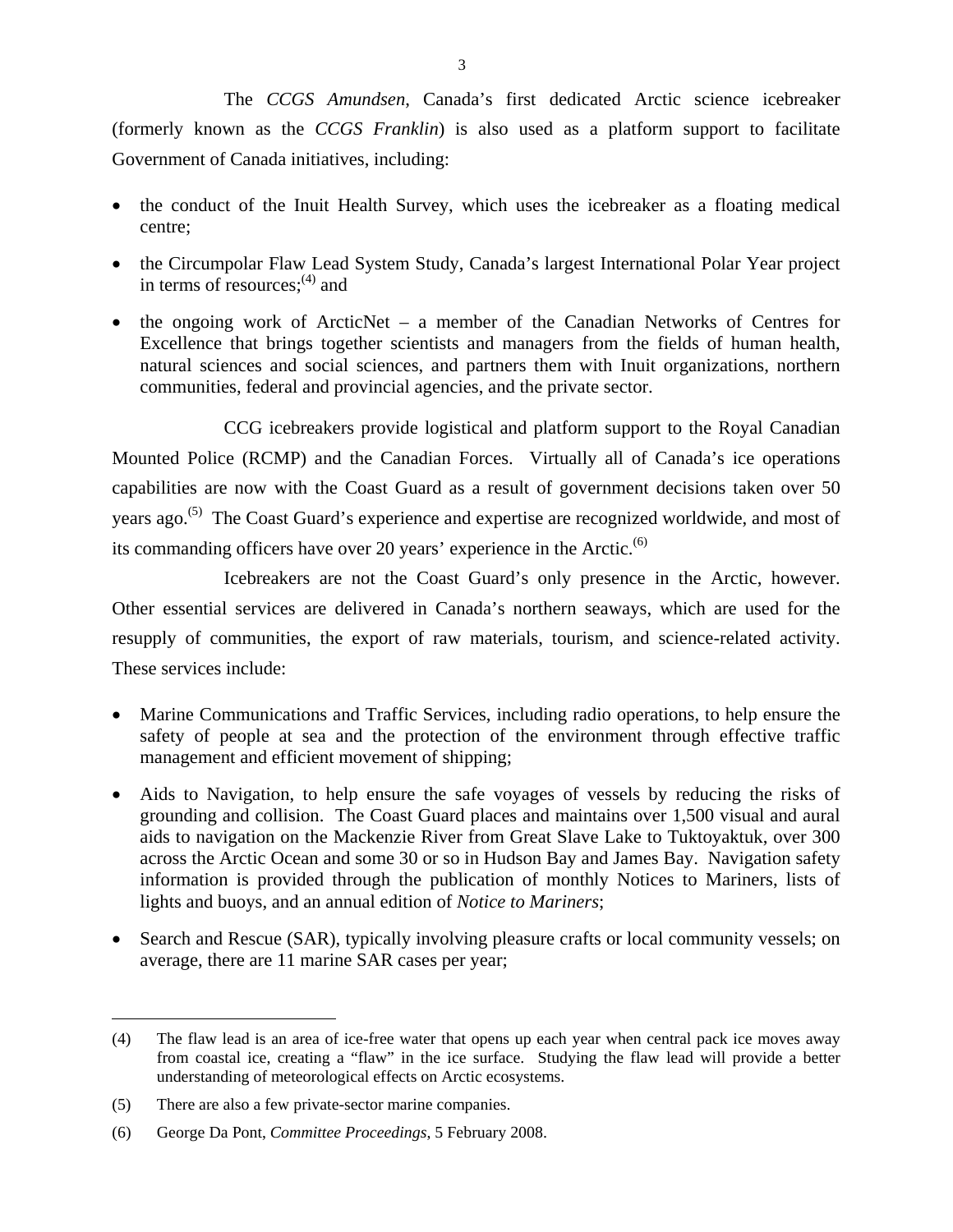- Environmental Response, given that the Coast Guard has the primary response lead for pollution incidents or marine spills north of 60 degrees;
- Waterways Management, which includes forecasting water levels during the summer navigation season on the Mackenzie, Liard and Peel Rivers; and
- cargo management and coordination for Iqaluit, an important transshipment and resupply route. $(7)$

Important Coast Guard commitments for 2008 include:

- continued participation in an ongoing Arctic exercise with the Department of National Defence and other government departments (in the Iqaluit area). In each of the last three summers, the Coast Guard and the Canadian Forces have participated in joint exercises in the Arctic;
- resupply of the Eureka and Kugaaruk missions for National Defence, Environment Canada, and the Government of Nunavut;
- placement of underwater cables in the Northwest Passage for Defence Research and Development Canada;
- icebreaker participation in an Arctic environmental response exercise in Ilulissat (Greenland) with the United States and Denmark, the host country of the 2008 North Atlantic Coast Guard Forum;
- continued icebreaking support to the US Military Sealift Command off Greenland; and
- continued and significant activity related to IPY research and mapping of the Canadian continental shelf. $^{(8)}$

# **BACKDROP: A RAPIDLY CHANGING CIRCUMPOLAR ARCTIC**

### **A. New Realities**

With its vast and largely untapped natural resources, the Arctic is growing in strategic and economic importance. Marine activity is expected to increase significantly because of the converging circumstances of melting polar ice and high energy prices. The Canadian Coast Guard's role in the Arctic, a region of tremendous potential, will become ever more critical in the coming years.

<sup>(7)</sup> Ibid.

<sup>(8)</sup> Ibid.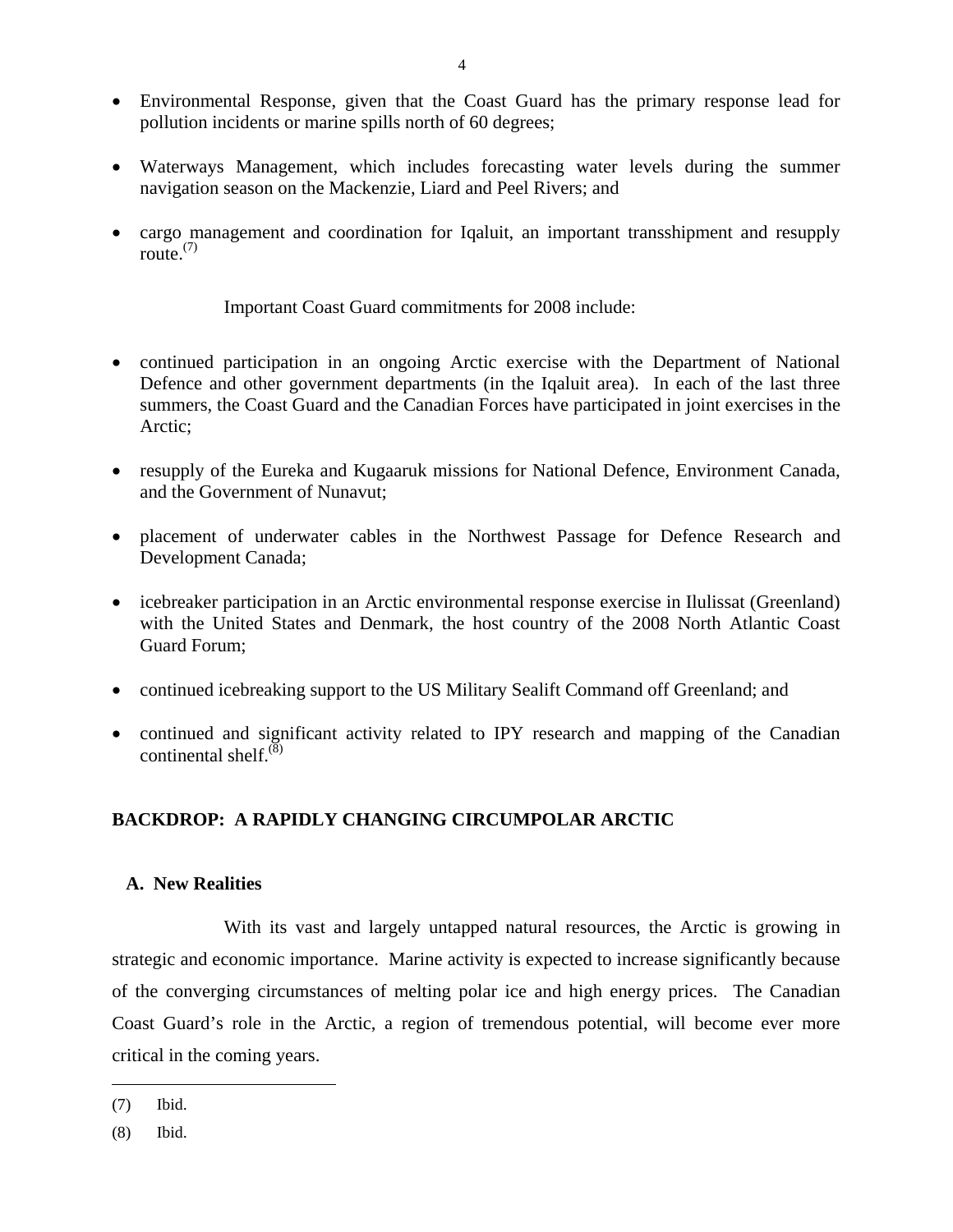### **1. Climate Change and Receding Ice**

 $\overline{a}$ 

Climate change is fundamentally transforming the Arctic. The ice cover is becoming thinner, covering less of the circumpolar Arctic, and receding more quickly than previously believed possible.

In September 2007, record low levels of ice were observed, exceeding the worsecase predictions of the experts. Sea ice shrank to 39% below its 1979–2000 mean, the lowest level since satellite monitoring began in 1979 and the lowest for the entire 20<sup>th</sup> century based on monitoring from ships and aircraft. $(9)$  In 2005, the extent of the ice cover was the lowest on record. Significantly for Canada, by the end of the 2007 melt season the legendary Northwest Passage opened up, becoming fully navigable for the first time in recorded history. The Arctic Ocean is now expected to become largely ice-free in summer within the next two decades,  $(10)$  or perhaps even by  $2013$ .<sup>(11)</sup>

Appearing before the Committee, Duane Smith, president of the Inuit Circumpolar Council (ICC) Canada,<sup> $(12)$ </sup> indicated that 2008 could be the first year on record without the presence of hard, "multi-year ice" – ice that has survived at least one summer. Multi-year ice presents a serious hazard to shipping, whereas softer, thinner "first-year ice" can be broken by "ice-strengthened" vessels.

White sea ice reflects sunlight and keeps the polar regions cool, but retreating sea ice exposes darker and less reflective seawater that absorbs heat, causing even more ice to melt. This cycle is known as the ice-albedo feedback loop. According to Dr. Scott G. Borgerson of the (US) Council on Foreign Relations, whom the Committee invited to provide a non-governmental American perspective on the geopolitics of a melting Arctic, the tipping point at which sea ice will begin to melt at an exponential rate may already have been reached.<sup>(13)</sup>

<sup>(9)</sup> World Wildlife Fund, *Arctic Climate Impact Science – An Update Since ACIA*, Report commissioned by WWF International Arctic Programme, 2008, http://assets.panda.org/downloads/final\_climateimpact\_22apr08.pdf.

<sup>(10)</sup> US National Snow and Ice Data Center, "Arctic Sea Ice Shatters All Previous Record Lows," *NSIDC Arctic Sea Ice News*, 1 October 2007, http://nsidc.org/news/press/2007\_seaiceminimum/20071001\_pressrelease.html.

<sup>(11)</sup> Advanced modelling studies presented at the 2007 meeting of the American Geophysical Union forecast northern polar waters to be ice-free in summers within just 5–6 years.

<sup>(12)</sup> Duane Smith, President, Inuit Circumpolar Council (Canada), *Committee Proceedings*, 1 April 2008.

<sup>(13)</sup> Dr. Scott G. Borgerson, International Affairs Fellow, Council on Foreign Relations, *Committee Proceedings*, 8 April 2008.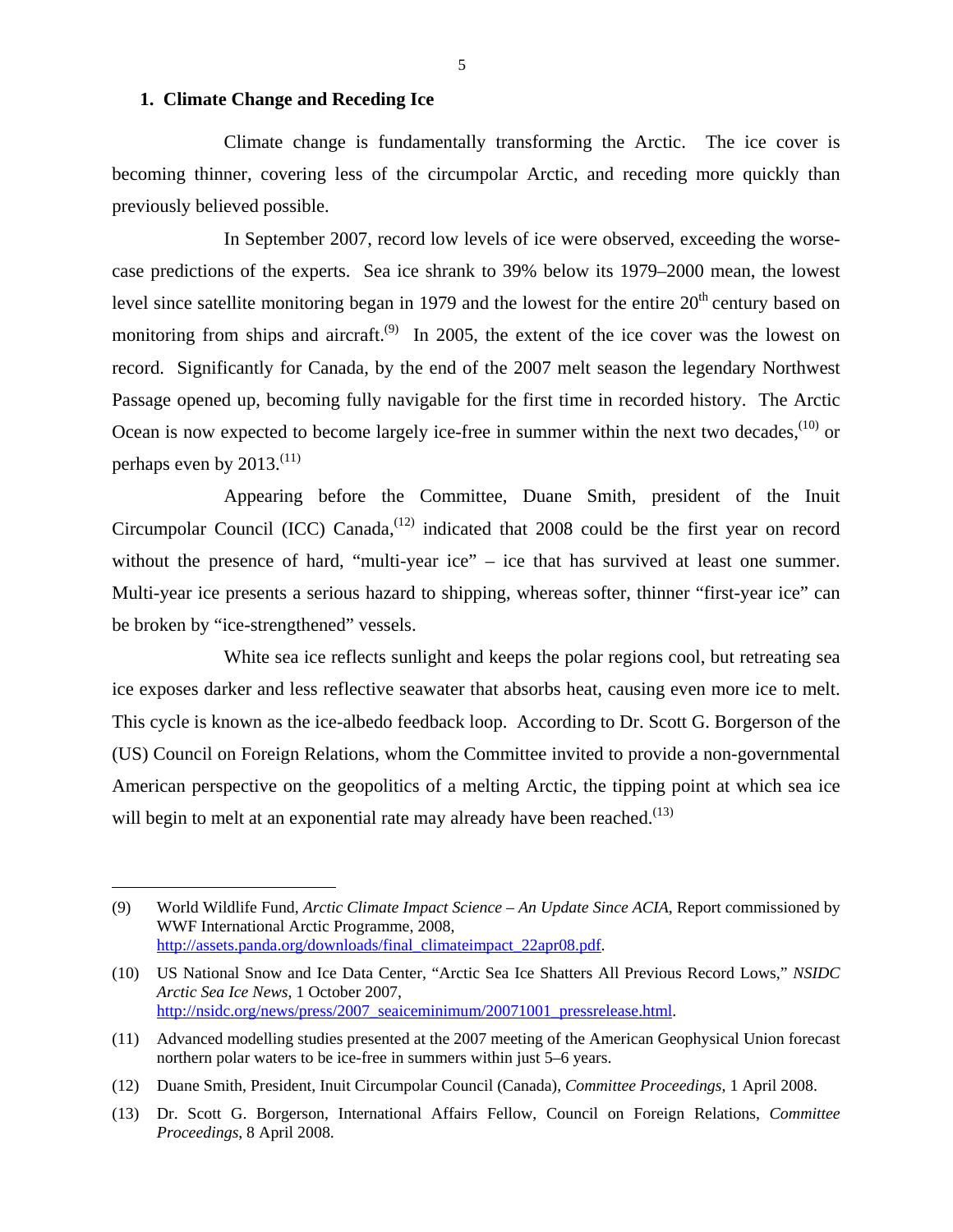Dr. Louis Fortier, ArcticNet's Scientific Director, further explained to the Committee that reaching the tipping point will result in a new climatic equilibrium in the northern hemisphere and the rest of the planet, which could take thousands of years to reverse.<sup>(14)</sup> For 2008, the forecast was said to be grim; as far as science is able to predict, the extent of ice cover will be much lower than in 2007. The Committee was shown a series of animated images depicting changes to and the variability of the circumpolar ice cover over time. Earth is losing its "capital of sea ice" in the Arctic, Dr. Fortier said, and as multi-year ice disappears completely, conditions will become similar to those in the St. Lawrence Seaway in winter. This will open up the Canadian Arctic Archipelago to navigation.<sup>(15)</sup>

Dr. Rob Huebert of the University of Calgary, a renowned authority on Arctic matters, began his presentation to the Committee with satellite photographs showing the extent of the loss of ice cover since January  $1990$ .<sup>(16)</sup> The Arctic will become much busier, he warned, and "it will catch us off guard." Although no one knows for sure what will happen in the years ahead, Dr. Michael Byers, Canada Research Chair in International Law and Politics at the University of British Columbia, said that government cannot wait for certainty before responding to this phenomenon.

> [T]here is … a significant possibility, a risk, that the rate of ice loss will continue and perhaps even accelerate. In my view, good public policy is based on risk analysis. If there is a 20 per cent chance that we will have an open Northwest Passage, the government needs to move quickly to guard against that risk and prepare for the eventualities. I think it is more significant than a 20 per cent risk; I think it is almost certain.  $(17)$

Judging from what the Committee heard, it is no longer a matter of if, but when, the Arctic Ocean will open to regular shipping. This prospect has huge implications. Navigation shortcuts are expected over Eurasia (the Northern Sea Route, once called the Northeast Passage)

<sup>(14)</sup> Dr. Louis Fortier, Scientific Director, ArcticNet, *Committee Proceedings*, 13 May 2008. Dr. Fortier, a Professor at Université Laval, holds the Canada Research Chair on the Response of Arctic Marine Ecosystems to Climate Change, and has sat on the Natural Sciences and Engineering Research Council of Canada since 2005.

<sup>(15)</sup> Ibid.

<sup>(16)</sup> Dr. Rob Huebert, Associate Director of the Centre for Military and Strategic Studies, Associate Professor, Department of Political Science, University of Calgary, *Committee Proceedings*, 13 March 2008.

<sup>(17)</sup> Dr. Michael Byers, Professor, Canadian Research Chair in International Law and Politics, *Committee Proceedings*, 6 March 2008.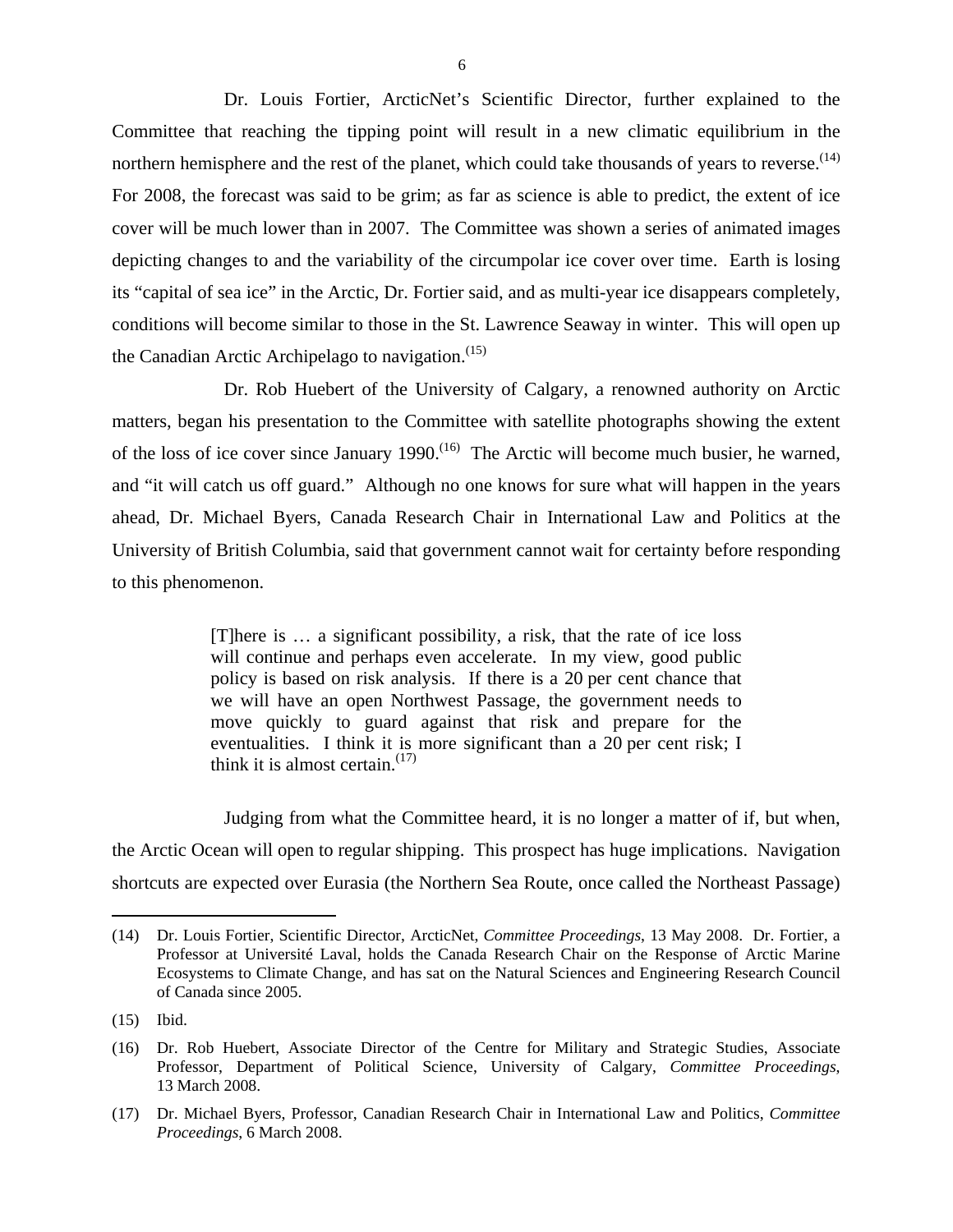and North America (the Northwest Passage), reducing oceanic travel by days and thousands of kilometres. As a navigation route, the Northwest Passage would offer international shipping companies significant time and cost savings; the distance from Shanghai to New Jersey would be 7,000 kilometres shorter than a similar voyage through the Panama Canal. If the sea ice recedes sufficiently, a marine route could be created directly over the North Pole.

We heard from witnesses that the further diminishment of ice will benefit the energy and mining sectors, leading to economic development and even more shipping. According to Dr. Byers, Canada should be thinking in terms of an Arctic Gateway project similar to the Asia-Pacific Gateway and Corridor being built in Western Canada. ICC Canada president Duane Smith mentioned that Canada and Russia had been looking at the possibility of keeping the port of Churchill open throughout the year, and that Russia had volunteered the use of icebreakers to create a shipping link between Churchill and the Russian port of Murmansk, the most northerly ice-free port in the world.

Inuit will be most directly affected by increased marine activity, which is likely to have far-reaching consequences for their culture, well-being and traditional way of life. In this regard, the Committee learned that the Inuit Circumpolar Council had submitted an Inuit perspective on shipping to the eight-nation Arctic Council, which has been preparing a comprehensive Arctic Marine Shipping Assessment, or AMSA. A report is expected to be released in autumn 2008 on likely scenarios for 2020 and  $2050$ .<sup>(18)</sup>

The effects of climate change in the Arctic are expected to be among the greatest of any region on Earth. Although global in scope, climate change is having real and serious consequences at the local level, as the ICC Canada president made clear in his presentation. In the western Arctic, where temperature increases in the Canadian north have been greatest, the serious problem of coastal erosion has been brought on by rising sea levels and tides caused by melting ice. Some communities, Mr. Smith said, are now having to relocate further inland.<sup>(19)</sup>

### **2. Other Developments**

Coastal states that border the Arctic Ocean (Canada, Denmark, Norway, the Russian Federation, and the United States) are currently mapping the ocean floor as prescribed

<sup>(18)</sup> Duane Smith, *Committee Proceedings*, 1 April 2008. The ICC is an international non-government organization representing approximately 150,000 Inuit living in Alaska, Canada, Greenland and Russia. The ICC is a Permanent Participant in the Arctic Council, an eight-state intergovernmental forum established in 1996.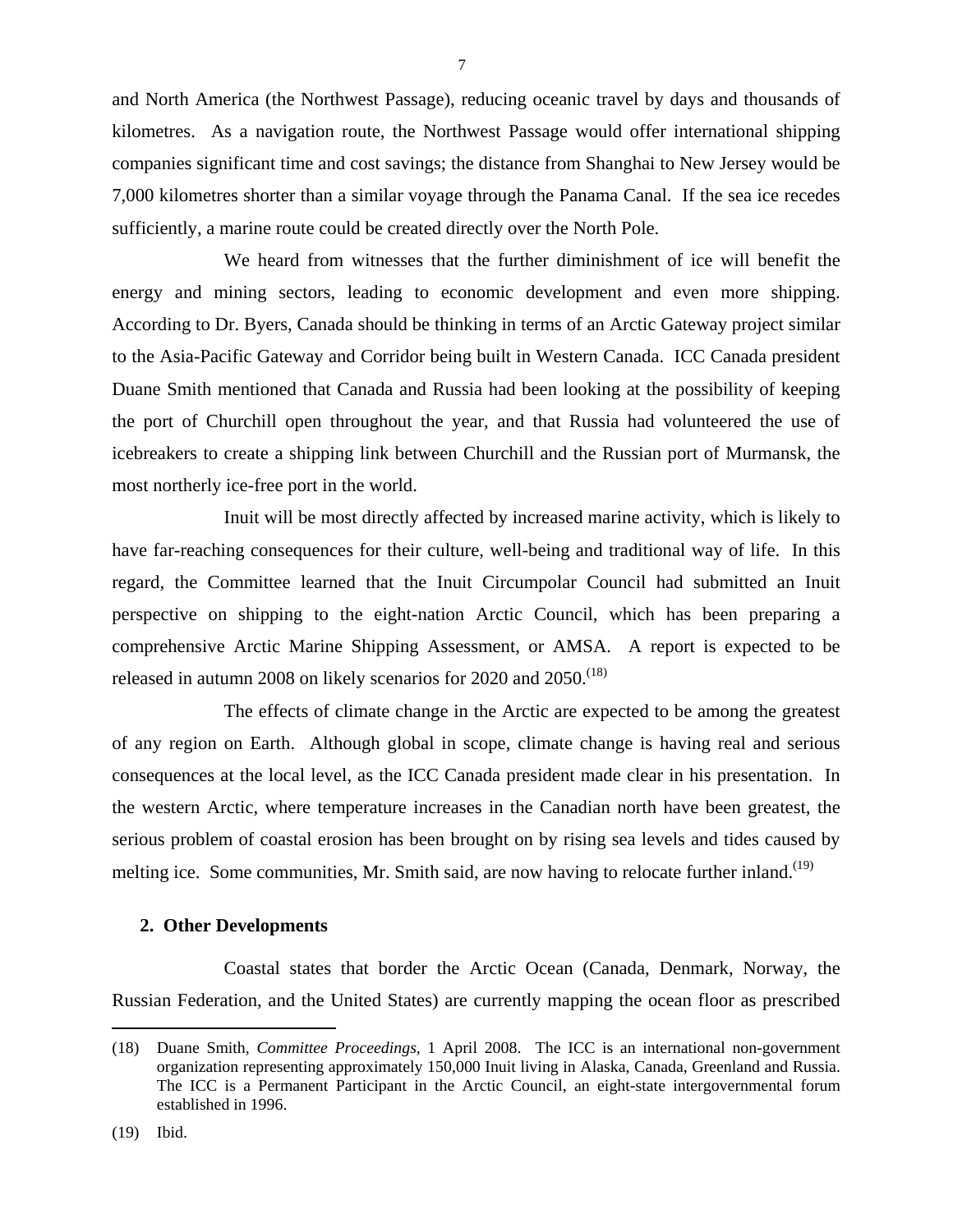by the United Nations Convention on the Law of the Sea. The objective is to determine how much of the sea floor is an extension of each coastal nation's continental shelf, with a view to claiming the maximum amount of the seabed allowable beyond their 200-nautical-mile Exclusive Economic Zone.(20)

Enormous hydrocarbon resources are suspected below the Arctic Ocean's surface. The often-quoted estimate attributed to the US Geological Survey is that the Arctic may contain one-quarter of the world's undiscovered oil and gas reserves. The Committee learned that the Arctic Council has been conducting a circumpolar scientific oil and gas assessment. The objective is to identify oil and gas reserves in the circumpolar Arctic, to present an assessment of the environmental, social, economic, and human health consequences of current oil and gas activity in the circumpolar Arctic, and to evaluate the likely course of development and its future impact.<sup>(21)</sup>

Witnesses frequently mentioned Russia's assertiveness and its capacity to operate in the Arctic. The Committee heard that centralized control over northern oil and gas resources had allowed Russia to rebuild its military, including the construction of submarines, so that a resumption of submarine traffic could be expected in the coming years similar to that which took place during the Cold War. Along the coast of Siberia, where Arctic sea ice is melting faster and ice conditions are more favourable, Russia has been developing the offshore sector and investing in the port of Murmansk, as well as other Arctic ports, to develop its very considerable hydrocarbon resources. $(22)$ 

According to Dr. Rob Huebert of the University of Calgary, increased commercial navigation will result mainly from the reduction of sea ice but, with respect to oil and gas, investment in the Arctic will continue to accelerate regardless of climate change. The reasons given were historic high energy prices, the entry of China as a major oil consumer on a level equal to the developed world, and the expectation that India will also become a major consumer.

The Committee learned that South Korean shipyards, driven by oil and gas markets, are constructing new ice-strengthened and "double-bowed" oil tankers that can operate efficiently in both open and ice-covered waters up to one metre thick. When travelling forward, the vessels proceed as they normally would through open water; when in ice, they operate stern-

<sup>(20)</sup> The United States, which has yet to ratify the LOS Convention, has nonetheless been conducting scientific work in the Arctic to collect evidence for a possible future claim. Procedural rules of the US Senate were said to have been preventing ratification of the treaty. Dr. Scott G. Borgerson, Council on Foreign Relations, *Committee Proceedings*, 8 April 2008.

<sup>(21)</sup> Duane Smith, *Committee Proceedings*, 1 April 2008.

<sup>(22)</sup> Dr. Rob Huebert, *Committee Proceedings*, 13 March 2008.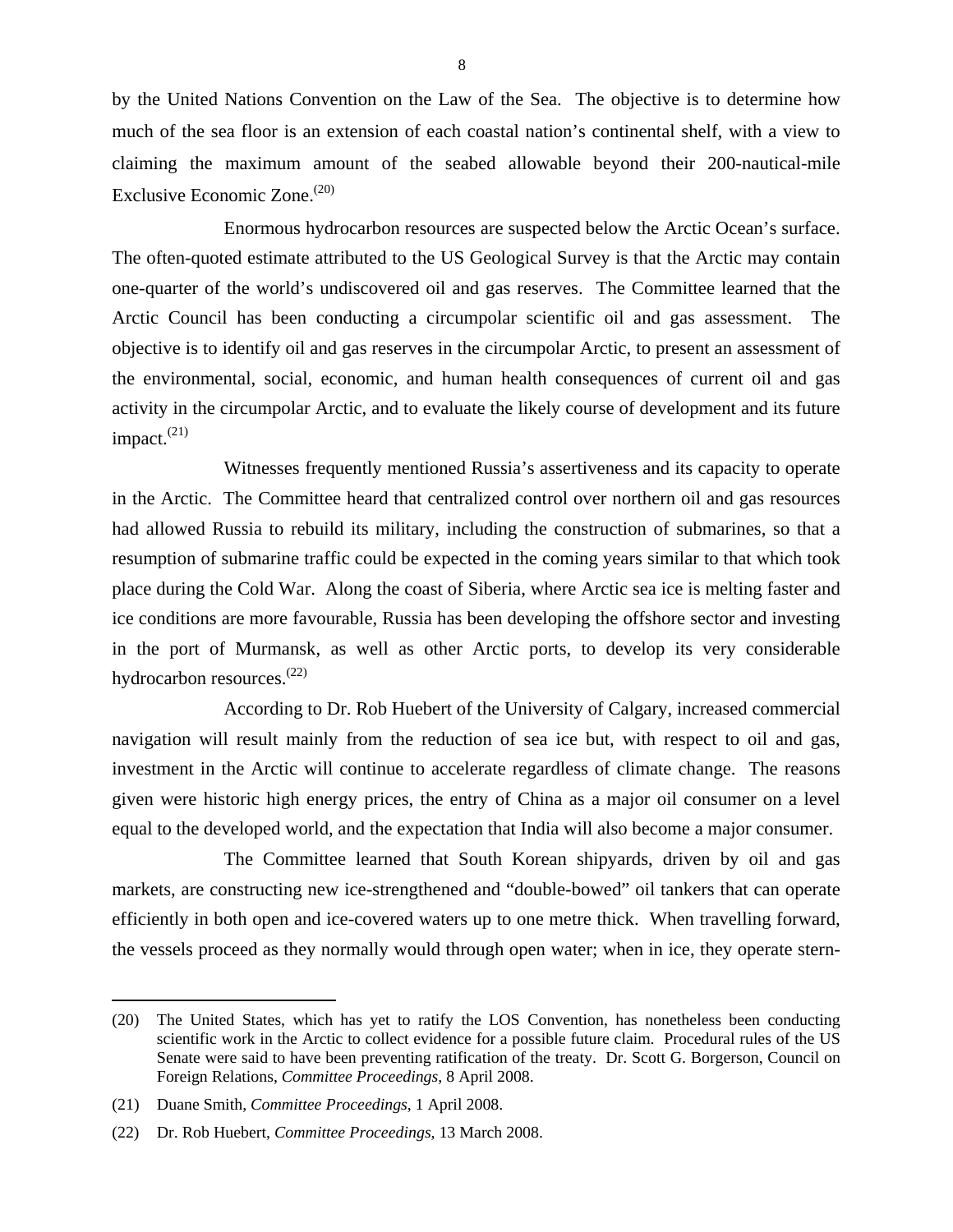first (the propellers can be turned around) and act as icebreakers. The Russians are purchasing these state-of-the-art dual purpose vessels to transport oil from Siberia to Murmansk for reloading onto larger tankers for export to the European market. The goal, Dr. Huebert explained to the Committee, is to eliminate the need for pipeline systems, which have been collapsing partly because of poor Soviet construction techniques, but also because of the melting permafrost.

The Northern Sea Route is expected to open to international shipping sooner than the Northwest Passage because the ice pack tends to shift toward North America.<sup>(23)</sup> Dr. Donat Pharand, Professor of Law Emeritus of the University of Ottawa, informed the Committee that Russia has fully prepared itself for international navigation.<sup> $(24)$ </sup> Three years ago, with the cooperation of Japan and Norway, Russia concluded a six-year study (paid for mainly by Japan, under the aegis of the Nansen Institute in Norway) covering all possible aspects of the future use of the Northern Sea Route. Russia, it was pointed out, has the infrastructure in place and the capacity to control future navigation, including 12 nuclear-powered icebreakers.

Europe, for its part, appears to view the opening-up of new trade routes and increased accessibility of the region's hydrocarbon resources as having potential consequences for international stability and its own security interests. In a widely quoted report prepared for the March 2008 EU summit, the High Representative for the Common Foreign and Security Policy and the European Commissioner for External Relations identified the need to "address the growing debate over territorial claims and access to new trade routes by different countries which challenge Europe's ability to effectively secure its trade and resource interests in the region and may put pressure on its relations with key partners." Climate change was said to be "best viewed as a threat multiplier which exacerbates existing trends, tensions and instability."<sup>(25)</sup>

Other countries have also shown interest in the Arctic. For instance, China (despite its lack of Arctic waters) has been doing vigorous research in the polar regions. China operates the icebreaker *Xue Long*, a 21,000-tonne research vessel built in the Ukraine and retrofitted to state-of-the-art scientific capabilities. Considered to be on par with any icebreaker of any developed country, the vessel is employed primarily for China's research station in the

<sup>(23)</sup> Natural Resources Canada, *From Impacts to Adaptation: Canada in a Changing Climate*, "Case Study 2: The Future of the Northwest Passage," 2007, p. 84, http://www.adaptation.nrcan.gc.ca/assess/2007/index\_e.php.

<sup>(24)</sup> Dr. Donat Pharand, Professor of Law Emeritus of the University of Ottawa, *Committee Proceedings*, 6 May 2008.

<sup>(25) &</sup>quot;Climate Change and International Security," Paper from the High Representative and the European Commission to the European Council, 14 March 2008, http://www.consilium.europa.eu/ueDocs/cms\_Data/docs/pressData/en/reports/99387.pdf.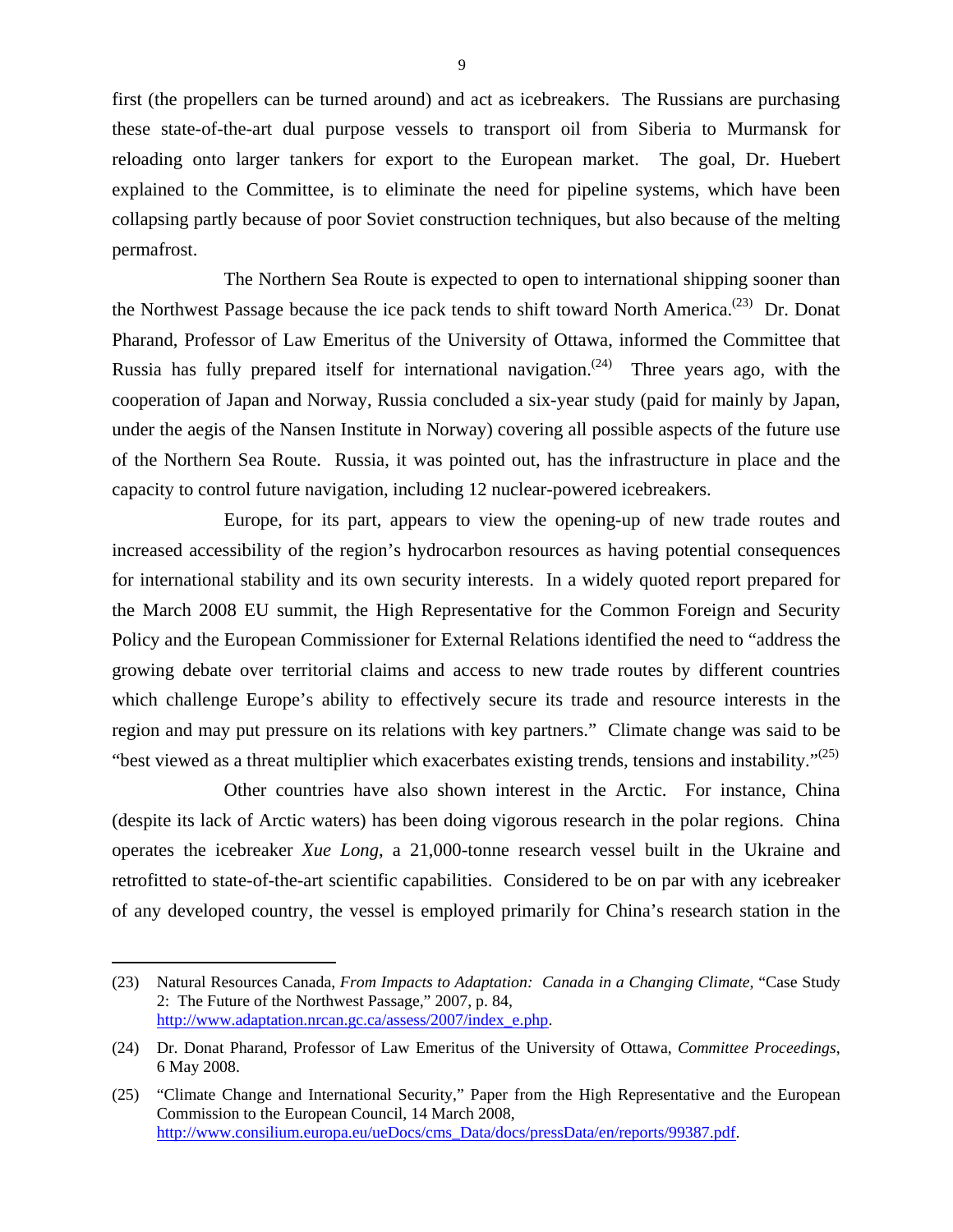Antarctic. Chinese researchers were, however, in the region of Tuktoyaktuk in 1999 and in 2003, and may be preparing for another trip to the Arctic as part of International Polar Year.<sup> $(26)$ </sup>

### **B. Sovereignty-Related Issues**

"Sovereignty" is a word used in connection with the Arctic. At the outset of his presentation, Dr. Donat Pharand, an eminent authority on international and maritime law, made a point of mentioning the immense confusion surrounding this term. As generally understood in international law, sovereignty may be defined as "the totality of the various forms of exclusive jurisdiction which a state may exercise within its boundaries." In international law, sovereignty applies mainly to land, but it may also apply to certain waters or sea areas known as "internal waters."<sup>(27)</sup>

At our meetings, witnesses often said that the Coast Guard has an important role to play in demonstrating to the world Canada's sovereignty in the Arctic (i.e., in Canada's internal waters). Former CCG Deputy Commissioner Michael Turner stated in his presentation that sovereignty is based on "the 80/20 rule": the ability of a country to demonstrate the effective management and administration of its territories and the waters over which it claims jurisdiction is said to represent 80% of sovereignty, the other 20% being the ability to defend and repel an aggressor nation.<sup> $(28)$ </sup> According to Dr. Byers, the recent controversy over the proposed sale of RADARSAT-2 suggests perhaps a need to revisit traditional assumptions on how infrastructure should be defined with respect to sovereignty in the  $21<sup>st</sup>$  century (see Appendix 1).

The key message Paul Kaludjak, president of Nunavut Tunngavik Incorporated (NTI), left with the Committee is that the Government of Canada needs to fully implement the Nunavut Land Claims Agreement "to demonstrate Arctic sovereignty on-the-ground." Although they are important, he said, military and Coast Guard activities and satellite surveillance do not by themselves constitute an effective strategy.<sup>(29)</sup> Similarly, John Merritt, Senior Policy Advisor of Inuit Tapiriit Kanatami (ITK) emphasized that Canada's sovereignty in the Arctic is a function

<sup>(26)</sup> Dr. Rob Huebert, *Committee Proceedings*, 13 March 2008.

<sup>(27)</sup> Dr. Donat Pharand, *Committee Proceedings*, 6 May 2008.

<sup>(28)</sup> Michael Turner, Former Deputy Commissioner of the Canadian Coast Guard, *Committee Proceedings*, 28 February 2008.

<sup>(29)</sup> Paul Kaludjak, President, Nunavut Tunngavik Incorporated, *Committee Proceedings*, 15 April 2008. NTI's mission is to foster Inuit economic, social and cultural well-being through the implementation of the Agreement. The organization, which represents Inuit under the 1993 NLCA, initiated a legal suit in December 2006 to force the Government of Canada to live up to its responsibilities under the NLCA.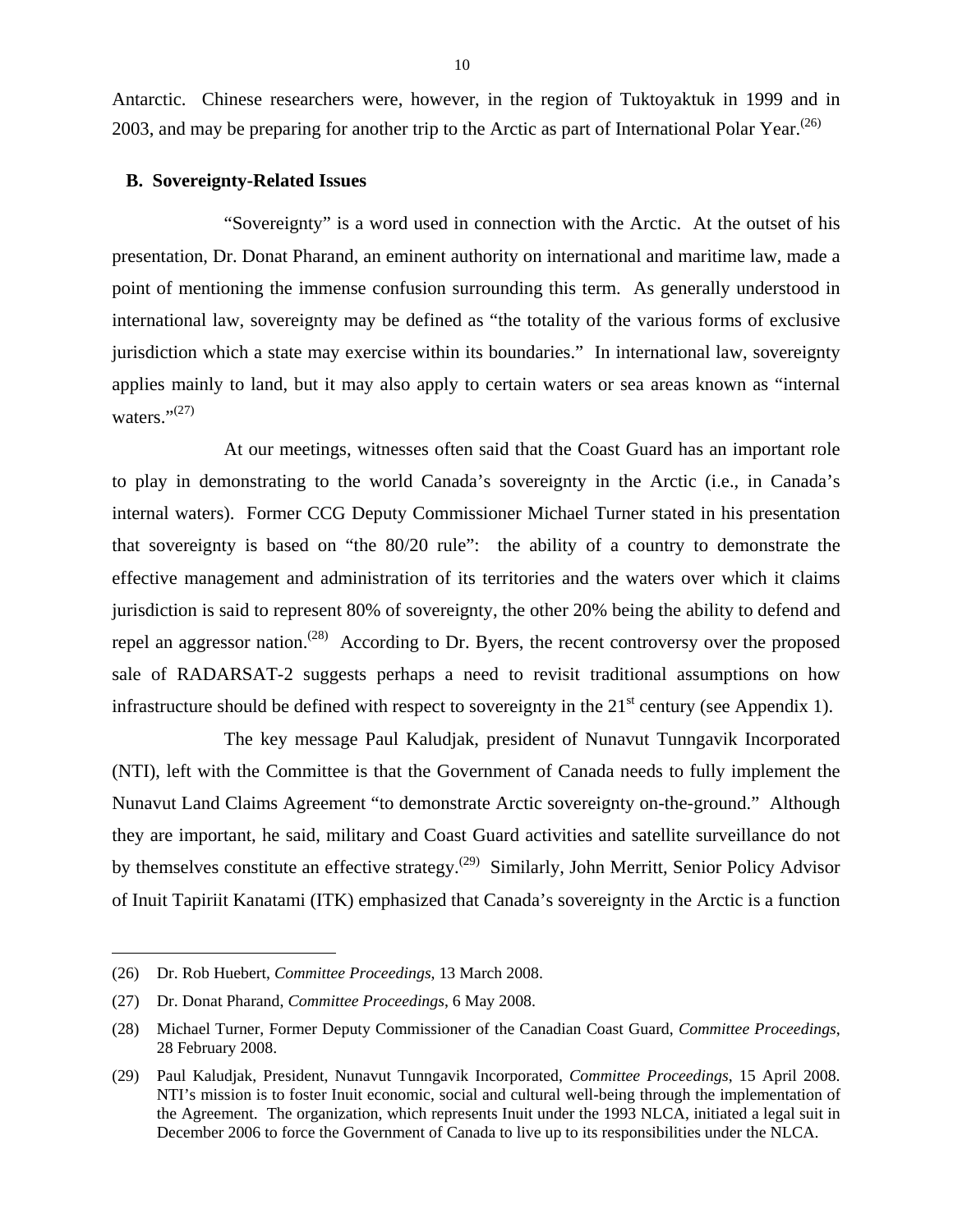not only of military and diplomatic approaches and activities, but also of the effectiveness of social policies.<sup>(30)</sup>

Canada is indeed bound by its laws to protect the needs and interests of Inuit. This interim report was written before the Committee conducted public hearings and fact-finding in Nunavut in June 2008 to hear first-hand their views and concerns.<sup>(31)</sup> Our findings will be conveyed more fully in a final report.

### **1. Land**

Canada faces a number of actual and potential challenges to sovereignty and its sovereign rights in the Arctic.

With respect to land, Canada and Denmark both claim ownership of Hans Island – a tiny, uninhabited rocky island located in the Kennedy Channel of Nares Strait, which separates Ellesmere Island from northern Greenland. The dispute, which witnesses categorized as relatively minor, received a great deal of publicity in Canada when former National Defence Minister Bill Graham went there in 2005 to reassert Canadian sovereignty. This was in response to Denmark having sent naval vessels in 2002 and 2003. Interestingly, Dr. Rob Huebert noted that when the Danish naval vessel *Vaedderen* went to Hans Island in 2002 to challenge Canada's sovereignty, the Danes had purchased Canadian satellite imagery to help the vessel get there.

With the exception of the Hans Island dispute, there are no challenges to Canada's ownership of and sovereignty over its Arctic lands.

#### **2. The Continental Shelf**

 $\overline{a}$ 

At sea, the 1982 UN Law of the Sea (LOS) Convention (often referred to as "the Constitution of the Oceans"), which Canada ratified in 2003, sets out a legal classification system for ocean space and establishes the limits of the various maritime zones (the 12-mile territorial sea, the 200-mile Exclusive Economic Zone, and the outer edge of the continental margin).

<sup>(30)</sup> John Merritt, Senior Policy Advisor, Inuit Tapiriit Kanatami, *Committee Proceedings*, 15 April 2008. ITK is the national voice of Canada's Inuit and represents Inuit living in Nunatsiavut (Labrador), Nunavik (Northern Quebec), Nunavut, and the Inuvialuit region of the Northwest Territories.

<sup>(31)</sup> In preparation for the Committee's hearings in Nunavut, Michelle Wheatley (Regional Director, Science, Regional Science Director's Office) and K. Burt Hunt (Regional Director, Fisheries and Aquaculture Management) of the DFO's Central and Arctic Region provided an overview of the Department's role and activities in the region on 1 May 2008.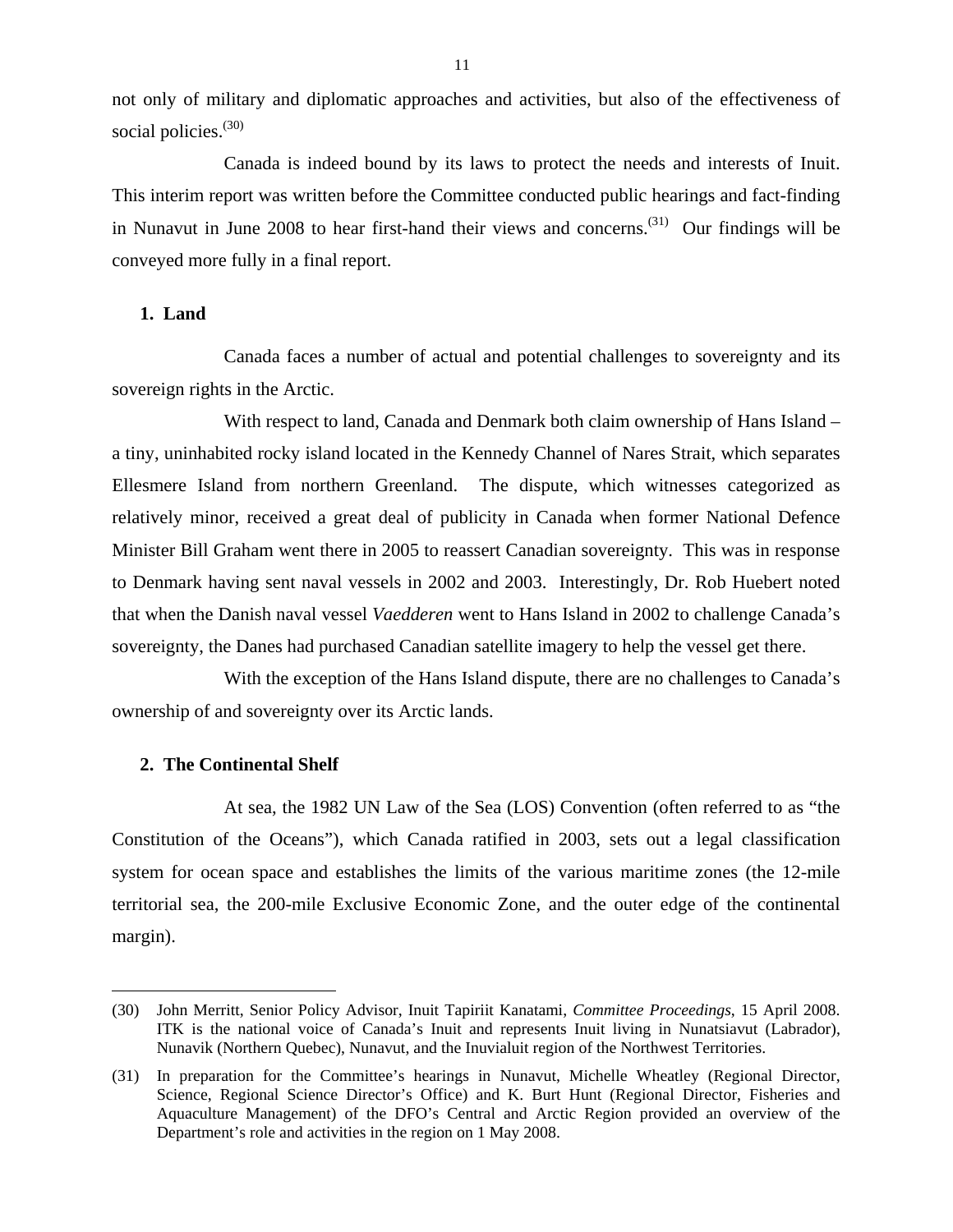With respect to continental shelf, coastal states do not have "sovereignty" in the full sense of the word. Article 77 of the LOS Convention stipulates that coastal states exercise "sovereign rights" over the continental shelf for the purpose of exploration and exploitation of the natural resources there – both living resources (sedentary species) and non-living resources located on or beneath the ocean floor of the shelf (e.g., oil and gas).

Although nobody disputes these sovereign rights, Canada, like other states, has "delimitation problems" with its neighbours. $^{(32)}$ 

With respect to the Lincoln Sea, Canada and Denmark disagree on the precise positioning of certain straight baselines to arrive at a common border based on equidistance. Two relatively small areas are in dispute, each slightly more than 30 square nautical miles.<sup>(33)</sup>

As for the Beaufort Sea, there is also a longstanding disagreement between Canada and the United States over the maritime border between the Yukon and Alaska. Canada's position is that the border should follow the land boundary along the  $141<sup>st</sup>$  meridian. The United States maintains that the border should extend along a path equidistant from the coasts of the two countries. A complicating factor raised in testimony is the constitutionally protected 1984 Inuvialuit Final Agreement, which is based on Canada's understanding of the maritime boundary. The disagreement between Canada and the United States could become more significant if petroleum resources are discovered in the contested area.

Record-high oil prices have renewed industry interest in the Beaufort Sea. The Committee learned from witnesses that, on Canada's side of the border, Imperial Oil Ltd. and Exxon Mobil Canada had acquired an exploration licence from the federal government in 2007. Under the terms of the licence (covering an area of 205,000 hectares of Arctic sea floor about 100 kilometres north of the Mackenzie Delta in the Northwest Territories), the two companies agreed to spend \$585 million on exploration within the next five years. In the United States, Shell was also awarded leases off Alaska's northern coast in 2005.<sup>(34)</sup>

<sup>(32)</sup> Dr. Donat Pharand, Brief submitted to the Committee, 6 May 2008.

<sup>(33)</sup> Ibid.

<sup>(34)</sup> The company had planned a multi-year exploration drilling program. However, operations were put on hold, pending the outcome of an appeal by environmental organizations and the Alaska Eskimo Whaling Commission.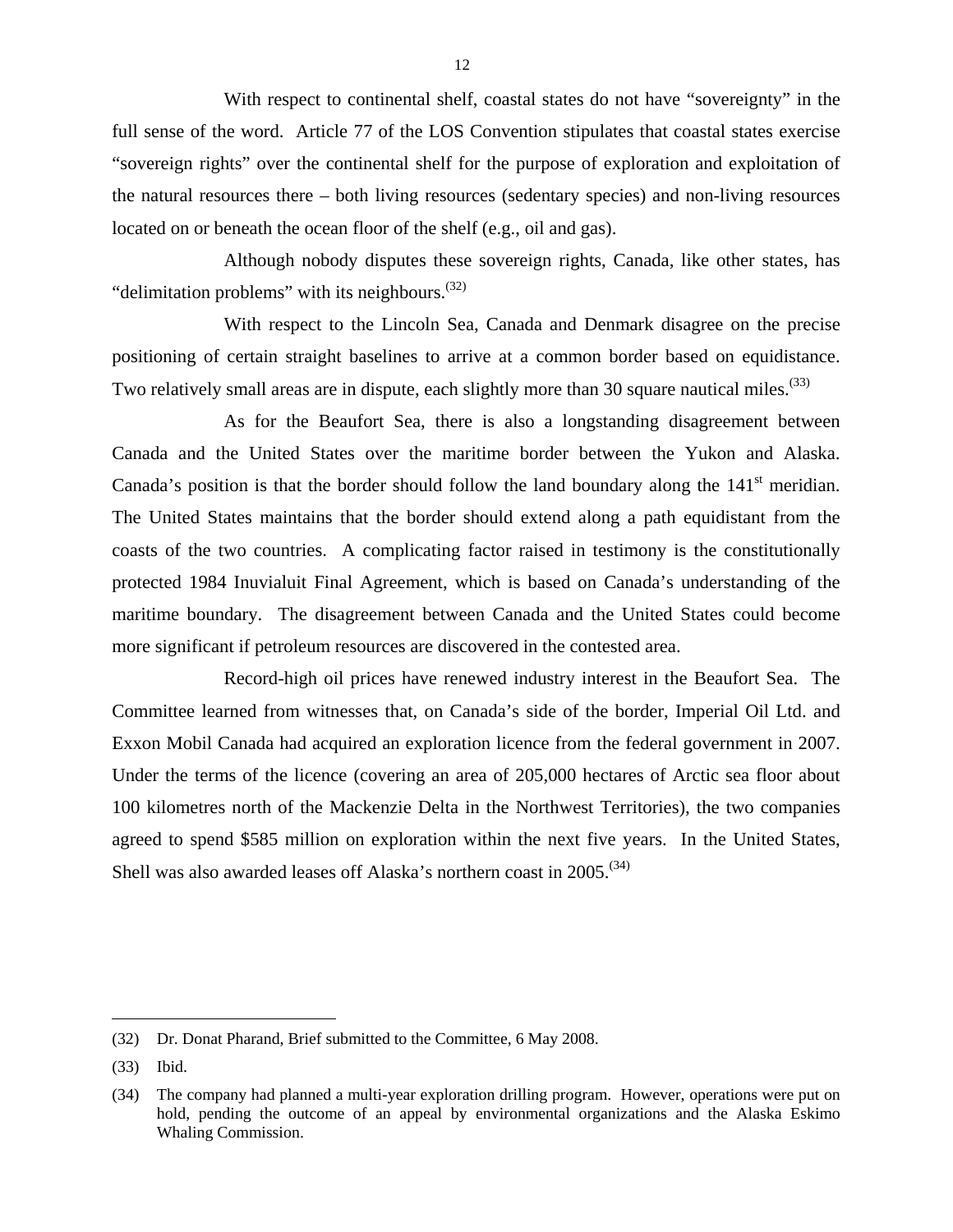#### **3. The Outer Limits of the Shelf**

 $\overline{a}$ 

Canada is in the process of confirming its sovereign rights in the region by defining the outer limits of Canada's continental shelf. Seabed mapping will make certain, at least from a scientific standpoint, the full extent of the area over which Canada has sovereign rights for the purpose of exploring and exploiting the natural resources of the seabed and subsoil beyond its 200-nautical-mile Exclusive Economic Zone (EEZ).

A coastal state can claim control of the seabed beyond its EEZ if it can prove the ocean floor is a physical extension of its continental shelf (see Map 2). The LOS Convention provides a formula for determining the outer limit based on the geological characteristics of the seafloor (Article  $76^{(35)}$  and establishes a procedure whereby a coastal state can have the exact limits of its extended shelf confirmed internationally. A coastal state has 10 years from the date of its ratification of the Convention to submit the particulars of its intended limits to the UN Commission on the Limits of the Continental Shelf (CLCS), along with scientific and technical evidence in support of its submission.

Canada's ratification of the LOS Convention came into force on 7 December 2003; thus the target date for Canada's submission is 7 December 2013. The Committee learned that the federal government had allocated \$70 million to the mapping of the seabed shelf on Canada's Atlantic and Arctic sea coasts in 2004, and that an additional \$20 million was made available in the 26 February 2008 budget (over the next two years). Officials of the Department of Foreign Affairs and International Trade (DFAIT) who appeared before the Committee in February 2008 were confident that the work would be completed by the 2013 deadline. On 14 May 2008, a further \$20 million (over four years) was announced for seabed mapping and related work.<sup>(36)</sup>

The role of the CLCS, a body of 21 experts from state parties to the Convention, is to alert countries to exaggerated submissions or overlaps and to help legitimize reasonable claims. In considering submissions, the CLCS does not make a determination, final or otherwise, other than to say that a country's submission seems reasonable from a scientific

<sup>(35)</sup> Article 76 provides for two ways to measure the maximum length of the extended continental shelf: 350 miles from the baseline, or 100 miles beyond the 2,500-metre isobath (i.e., the line demarcating where the depth of the ocean is 2,500 metres). See DFAIT, Article 76, http://geo.international.gc.ca/cip-pic/geo/article\_76-en.aspx.

<sup>(36)</sup> Natural Resources Canada, "Government of Canada Takes Important Steps to Advance Canada's Northern Strategy," News release, 14 May 2008.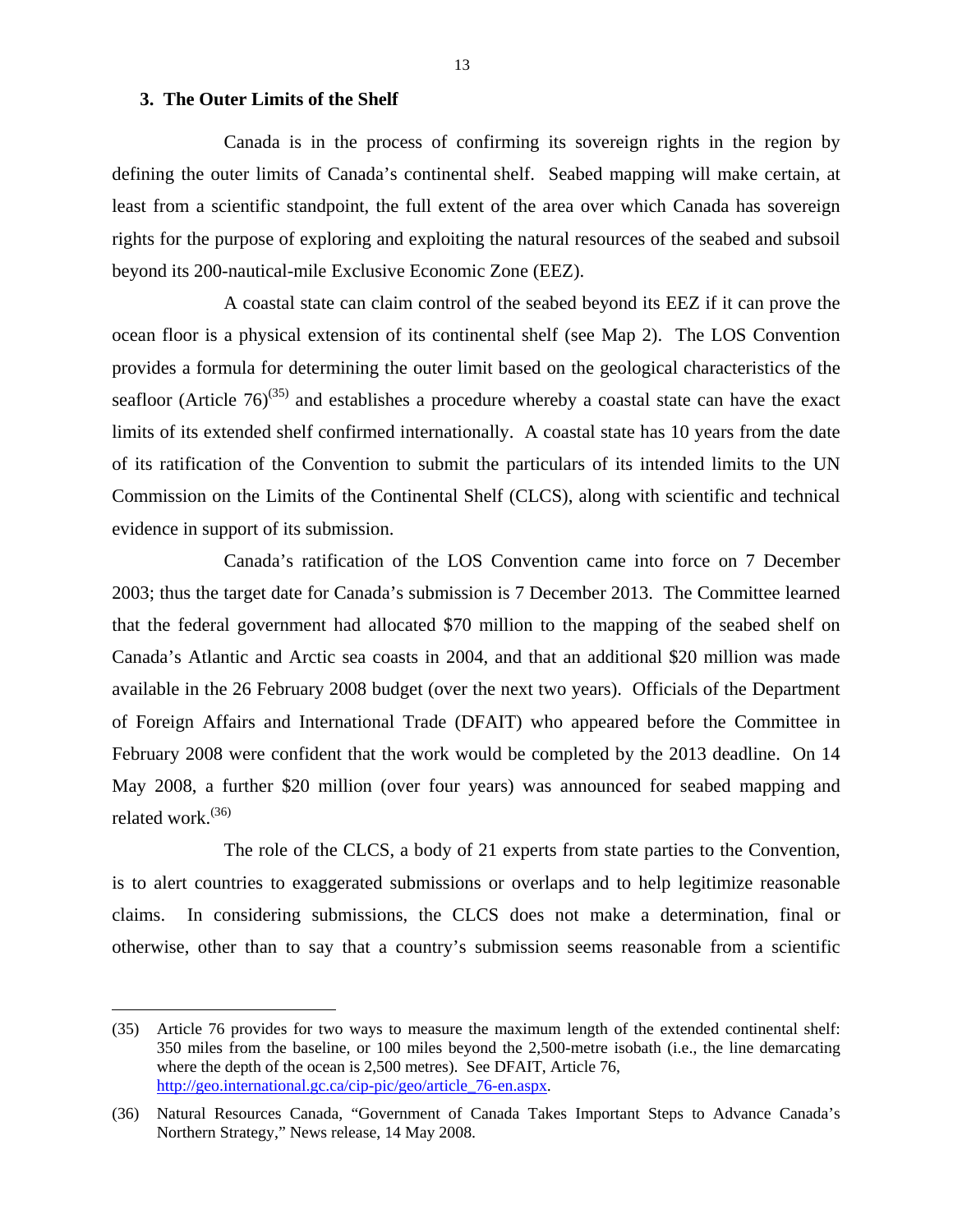standpoint. If national claims overlap, the countries themselves must then negotiate mutually satisfactory agreements, or take their disputes to arbitration.<sup>(37)</sup>



**Map 2 – Limits of Arctic Coastal State Jurisdiction** 

- \* The lighter area at the centre represents the combined EEZs of Canada, Denmark, Norway, Russia and the United States within the central Arctic Ocean (for the sake of clarity, the EEZs in adjoining seas are not shown). The darker area represents a high-seas zone beyond coastal state EEZs. The white areas are zones where a provisional analysis suggests that Article 76 of the LOS Convention would not apply.
- Source: Ron Macnab, Olav Loken and Arvind Anand, The Law of the Sea and Marine Scientific Research in the Arctic Ocean, *Meridian*, Canadian Polar Commission, Fall/Winter 2007, http://www.polarcom.gc.ca/media.php?mid=3278.

Alan Kessel, Legal Adviser to DFAIT,<sup>(38)</sup> noted in his presentation to the Committee that Canada had been collaborating with other countries on mapping. This, he said, not only makes good economic and scientific sense, but will also help avoid the potential

l

<sup>(37)</sup> Alan H. Kessel, Legal Adviser, Department of Foreign Affairs and International Trade, *Committee Proceedings*, 12 February 2008.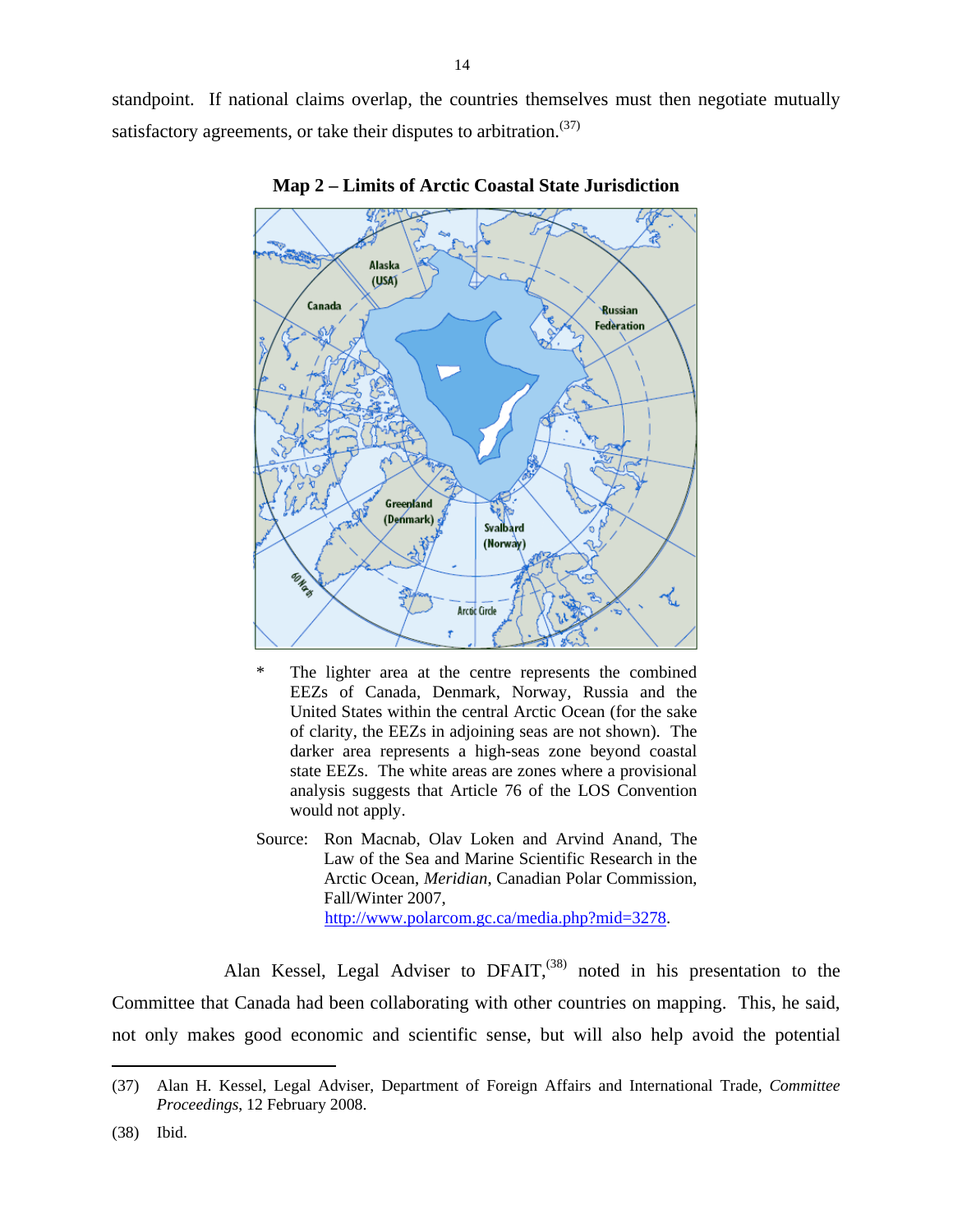overlapping of national claims and reduce the need for future arbitration. Mr. Kessel also emphasized that the Article 76 process had been incorrectly portrayed in the media as an adversarial scramble for natural resources.

> [T]his is not a race. Therefore, there is not a beginning and an end – except that when you sign on, you have 10 years to make your submission. Those who signed on earlier make their submission earlier. Since you cannot get more than you are entitled to, whether you do it now or then does not really matter. … I will reiterate; this is not a race. We will all go to the finish line at different paces, but there is no gun starting it and there is no flag ending it.<sup>(39)</sup>

Scientific work by Canada to delineate its extended continental shelf in the Arctic and Atlantic Oceans began in 2005, involving three federal departments.<sup> $(40)$ </sup> Because the collection of data in the Arctic takes place in a very remote, often dark, region under extreme weather conditions, the mapping exercise there is sometimes referred to as "Canada's moon mission." In the western Arctic, scientists aboard the Canadian Coast Guard ship *Louis S. St-Laurent* have been gathering seismic data and conducting bathymetry in the Beaufort Sea. With respect to national claims to the seabed, there is a potential three-way overlap among Canada, the United States and Russia. $(41)$ 

In the eastern Arctic, despite Canada's ongoing dispute with Denmark over Hans Island, the two countries have been cooperating closely on mapping the shelf area north of Ellesmere Island and Greenland to determine if the Lomonosov Ridge, an undersea elevation between Siberia and Canada's Ellesmere Island near the North Pole, is a geological extension of their land mass.<sup> $(42)$ </sup> If this is the case, a three-way delimitation problem will result between Canada, Denmark and Russia.<sup>(43)</sup> According to Dr. Huebert, Canada's claim will not only likely overlap with Russia's, but could also potentially reach over to the Russian side of the North Pole,

<sup>(39)</sup> Ibid.

<sup>(40)</sup> The DFAIT is the lead department for the preparation, presentation and defence of Canada's claim before the CLCS. Natural Resources Canada (the Geological Survey of Canada) is responsible for seismic surveys, and the DFO (the Canadian Hydrographic Service) is responsible for bathymetry.

<sup>(41)</sup> Dr. Donat Pharand, Brief submitted to the Committee, 6 May 2008.

<sup>(42)</sup> See DFAIT, Canada's Program: Arctic, http://geo.international.gc.ca/cip-pic/geo/canada\_program-en.aspx. A memorandum of understanding was signed in June 2005 between the Geological Survey of Canada and the Geological Survey of Greenland and Denmark for joint surveying in the area north of Greenland (Denmark) and Ellesmere Island (Canada).

<sup>(43)</sup> Dr. Donat Pharand, Brief submitted to the Committee, 6 May 2008.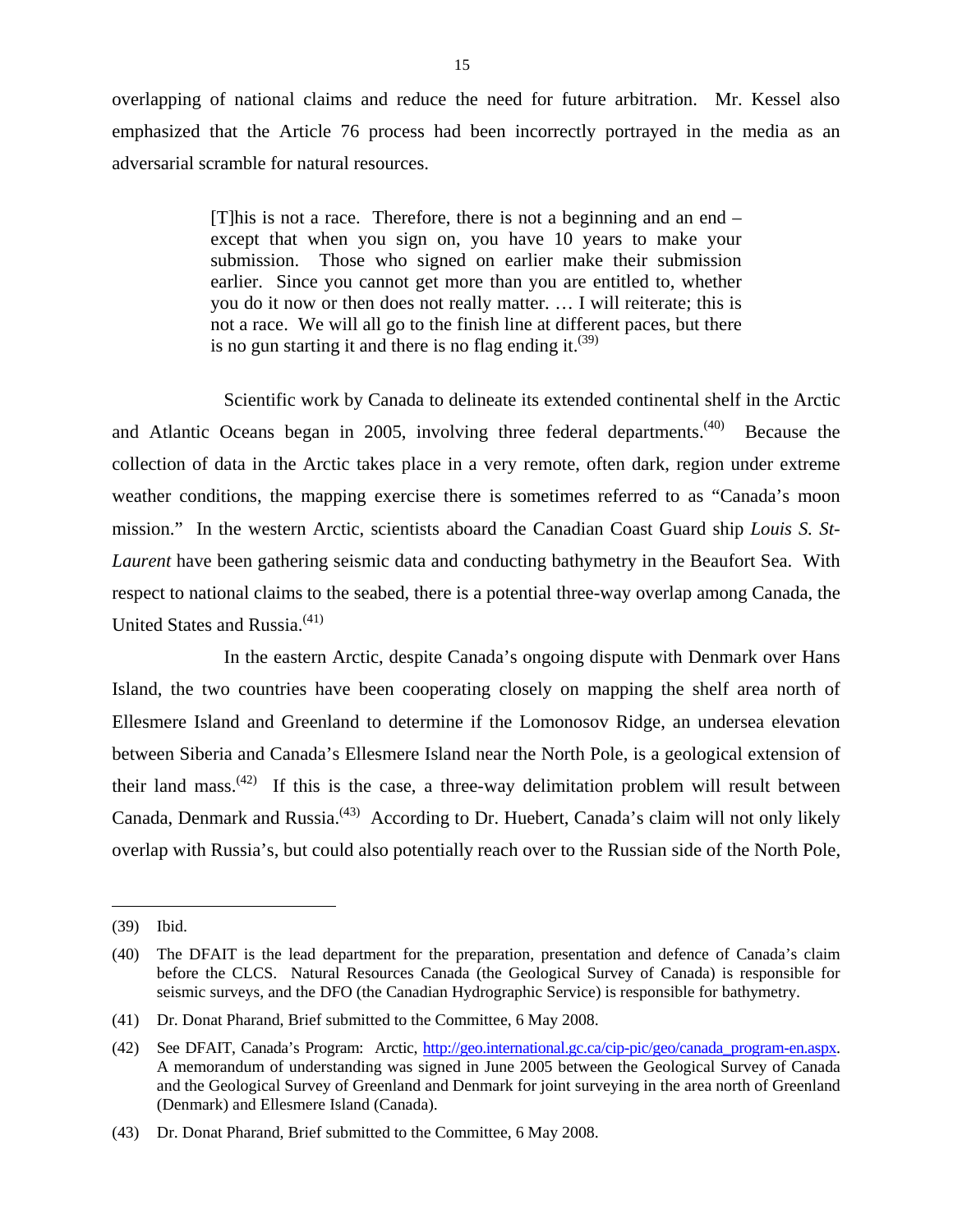depending on the physical attributes of the ridge. However, Canada's exploration work, he said, stops at the North Pole.

Russia, the first country to officially make a submission with the CLCS in December  $2001<sub>1</sub><sup>(44)</sup>$  views the Lomonosov Ridge as a natural prolongation of the Eurasian landmass, allowing it to claim a vast expanse of the sea floor, including the North Pole. The CLCS responded to its submission by recommending that additional scientific data be gathered and that a revised claim be submitted by 2009.

All witnesses at our meetings viewed Russia's flag-planting expedition to the North Pole last year as a publicity stunt with no relevance to sovereignty or significance in international law. The North Pole is on the high seas, beyond any national jurisdiction, and has no legal or special status. According to Dr. Huebert, Russia has been trying to convince the world to adopt what is known as the "sector theory" – dividing the Arctic into sectors belonging to the Arctic rim states using the North Pole as the reference point.<sup> $(45)$ </sup> On Russia's gesture at the North Pole, Dr. Scott Borgerson of the (US) Council on Foreign Relations remarked:

> In terms of the international relations and diplomacy of it all, it [was] a photo opportunity, nothing more than pure symbology. … That said, the Russians have the ability to operate in the Arctic. … At the end of the day, while planting a flag is purely symbolic, and international law and the rule of law should govern such issues, there is also an old expression in history of "might makes right." Having the ability to operate there and present a presence is worth something.<sup> $(46)$ </sup>

Denmark invited the foreign ministers of Canada, Norway, Russia and the United States to a special conference to be held in Ilulissat, Greenland, from May 27 to 29, 2008. The five countries reaffirmed their commitment to cooperation and existing international law, including the 1982 LOS Convention.

#### **4. Water: Shipping in the Northwest Passage**

Although there is broad international recognition that all of the islands in the Archipelago are exclusively under Canadian jurisdiction, the same cannot be said with respect to their surrounding waters. A potentially serious challenge to Canadian sovereignty concerns

l

<sup>(44)</sup> Russia ratified the LOS Convention in 1997.

<sup>(45)</sup> The Canadian Senator P. Poirier is credited as having been the first to propose the sector theory in 1907.

<sup>(46)</sup> Dr. Scott G. Borgerson, *Committee Proceedings*, 8 April 2008.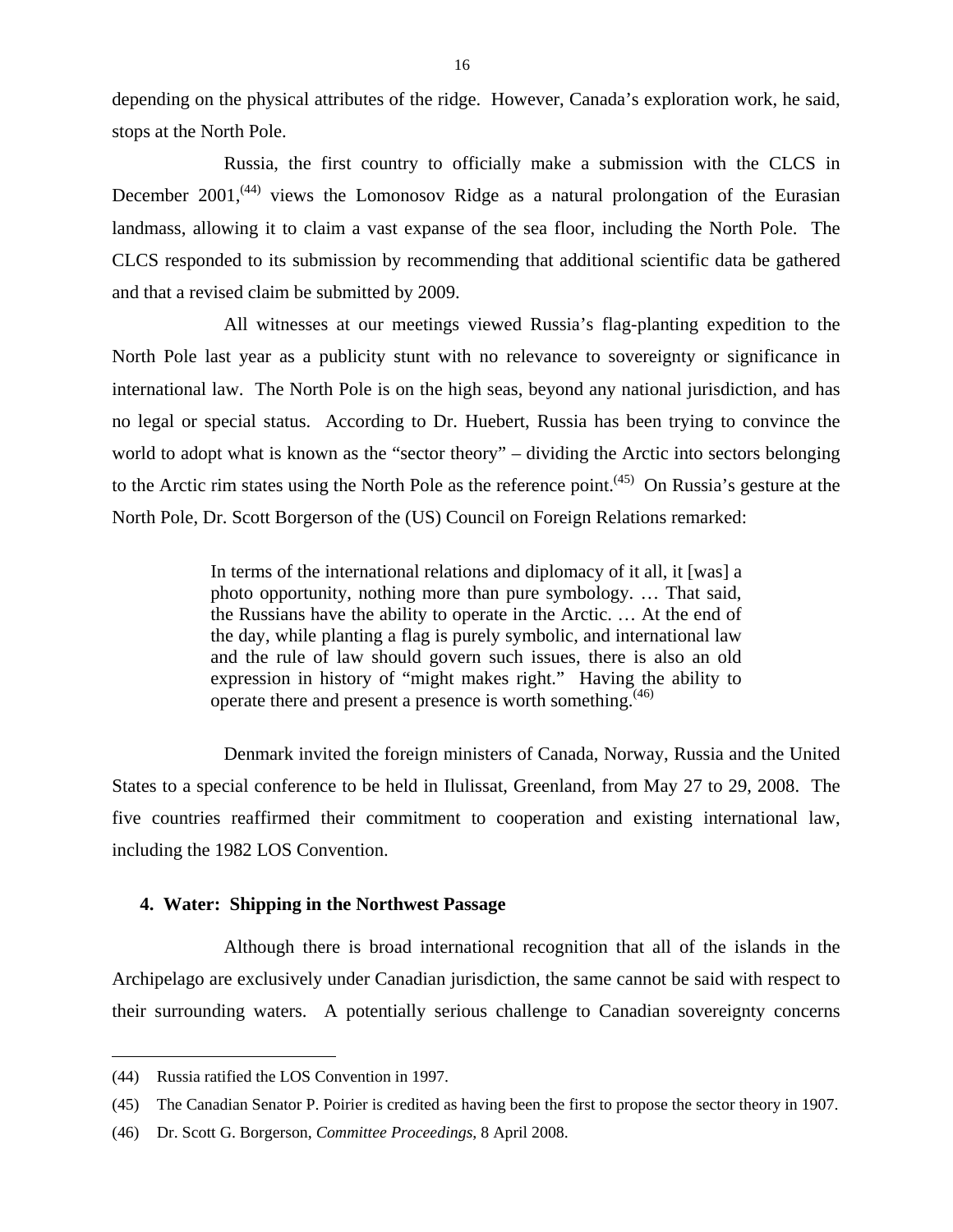control over shipping in the Northwest Passage – the long-sought shortcut linking the Atlantic and Pacific oceans, which consists of several possible water routes that run through Canada's Arctic islands (the world's largest archipelago) and connect the Davis Strait in the east to the Beaufort Sea in the west (Map 3).





\* The routes are superimposed on charted median ice concentration (1971–2000) for September 3. Colour indicates ice concentration in tenths.

Source: Natural Resources Canada, *From Impacts to Adaptation: Canada in a Changing Climate*, "Case Study 2: The Future of the Northwest Passage," 2007, p. 83, http://www.adaptation.nrcan.gc.ca/assess/2007/index\_e.php.

Canada considers the Passage to be part of its internal waters, over which it enjoys full sovereignty, including the right to unilaterally pass laws and regulations to protect Canadian interests, including those of its northern residents and particularly the Inuit. In response to the crossing of the US icebreaker *Polar Sea* through the Passage without Canada's prior consent in 1985, Canada established, under customary law, "straight baselines"<sup>(47)</sup> around the Archipelago, which took effect in 1986.At the time, the United States and the European

<sup>(47)</sup> At the time, Canada had not yet ratified the LOS Convention. The purpose of straight baselines is to enable a coastal State with the required geography to measure its territorial waters from those lines instead of following the sinuosity of the coast. The rules governing the use of straight baselines were first formulated by the International Court of Justice in the *Fisheries Case* of 1951. Similar rules were then incorporated in the 1958 Territorial Sea Convention, and were retained in the 1982 LOS Convention (Article 5). Dr. Donat Pharand, Brief submitted to the Committee, 6 May 2008.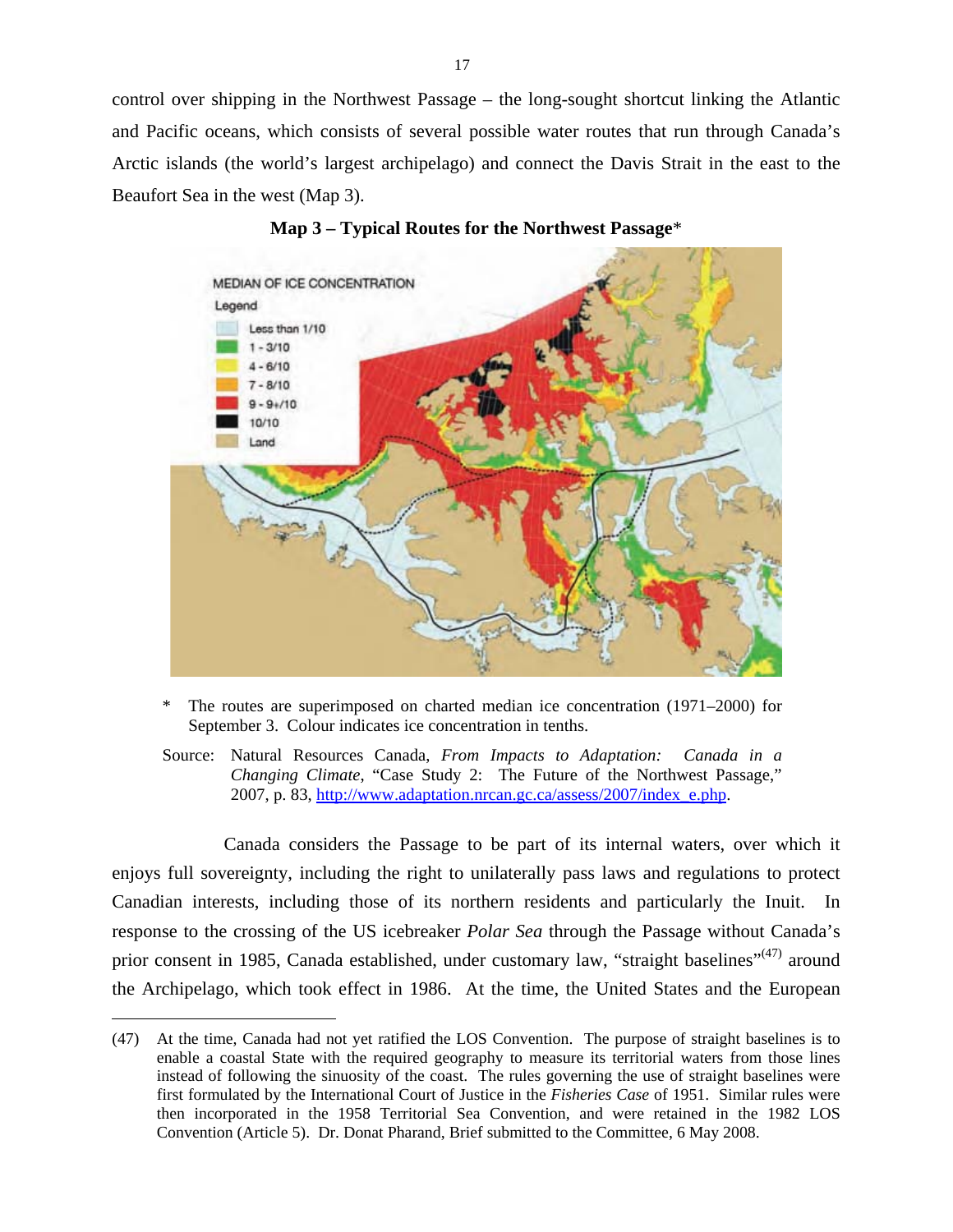Union sent notes of protest objecting to Canada's historical claim over these waters and to the validity of the baselines.

The United States, so far the most vocal opponent of Canada's claim, considers the Northwest Passage to be an "international strait" – a corridor where its vessels have the right of "transit passage," a right under international law that is as extensive as on the high seas (international waters). From the standpoint of the United States, a country that has focused on security interests and on keeping the world's straits and channels open for its navy since the Cold War and even earlier, Canada's claim threatens to create an unwanted legal precedent elsewhere in the world (e.g., the Strait of Malacca, Hormuz, Gibraltar, and other strategic straits).<sup> $(48)$ </sup>

Canada does not oppose international navigation in the Northwest Passage, nor is it in Canada's interest to prevent it. But if the Passage were considered an international strait, Canada would not have the right to pass and enforce its own laws and regulations governing international shipping. Instead, international safety and marine standards would apply.<sup>(49)</sup>

Ironically, the US position means that foreign ships, including warships, would have virtually the same right of passage as they have on the high seas. If the Passage were considered an international strait (as the United States claims it to be), submarines would not have to surface and alert Canada (the adjacent coastal state) to their presence, and military aircraft would have the right to use the airspace above the Passage. There would, in fact, be very few restrictions on navigation, which means that the Passage could potentially be used for illegal activities, such as drug smuggling, illegal immigration, trafficking or even the import of weapons of mass destruction. Put simply, US security interests would be better protected if the United States recognized Canada's sovereignty and control.

In 1970, in response to what Canada viewed as a challenge to its sovereignty when the American supertanker *Manhattan* sailed into the Northwest Passage in 1969 without seeking Canada's permission,<sup>(50)</sup> Canada passed the *Arctic Waters Pollution Prevention Act* (AWPPA) to protect the marine environment and preserve the traditional way of life of Inuit people. At the time, the United States denounced this legislation.

The AWPPA applies to shipping to a distance of 100 nautical miles from the nearest Canadian land north of 60 degrees. The Act provides for regulations forbidding the

<sup>(48)</sup> Dr. Scott G. Borgerson, *Committee Proceedings*, 8 April 2008.

<sup>(49)</sup> Such as those set by the International Maritime Organization (IMO), which flag states are responsible for enforcing.

<sup>(50)</sup> The objective of the voyage was to test the viability of moving Alaskan oil to refineries on the east coast of the United States. The route, however, was deemed impractical and too expensive at the time. Instead, industry opted for an Alaskan pipeline. Canada sent an icebreaker to accompany the *Manhattan* and was able to arrange to have a Canadian government representative on board.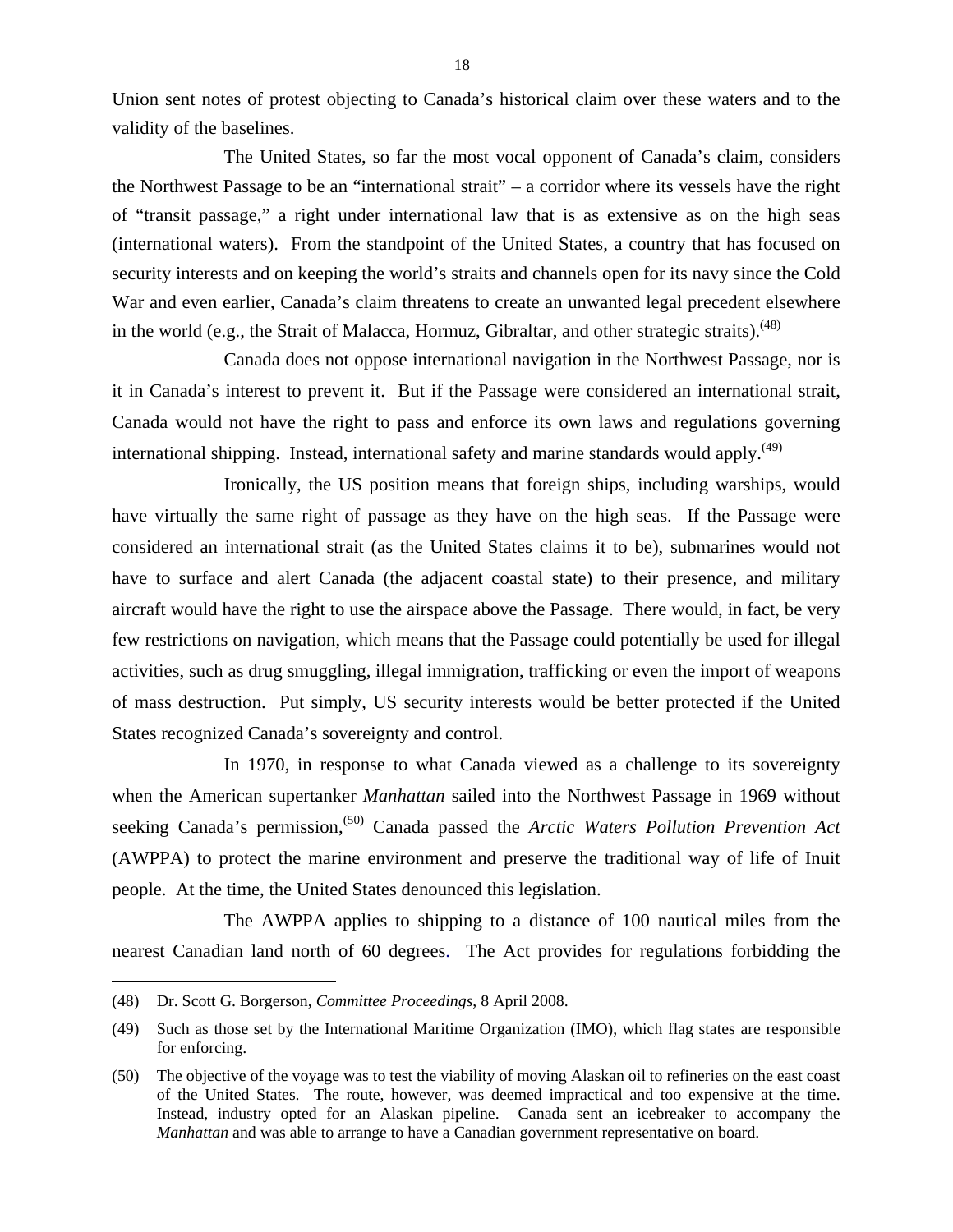discharge of fluids or solid wastes into the Arctic waters, for setting design requirements for vessels, and for prescribing Shipping Safety Control Zones within which ships must meet specific standards, for example hull and fuel tank construction. At our meetings, the Act was said to be ahead of its time. DFAIT's Legal Advisor, for instance, said that neighbouring Arctic countries had shown an interest in passing similar legislation.

That being said, the Committee learned that NORDREG, Canada's marine traffic system in Arctic waters where the AWPPA applies,<sup> $(51)$ </sup> is voluntary. Unlike the situation on Canada's east and west coasts, foreign vessels entering Canada's Arctic waters are not required to report under NORDREG.

The AWPPA of 1970 was later legitimized in 1982 when Article 234, the so-called "Arctic exception," was included in the LOS Convention at Canada's insistence. Article 234 allows coastal states to enforce non-discriminatory, science-based regulations relating to maritime pollution prevention and control within EEZs (i.e., to 200 nautical miles) "where particularly severe climatic conditions and the presence of ice covering such areas for most of the year create obstructions or exceptional hazards to navigation, and pollution of the marine environment could cause major harm to or irreversible disturbance of the ecological balance." Russia applies and enforces its regulations for navigation along the Northern Sea Route on the basis of Article 234.(52)

As long as ice conditions hazardous to international shipping remained, Canada's interests were protected. DFAIT's approach has been to gradually build international acceptance of Canada's position over time.<sup>(53)</sup> So far, countries have had no reason to challenge Canada's position on the Northwest Passage. Until now, Canada could afford to go on "agreeing to disagree" with the United States over its legal status.<sup> $(54)$ </sup> But, as noted earlier, ice conditions in the Arctic are rapidly changing.

<sup>(51)</sup> NORDREG also includes the waters of Ungava Bay, Hudson Bay and James Bay south of 60° N latitude. It excludes MacKenzie Bay and Kugmallit Bay south of 70° N latitude and east of 139° W longitude.

<sup>(52)</sup> For its part, the United States enacted its own version of Canada's AWPPA, the *Oil Pollution Act* of 1990, following the *Exxon Valdez* incident. The Committee was informed that the Act is enforced in international waters by protectionist means, however: under the *Jones Act*, goods shipped between two American port destinations, such as oil from southern Alaska to California, must be carried out by USbuilt vessels under American regulations. Dr. Rob Huebert, *Committee Proceedings*, 13 March 2008.

<sup>(53)</sup> Dr. Michael Byers, *Committee Proceedings*, 6 March 2008.

<sup>(54)</sup> For example, in 1988, when heavy ice conditions prevailed, the dispute with the United States was partly set aside with the signing of a treaty on "Arctic Cooperation" in which Canada and the United States sought to "facilitate navigation by their icebreakers in their respective Arctic waters and to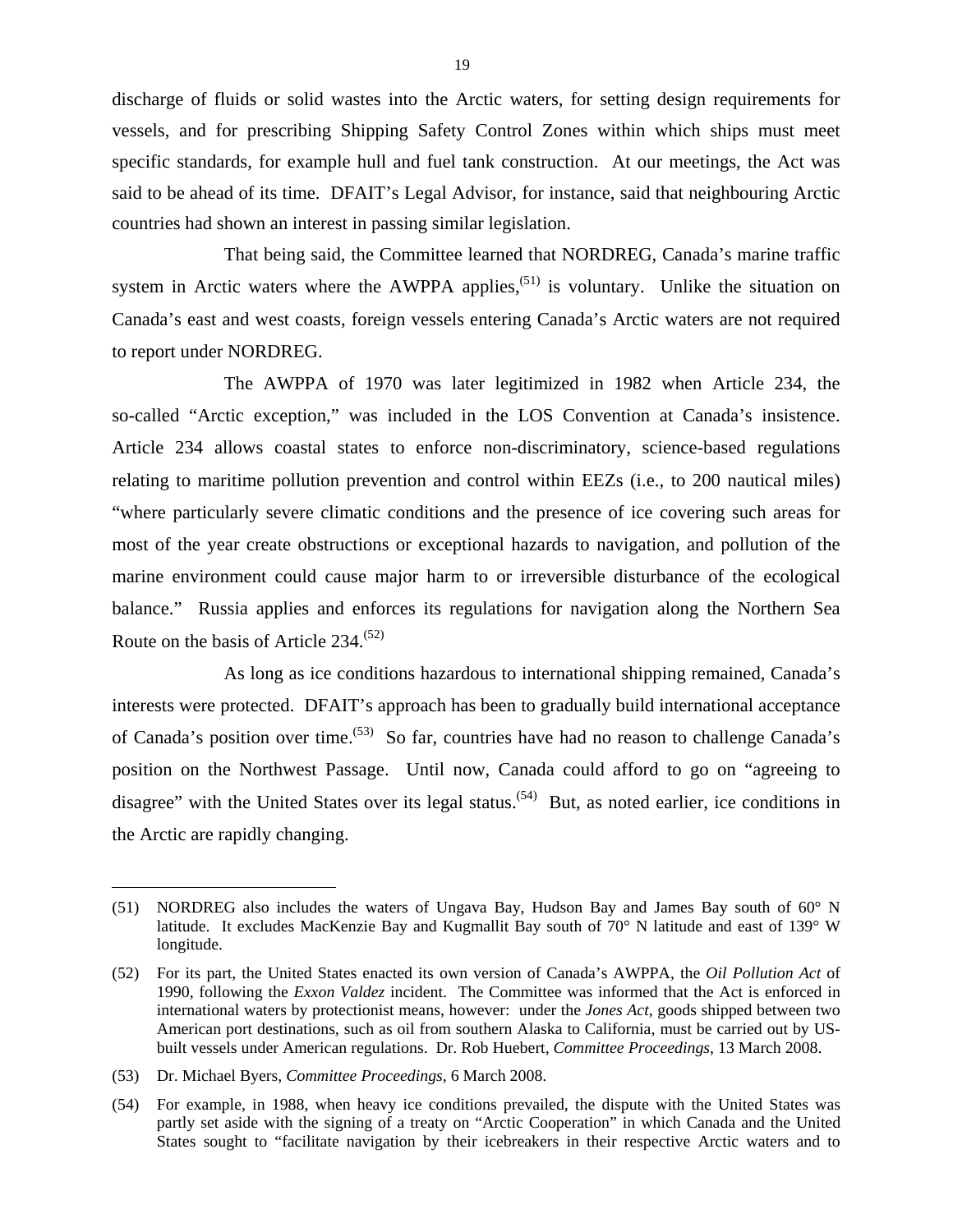#### **a. The February 2008 Canada–US Model Negotiation**

Three witnesses who appeared before the Committee (Dr. Michael Byers, Dr. Rob Huebert, and Dr. Scott Borgerson) were also participants at a two-day "Model Negotiation on Northern Waters," which took place at the headquarters of the International Joint Commission in Ottawa in February 2008. Described as "an extraordinary exercise in simulated diplomacy,"<sup>(55)</sup> this mock or unofficial negotiation involved two teams of high-profile, non-governmental experts on international relations and polar politics. One team represented the United States, the other Canada. Their objective was "to discuss issues, identify possible solutions and make joint recommendations concerning navigation in Northern waters."<sup>(56)</sup> Nine "Agreed Recommendations" were subsequently forwarded to the governments of the United States and Canada (see Appendix 2).

What emerged from the simulation were proposals on how to protect Canadian interests and values in the Arctic, while at the same time side-stepping the issue of navigation in international straits. Although *the underlying legal dispute* over the status of the Northwest Passage was not resolved, witnesses said that the Model Negotiation had shown opportunities for cooperation between the two countries if the issue of control of international shipping is set aside.

For instance, the first recommendation proposed that United States and Canada "collaborate in the development of parallel rules and standards and co-operative enforcement mechanisms with respect to notifications and interdiction zones in the northern waters of Alaska and Canada." Off the north of Alaska, the United States would adopt a mandatory Arctic shipping traffic system to protect the western approaches of the Northwest Passage, and Canada would be notified of foreign vessels coming toward Canada.<sup> $(57)$ </sup> With its own mandatory

develop cooperative procedures." The United States undertook to request Canada's consent for "all navigation by US icebreakers within waters claimed by Canada to be internal." However, the agreement applies only to US Coast Guard icebreakers and states that either country's legal position visà-vis Arctic waters were unaffected.

<sup>(55)</sup> Randy Boswell, "Simulated Talks Show Possible Solution for Arctic Dispute," *The National Post*, 19 February 2008, http://www.nationalpost.com/news/story.html?id=319703.

<sup>(56)</sup> Michael Byers, "A Thaw in Relations," *The Ottawa Citizen*, 6 March 2008, p. A13.

<sup>(57)</sup> The United States currently does not require vessels approaching from north of Alaska to notify the US government.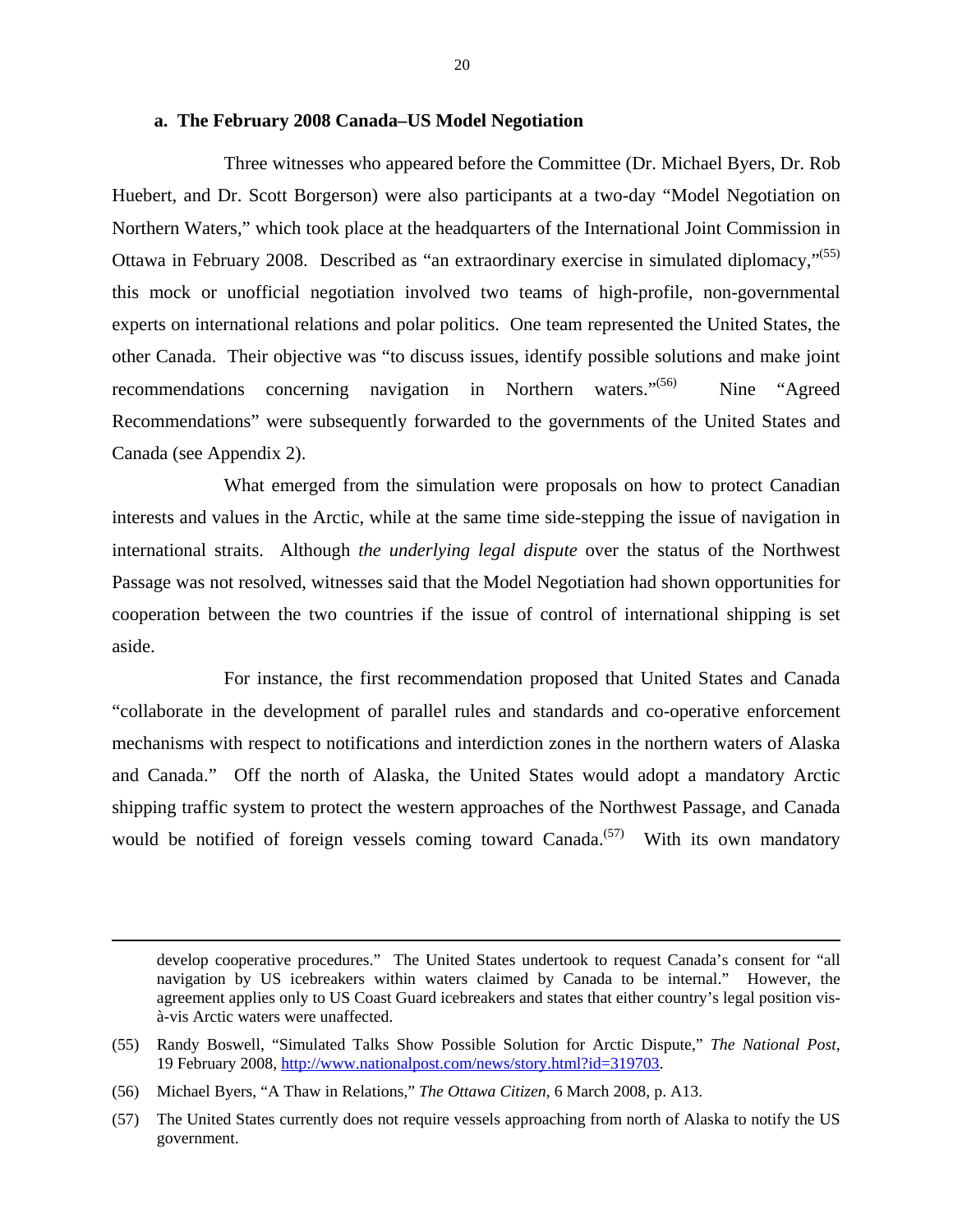notification system, the United States would not be in a position to object if NORDREG were made mandatory.(58)

A major recommendation of the Model Negotiation was a proposal to create a new Canada–US Arctic Navigation Commission to address the common interests the two countries have "in navigation, environmental protection, security, safety, and sustainable economic development." The proposed Commission "would follow the model of the International Joint Commission by acting as a recommendatory body."(59)

Dr. Scott Borgerson of the (US) Council on Foreign Relations fully endorsed the proposed bilateral Commission when he appeared before the Committee. His presentation stressed that Canadian and American values and interests are similar, both countries have a long history of working together (e.g., in NATO, NORAD, the Arctic Council), and that good management of international shipping in the Arctic is in the best interest of both parties. Dr. Borgerson proposed that Canada and the United States therefore begin discussions on how they might work together to establish shipping lanes and infrastructure and jointly police the northern waters. Among other things, he suggested that Canada lay all Arctic issues on the table to achieve a "grand compromise" with the United States, including with respect to the disputed boundary in the Beaufort Sea. There should also be joint Canada–US leadership in the International Maritime Organization (IMO) for a mandatory polar code regarding international shipping.

#### **b. Other Considerations**

While acknowledging that there should be close cooperation with the United States, Dr. Donat Pharand, a prominent legal authority on Canada's Arctic waters and a specialist on the Northwest Passage, considered the idea of a Canada–US Arctic Navigation Commission similar to the International Joint Commission (in place along the southern Canada–US border) as somewhat "dangerous," given the specific status of Canada's Arctic waters:

> We do not share sovereignty over the Northwest Passage with anyone. I do not think that we want to. I think that we must maintain our independence, if I can put it this way, and maintain our complete sovereignty over those waters but with, at the same time, the closest possible cooperation with the United States.<sup>(60)</sup>

<sup>(58)</sup> Michael Byers (2008), p. A13.

<sup>(59)</sup> The International Joint Commission has jurisdiction over the waters of the Great Lakes and the St. Lawrence River, and other waters along the Canada–US border.

<sup>(60)</sup> Dr. Donat Pharand, *Committee Proceedings*, 6 May 2008.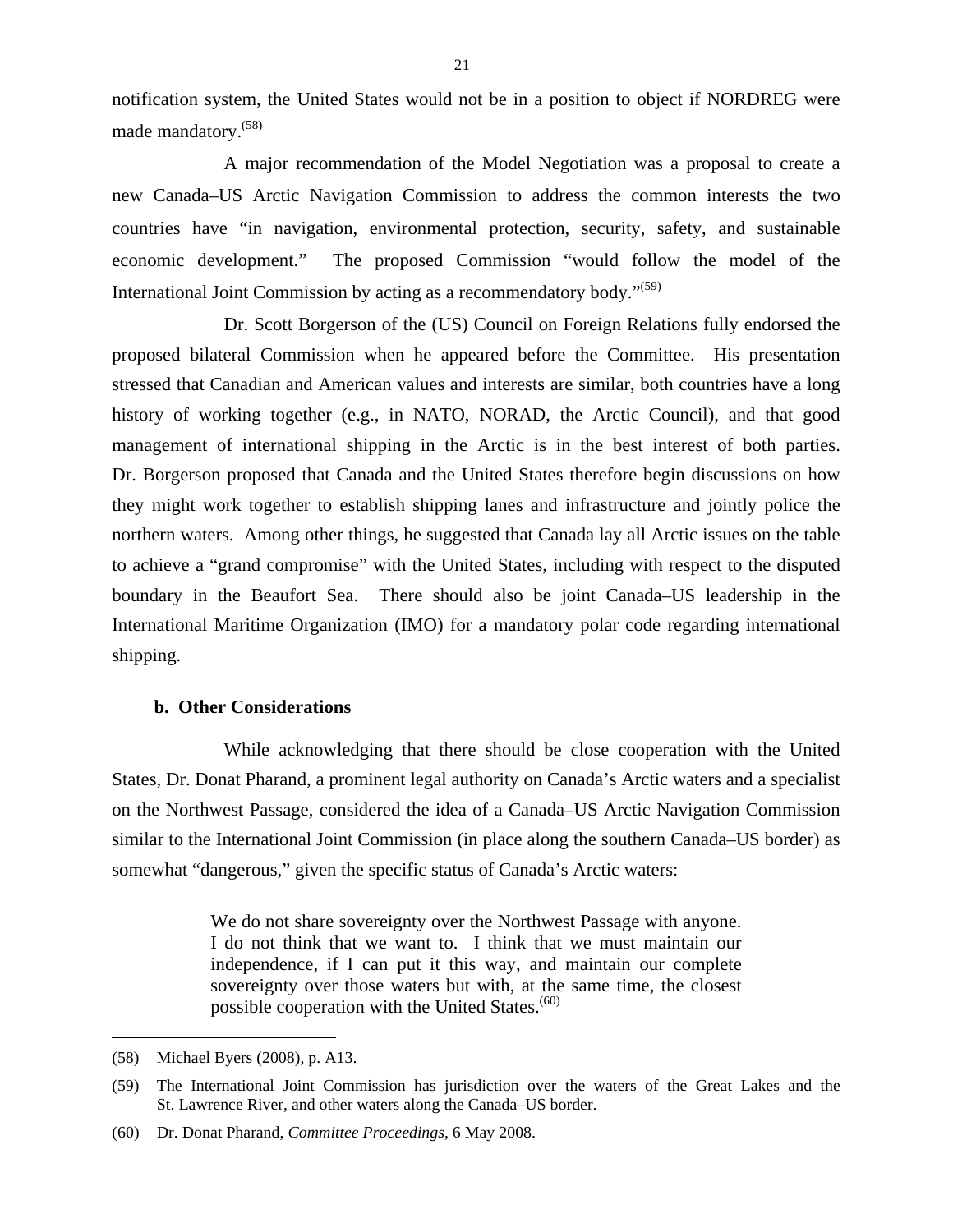Dr. Pharand instead proposed that Canada negotiate a bilateral Transit Agreement under which "the United States would recognize Canada's sovereignty over the waters of the Archipelago, including those of the Northwest Passage." In return, "Canada would recognize a right of transit for American merchant ships and icebreakers, under stipulated conditions to ensure the protection of Canada's marine environment and related interests."<sup>(61)</sup>

Canada claims sovereignty (i.e., complete jurisdiction over the Arctic waters) on the basis of historic title, and by virtue of straight baselines established around the Arctic Archipelago. In Dr. Pharand's view, Canada does not have a strong case with respect to historic title, and the burden of proof is also heavy.<sup> $(62)$ </sup> Straight baselines, on the other hand, fully meet all legal criteria for international validity. $(63)$ 

In addition to Canada having the required geography to use the straight baseline system, the Committee was advised that Canada can invoke, as was done in the Anglo-Norwegian *Fisheries Case* of 1951, "certain economic interests peculiar to a region, the reality and importance of which are clearly evidenced by a long usage." In this case, the International Court of Justice allowed Norway to rely on traditional fishing rights reserved to local inhabitants in certain large basins to support the validity of their enclosure by straight baselines. Canada, Dr. Pharand asserted, can similarly invoke the vital needs and economic interests of its Inuit population. The historical rights and use of the Inuit of Arctic waters and ice for fishing, hunting and trapping from time immemorial can be relied on to reinforce Canada's title to the enclosed waters<sup>(64)</sup>

In his presentation to the Committee, Paul Kaludjak, president of Nunavut Tunngavik Incorporated (NTI), stated that when Canada drew straight baselines around the Arctic Archipelago in 1985 and declared all waters within them to be Canada's internal waters.

> The Department of Justice relied, in part, on Inuit occupancy to support this legal move. This fact is reflected in Article 15 of the Nunavut Land Claims Agreement which states that: "Canada's sovereignty over the waters of the arctic archipelago is supported by

<sup>(61)</sup> Dr. Donat Pharand, Brief submitted to the Committee, 6 May 2008.

<sup>(62)</sup> The requirements for acquiring an historic title are similar to those for land: the exercise of exclusive state jurisdiction, long usage, and acquiescence by foreign states, particularly those whose interests are primarily affected. Dr. Pharand was unaware of any British or Canadian explorers ever having taken possession of any part of the Arctic waters, especially not those of the Northwest Passage.

<sup>(63)</sup> Dr. Donat Pharand, *Committee Proceedings*, 6 May 2008; brief submitted to the Committee, 6 May 2008. See also Donat Pharand, "The Arctic Waters and the Northwest Passage: A Final Revisit," *Ocean Development and International Law*, Vol. 38, Issue 182, January 2007, pp. 23–69.

<sup>(64)</sup> Ibid.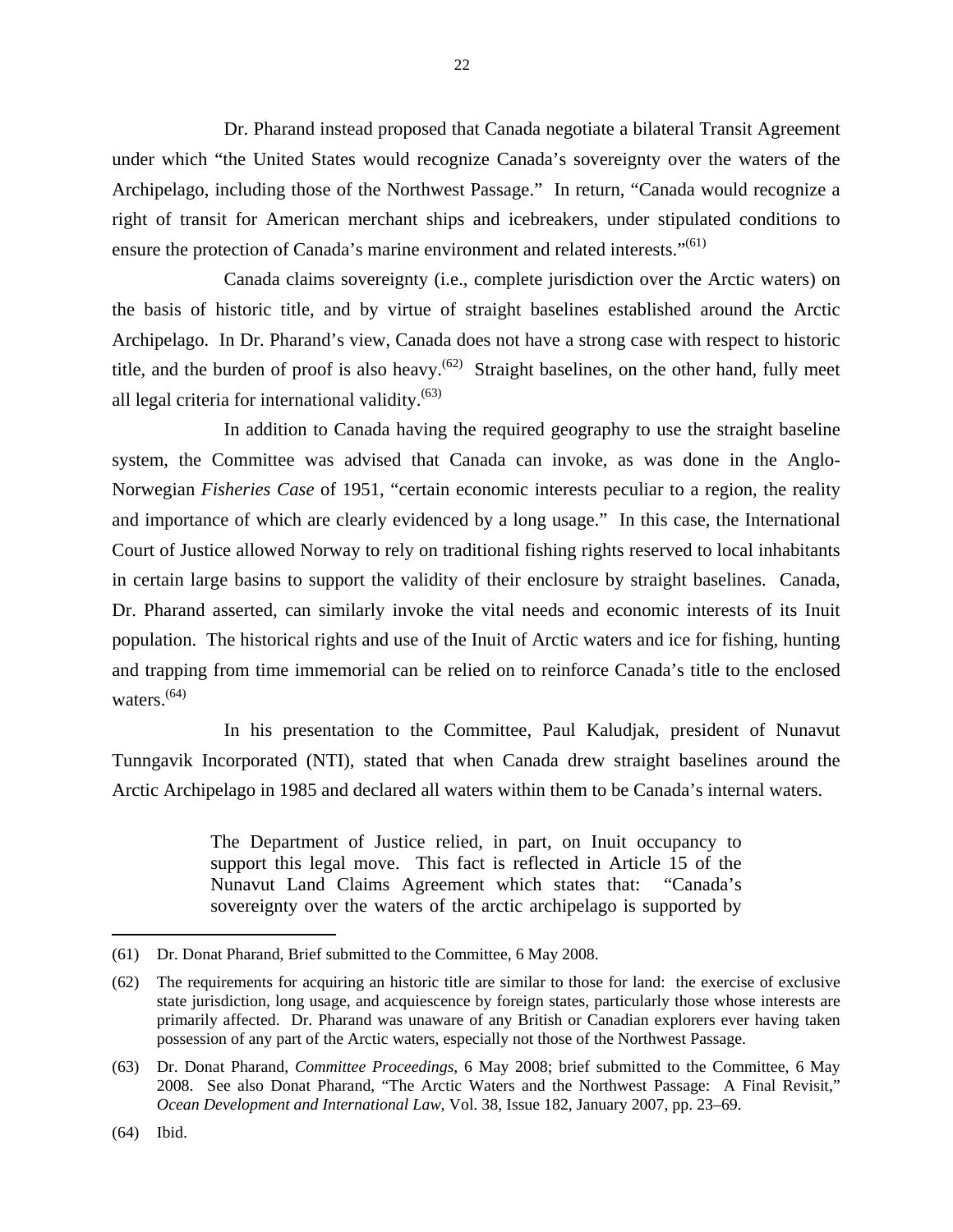Inuit use and occupancy." More broadly, the rights and benefits Inuit receive through the Nunavut Agreement are, to quote from the Agreement: "in recognition of the contributions of Inuit to Canada's history, identity and sovereignty in the Arctic." $(65)$ 

The Government of Canada, NTI's president argued, needs to fully implement all the Articles of the Nunavut Land Claims Agreement and to respect the Agreement's spirit and intent. John Merritt, Senior Policy Advisor of Inuit Tapiriit Kanatami, likewise stated that if Canada intends to rely on continued Inuit use and occupation of marine areas as an argument, the international community will expect Canada to have delivered on its commitments to the Inuit with honour. $(66)$ 

As for the US position on the legal status of the Northwest Passage, Dr. Pharand informed the Committee that the 1982 LOS Convention does not clearly define an international strait; the definition is a matter of customary international law. In this regard, two criteria were said to have been applied by the International Court (in the *Corfu Channel Case*) in 1949. The first criterion requires that there be an overlap of 12-mile territorial waters, which was the case in the Barrow Strait of the Northwest Passage before Canada drew straight baselines in 1985. The second condition is whether there has been a "useful route for international maritime traffic."<sup>(67)</sup>

The Committee was very concerned by Dr. Pharand's statement that if foreign navigation takes place in the Northwest Passage without Canada having taken adequate preventive measures, the Passage could at some point become "internationalized" and subject to the right of transit passage. The waterway, he argued, may not have had a history as a useful route for international maritime traffic, but because of the remoteness of the region and the difficulties of navigation, comparatively little use for international navigation might be sufficient to make the Northwest Passage an international strait. The position of the United States is obviously based on a criterion of potential use, rather than one of actual use.(68)

<sup>(65)</sup> Paul Kaludjak, *Committee Proceedings*, 15 April 2008.

<sup>(66)</sup> John Merritt, *Committee Proceedings*, 15 April 2008.

<sup>(67)</sup> The various routes of the Northwest Passage have seen only a total of 69 complete transits by foreign ships from 1903 to the end of 2007. Dr. Donat Pharand, Brief submitted to the Committee, 6 May 2008.

<sup>(68)</sup> Dr. Donat Pharand, Brief submitted to the Committee, 6 May 2008.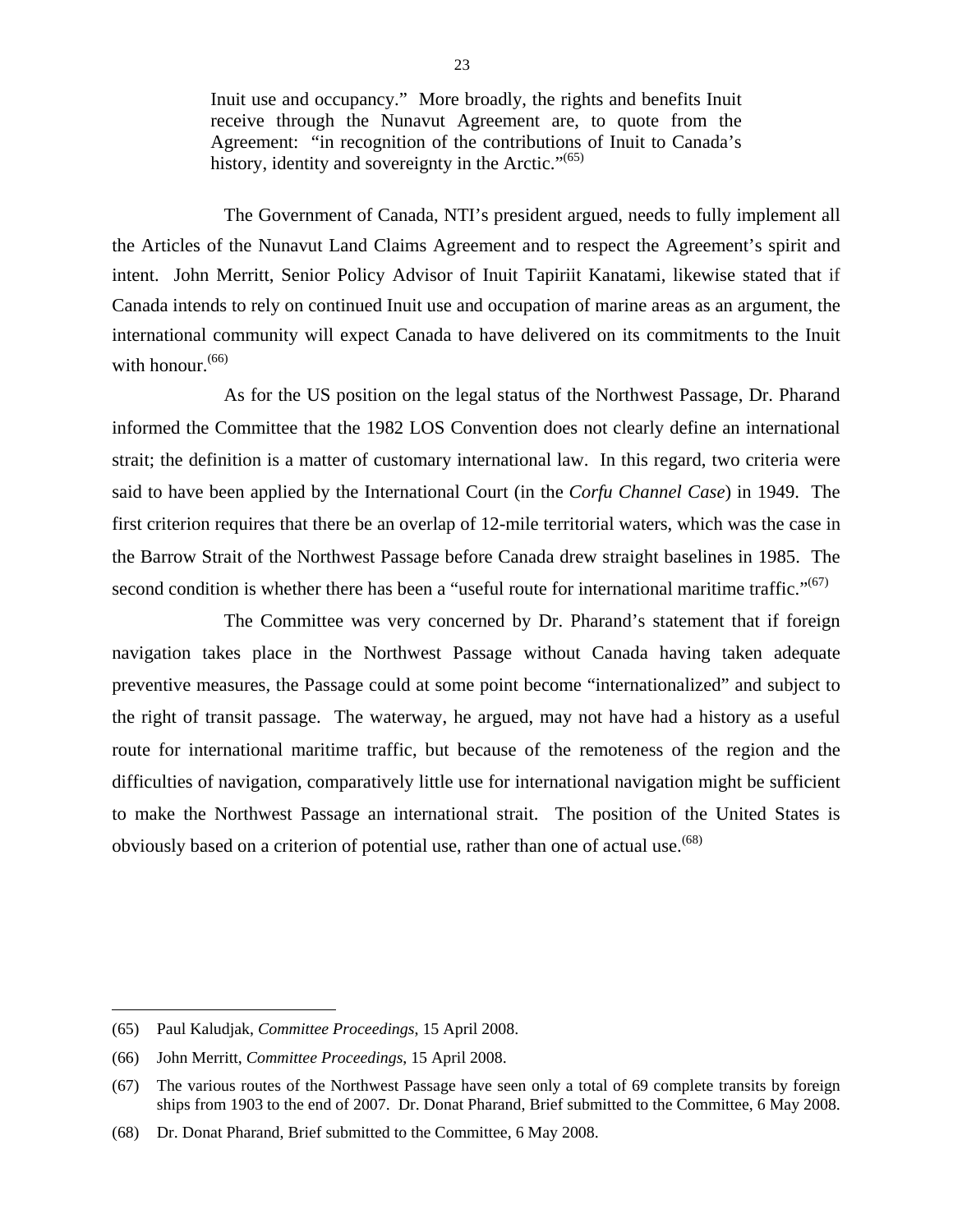### **THE CANADIAN COAST GUARD: MEETING FUTURE CHALLENGES**

#### **A. Main Issues**

Canada considers the Northwest Passage as part of its internal waters, over which it enjoys full sovereignty. It views the waterway as a national sea route, requiring Canada's consent for foreign use. Although Canada's position may not be accepted by all countries, no country has yet taken Canada to court over the matter. So far, the presence of ice hazardous to international shipping has protected Canadian and Inuit interests. But the testimony heard by the Committee strongly suggests that, in view of the warming Arctic climate and receding polar ice, maintaining the status quo is no longer a viable long-term option for Canada.

In Dr. Rob Huebert's view, the United States might be more inclined to support or recognize Canada's legal claim if Canada had the tools to enforce its laws and regulations. Dr. Michael Byers indicated that Canada might want to break ice for foreign vessels as a way of persuading other countries to accept Canadian sovereignty and control. He also advised that the United States will not recognize Canada's claim in the Northwest Passage for one simple reason:

> They are not convinced that we are truly committed to stepping up to the plate and actually exercising the degree of authority needed to protect their interests. Their worst case scenario is to actually recognize Canada's sovereignty and then have us do nothing. If they recognize our sovereignty in the Northwest Passage and we do nothing or do not do enough, then they lose. $(69)$

Dr. Donat Pharand similarly commented: "It seems to me the United States will never agree to recognize our full control over those waters unless they know that we have the capability to exercise that control, which we do not have at the moment."<sup>(70)</sup>

The challenges faced by Canada in consolidating its sovereignty in the Northwest Passage and controlling activity beyond the waters inside the Arctic Archipelago are related in various ways to the Canadian Coast Guard.

<sup>(69)</sup> Dr. Michael Byers, *Committee Proceedings*, 6 March 2008.

<sup>(70)</sup> Dr. Donat Pharand, *Committee Proceedings*, 6 May 2008.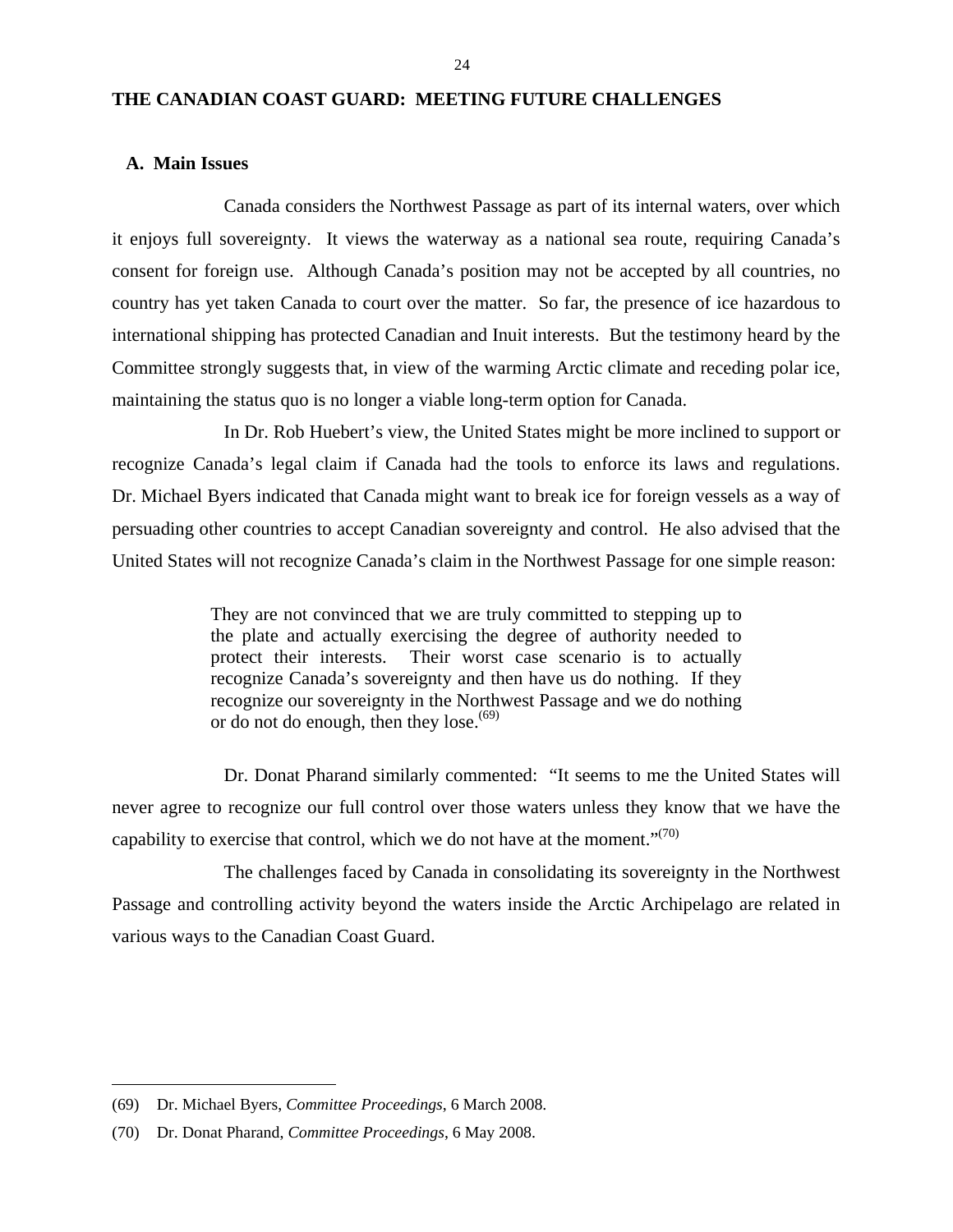### **1. Renewing Canada's Aging Icebreaking Fleet**

Canada's icebreaking fleet will not be adequate once shipping increases. Somewhat paradoxically, as sea ice recedes and navigation increases, greater icebreaking capability will be required. First-year ice will continue to form in winter and, as the polar cap breaks up, what multi-year ice is left in the Arctic Ocean will continue to shift toward the western channels of the Canadian Arctic Archipelago.<sup>(71)</sup>

Each year, Coast Guard icebreakers are deployed to the Arctic in June and, because they are incapable of operating there in winter, are re-deployed south by early November. Although these vessels are maintained in excellent condition, Dr. Louis Fortier, ArcticNet's Scientific Director, pointed out that they were originally built to operate in the St. Lawrence Seaway, not the Arctic Ocean. According to former CCG Deputy Commissioner Michael Turner, Canada's vessels are less powerful than the three icebreakers operated by the US Coast Guard. Dr. Scott Borgerson of the (US) Council on Foreign Relations stated that the United States is ill-equipped to exert a significant presence in the Arctic because of the advancing age of its icebreakers.<sup> $(72)$ </sup> At our meetings, other countries were said to operate at least one heavy research icebreaker, including Germany, Sweden, China and, soon, South Korea.

With its fleet of nuclear and conventional fuel-powered heavy icebreakers, Russia is by far the best-equipped icebreaking nation in the world. For instance, *NS Yamal*, launched in October 1992, is 10 times larger than the *CCGS Amundsen*, Canada's research icebreaker. Russia, the Committee learned, has had the capacity to keep the Northern Sea Route (along the Siberian coast) open for domestic navigation since the Soviet era, and we were advised that Russia's icebreaking capability is what empowers it to make a claim for a large part of the Arctic Ocean. $(73)$ 

At present, the Coast Guard has a limited capacity to navigate in Canada's Arctic. In future, Canada will need heavy icebreakers capable of operating year-round in the Archipelago and on the extended continental shelf.

In February 2007, the Auditor General of Canada reported that the estimated useful life of an icebreaker was 30 years and that Canada's icebreakers would be between 40 and

<sup>(71)</sup> Dr. Louis Fortier, *Committee Proceedings*, 13 May 2008.

<sup>(72)</sup> Not surprisingly, the February 2008 "Model Negotiation on Northern Waters" agreed to recommended that Canada and the United States "accelerate the acquisition of new icebreakers" (Recommendation 6).

<sup>(73)</sup> Dr. Louis Fortier, *Committee Proceedings*, 13 May 2008. Operating on close to 100,000 horsepower, Russia's nuclear powered icebreakers are able to cruise at about 11 knots in three metres of ice.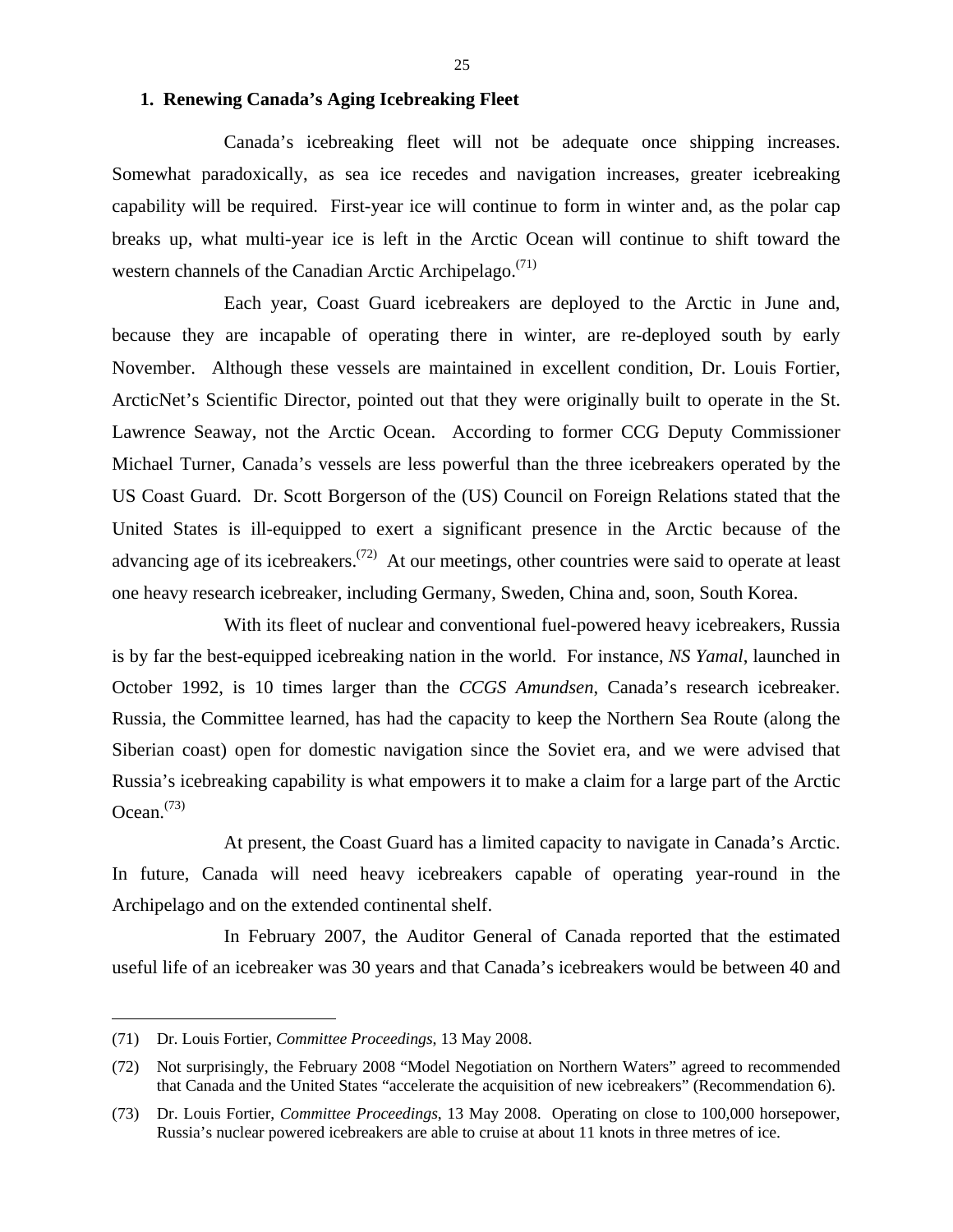48 years old when they reach their currently scheduled replacement date.<sup> $(74)$ </sup> The February 2008 budget announced \$720 million in funding to replace the 40-year-old flagship *CCGS Louis S. St-Laurent* with a new polar icebreaker with greater capabilities. Participants in our study welcomed the announcement, but also wondered if there would be sufficient political followthrough on the project. We were frequently reminded that, had *Polar 8* been built, that vessel would be performing superbly today.<sup> $(75)$ </sup> The Committee was informed that the new icebreaker will have the capacity to operate in the Arctic for nine months of the year.

Built in 1969, the *Louis S. St-Laurent*, the Coast Guard's most capable icebreaker, is scheduled to be decommissioned in 2017. Former CCG Deputy Commission Michael Turner indicated that the ship is at the point where replacement is essential if Canada's presence in the Arctic is to be taken seriously.

Witnesses pointed out that the rest of the fleet is also aging, and that Canada should therefore be planning for the replacement of the remaining vessels as well (see Table 1). Canada's newest icebreaker, *CCGS Henry Larsen*, is now over 20 years old. *CCGS Terry Fox*, built in 1983 and the only icebreaker other than the *Louis S. St-Laurent* with true Arctic capability, was said to be fast approaching the end of its operational life, necessitating its replacement within the next 10 to 15 years. According to CCG Commissioner Da Pont, it takes considerable lead time to replace an icebreaker: from eight to 10 years from decision to replacement. They are complex, unique ships.

| <b>Icebreaker</b>                                                   | <b>Year Built</b> |
|---------------------------------------------------------------------|-------------------|
| $\mathcal{C}\mathcal{C}\mathcal{C}\mathcal{S}$ Louis S. St-Laurent* | 1969              |
| $\mathsf{CCGS}$ Terry $Fox^*$                                       | 1983              |
| $\mathcal{C}$ CGS Henry Larsen                                      | 1987              |
| CCGS Pierre Radisson                                                | 1978              |
| CCGS Des Groseilliers                                               | 1982              |
| $\mathcal{C}CGS$ Amundsen**                                         | 1979              |

**Table 1 – Heavy and Medium CCG Icebreakers**

\* Heavy icebreaker.

 $\overline{a}$ 

\*\* Dedicated to science in the summer.

Source: DFO, Canadian Coast Guard, Icebreaking Fleet, http://www.ccg-gcc.gc.ca/eng/CCG/Ice\_Fleet.

<sup>(74)</sup> Auditor General of Canada, *2007 February Status Report*, Chapter 4 – Managing the Coast Guard Fleet and Marine Navigational Services – Fisheries and Oceans Canada, paragraph 4.78.

<sup>(75)</sup> In response to the crossing of the Northwest Passage of the US icebreaker *Polar Sea* in 1985, Canada announced a number of measures to exercise more control over its Arctic waters, including *Polar 8*, an all-season polar icebreaker. The project was however cancelled four years later in the name of deficit control.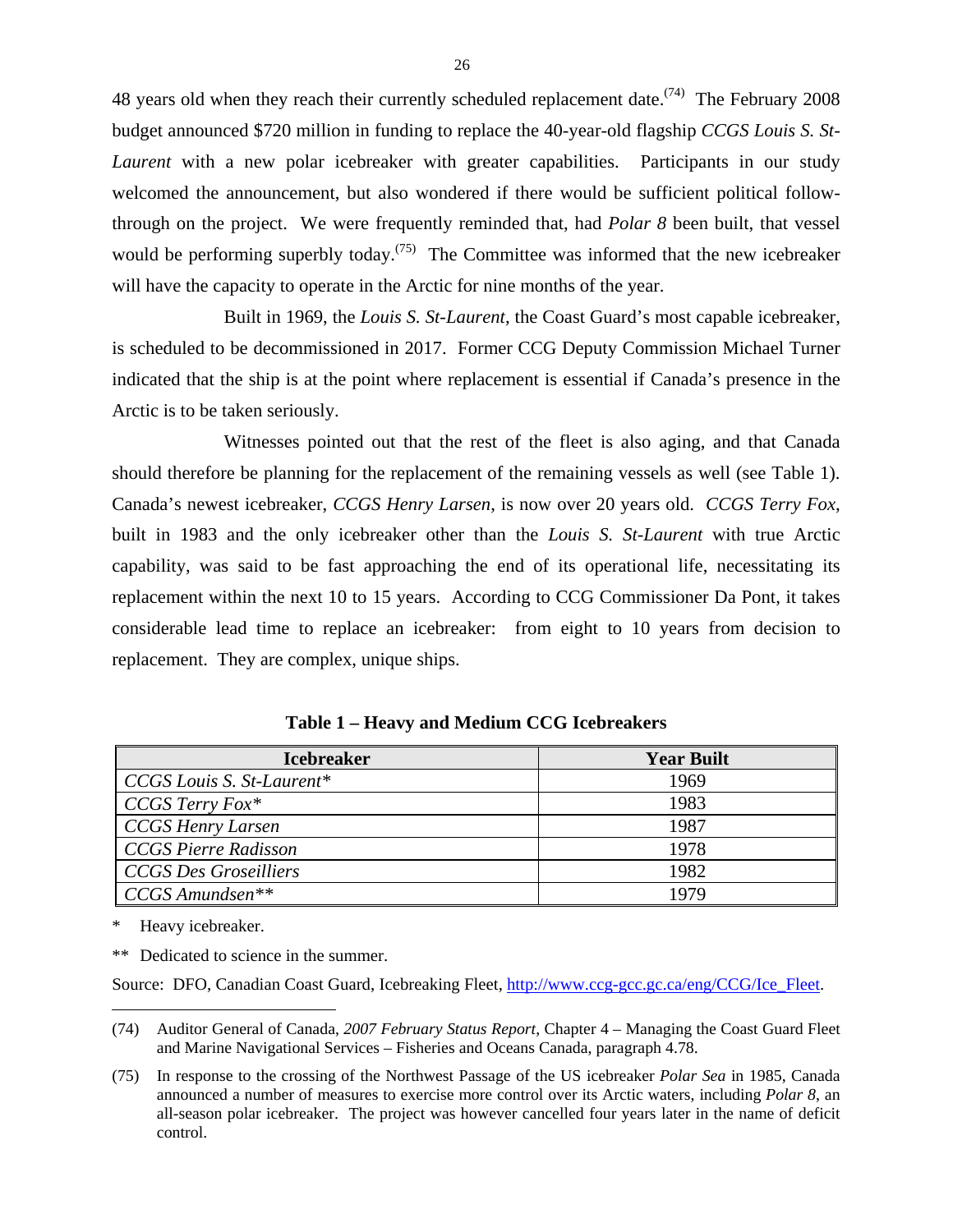According to Dr. Fortier, although a new polar-class icebreaker is long overdue, two polar-class icebreakers are needed "for a circum-annual presence over the entire Canadian archipelago and the deep Arctic basin." A number of participants at our meetings said that Canada needed more than one new icebreaker.

In July 2007, the federal government announced that six to eight new armed, icestrengthened offshore patrol vessels would be added to the Navy fleet ("Polar Class 5 Arctic/Offshore Patrol Ships").<sup>(76)</sup> The vessels have an estimated acquisition cost of \$3.1 billion, and another \$4.3 billion will be required for operations and maintenance over their 25-year lifespan. Michael Turner, who served many years in the Coast Guard, including several years as Deputy Commissioner and Acting Commissioner, advised the Committee that, although icestrengthened, the naval patrol ships:

- will be capable of sailing through first-year ice only and will have far less capability than even the lightest of the CCG icebreakers now operating in the Arctic;
- are unlikely to operate in any but the lightest and safest ice conditions, given that Canada's entire complement of marine officers skilled in operations is within the Canadian Coast Guard and a small number of companies;  $(77)$
- are not expected to have any role in the Arctic outside the navigation season and will end up being used on Canada's southern coasts for most of the year as offshore patrol vessels; and
- of necessity, will be of hybrid design with limited capability in open water.

 $\overline{a}$ 

Also announced, in August 2007, were plans to establish an Arctic training centre for the Canadian Forces at Resolute Bay (Nunavut) and the allocation of \$100 million for the development of a new naval base (Canada's first deep-water Arctic seaport) at the existing port of Nanisivik (Nunavut). Nanisivik, on the northern tip of Baffin Island, is expected to be key to future navigation and is strategically located for possible maritime interdictions in the Northwest Passage.

Canada relies on Coast Guard icebreakers as the primary means of projecting its sovereignty in the Arctic. Understandably, some witnesses were concerned that government may

<sup>(76)</sup> Three new armed heavy naval icebreakers were promised in 2005 as part of the Conservative Party's "Canada First Defence Policy".

<sup>(77)</sup> The Canadian Navy has not operated a fully ice-capable vessel built for operation in the Arctic since 1957.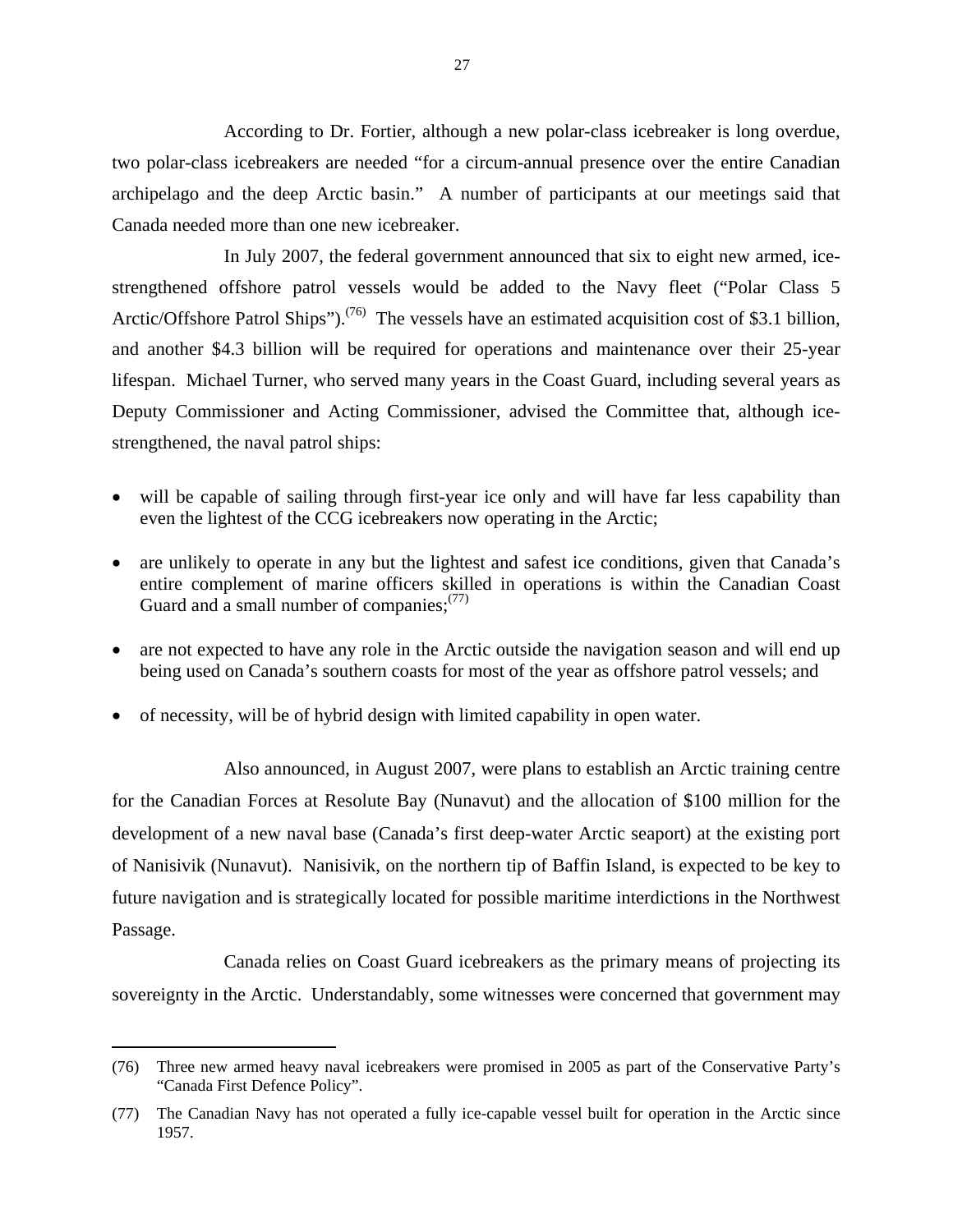be reluctant to replace its aging fleet of icebreakers with new vessels, given the significant public expenditure made on the acquisition and operation of the new offshore patrol ships for the Navy.

Witnesses pointed out that even though it does not have an enforcement mandate,<sup> $(78)$ </sup> the Coast Guard supports Canada's security community by assisting other government departments that do have a direct role. Coast Guard vessels conduct security surveillance and carry officers from Customs, Immigration, the RCMP, Fisheries and Transport Canada on possible interdiction missions.<sup> $(79)$ </sup> Many participants in our study favoured the use of multi-use icebreakers as platforms to support the full range of federal government programs in the Arctic, including support for the Canadian Forces. Although he does not advocate the use of force to the degree where military confrontation would result, Dr. Donat Pharand believed that Coast Guard vessels should be equipped with small armaments capable of giving firm and serious notice to unauthorized foreign vessels if necessary.

According to Michael Turner, the replacement of the rest of Canada's aging fleet with an appropriate number of Arctic class, multi-mission icebreakers operated by the Coast Guard would be a cost-effective response to Canada's surveillance and sovereignty patrol needs in the Arctic. National Defence personnel, for example, could form a detachment to be carried on-board at certain times. Vessels could be armed, but the weaponry would be under the control and management of National Defence. Other countries were said to have found effective ways of combining the two responsibilities.(80)

Mr. Turner noted that, elsewhere in Canada, the Coast Guard appeared to be returning to the fuller, multi-mission, "all-of-government" support role for which it was originally intended. For instance, funding had been approved to provide new vessels as platform support for the RCMP in the area of maritime security on the Great Lakes, and the Coast Guard will be one of the departments supporting the National Defence–managed Marine Security Operations Centres on the East and West Coasts. As well, the agency already provides considerable platform support for scientific research in the Arctic.

<sup>(78)</sup> Unlike its counterpart in the United States, Canada's Coast Guard is a civilian organization and does not have a legislated mandate for enforcement related to maritime security. The enforcement of Canada's maritime sovereignty is the responsibility of the Canadian Navy (the Canadian Forces Maritime Command); the Royal Canadian Mounted Police is responsible for the enforcement of laws in Canada's territorial sea; and DFO Fishery Officers are responsible for fisheries enforcement in saltwater.

<sup>(79)</sup> See DFO, Canadian Coast Guard, *Fleet Annual Report 2006-2007*, 4.1.4 Maritime Security Services, http://www.ccg-gcc.gc.ca/eng/CCG/Careers\_Our\_Service#a4\_1\_4.

<sup>(80)</sup> Michael Turner, *Committee Proceedings*, 28 February 2008.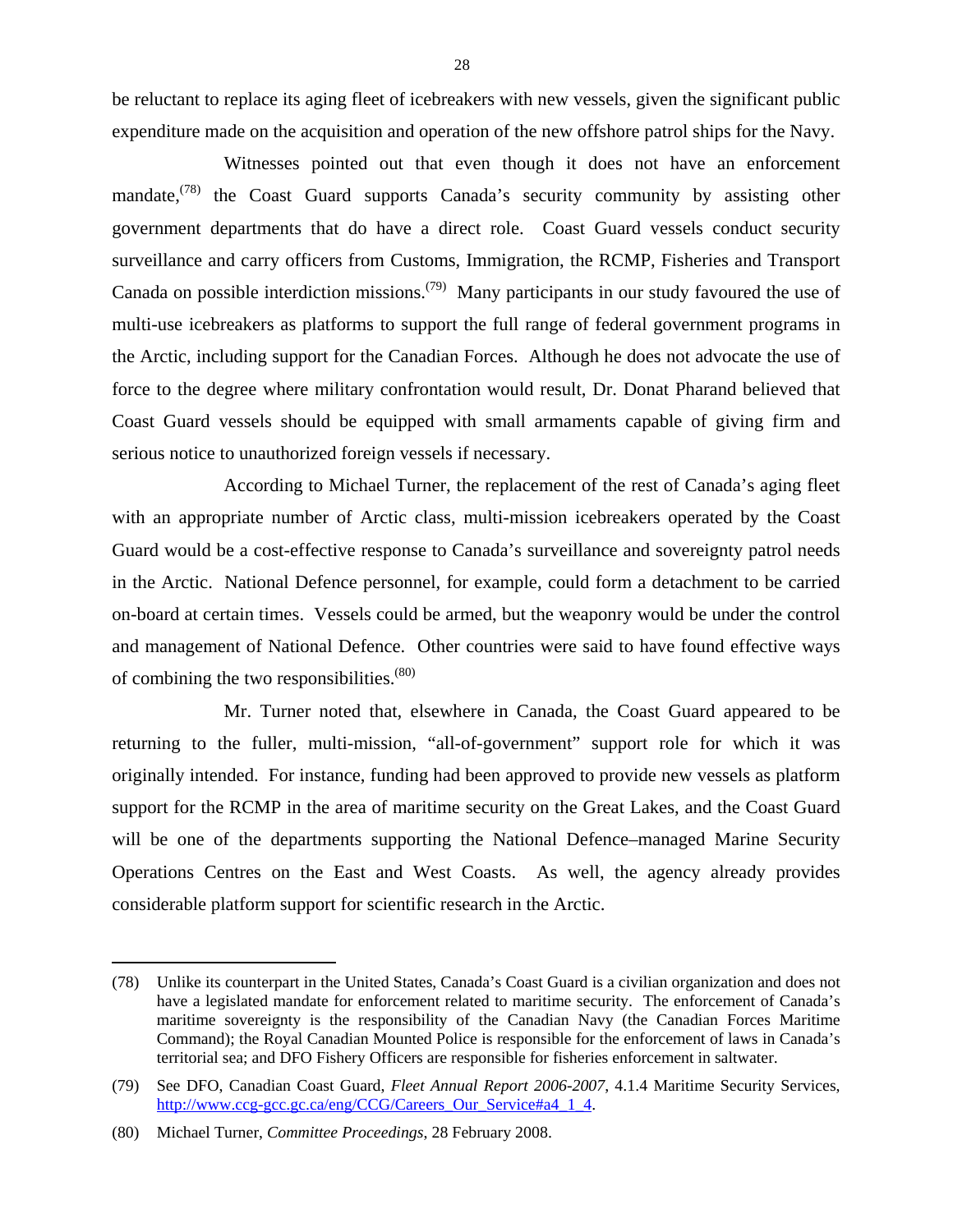According to Dr. Louis Fortier, the consensus among industry, researchers and northern communities is that all new icebreakers should be multi-tasked ships. In Dr. Rob Huebert's view, the Coast Guard needs the capability to provide "a pan-Canadian response" in the Arctic, and both icebreakers and offshore naval patrol vessels are absolutely needed, for two reasons. First, ice conditions are expected to vary considerably in the Canadian Arctic from year to year. In some years, the ice cover will be substantial. Second, the involvement of both the Coast Guard and the Canadian Forces in the Arctic will bring northern issues and policy to the greater attention of Cabinet.

> [If] we are serious about Arctic sovereignty, control of our Arctic regions, we have to ensure that our instruments and those who are maintaining them are properly funded. We have not been serious on that. … [W]e are facing an Arctic situation for which we no longer have the luxury of allowing [the Coast Guard] to proceed on a shoestring budget. … There are changes of such magnitude that even if we did not want to spend the required money, the Arctic would find us and we would need to spend the money reactively. $<sup>(81)</sup>$ </sup>

#### **2. NORDREG**

l

The further diminishment of ice is expected to make the Arctic's resources more accessible to industry, leading to more shipping. The environmental risks associated with increased vessel traffic include the introduction of invasive species from the emptying of ballast tanks and oil spills. Climate change and new technologies, such as double-bowed oil tankers, increase the likelihood that one day oil and gas will be shipped by tankers in the region.

Oil spills are especially worrisome in the Arctic where the ecosystems upon which Inuit depend for their livelihoods, traditional diets and survival are exceptionally sensitive and fragile. Paul Kaludjak, president of Nunavut Tunngavik Incorporated, called in his testimony for "full and complete" Canadian sovereignty over the Northwest Passage to ensure that rigorous shipping standards and procedures are applied. Participants at our meetings frequently mentioned the *Exxon Valdez* disaster off Alaska in 1989 as a reminder of what could happen in the absence of such standards.

Transport Canada oversees the marine-pollution prevention, preparedness and response regime as a whole.<sup>(82)</sup> The Department is responsible for a number of Acts dealing with

<sup>(81)</sup> Dr. Rob Huebert, *Committee Proceedings*, 13 March 2008.

<sup>(82)</sup> Since December 2003, the policy functions related to pollution prevention and response, as well as navigable waters, pleasure craft, marine navigation services, have been with Transport Canada.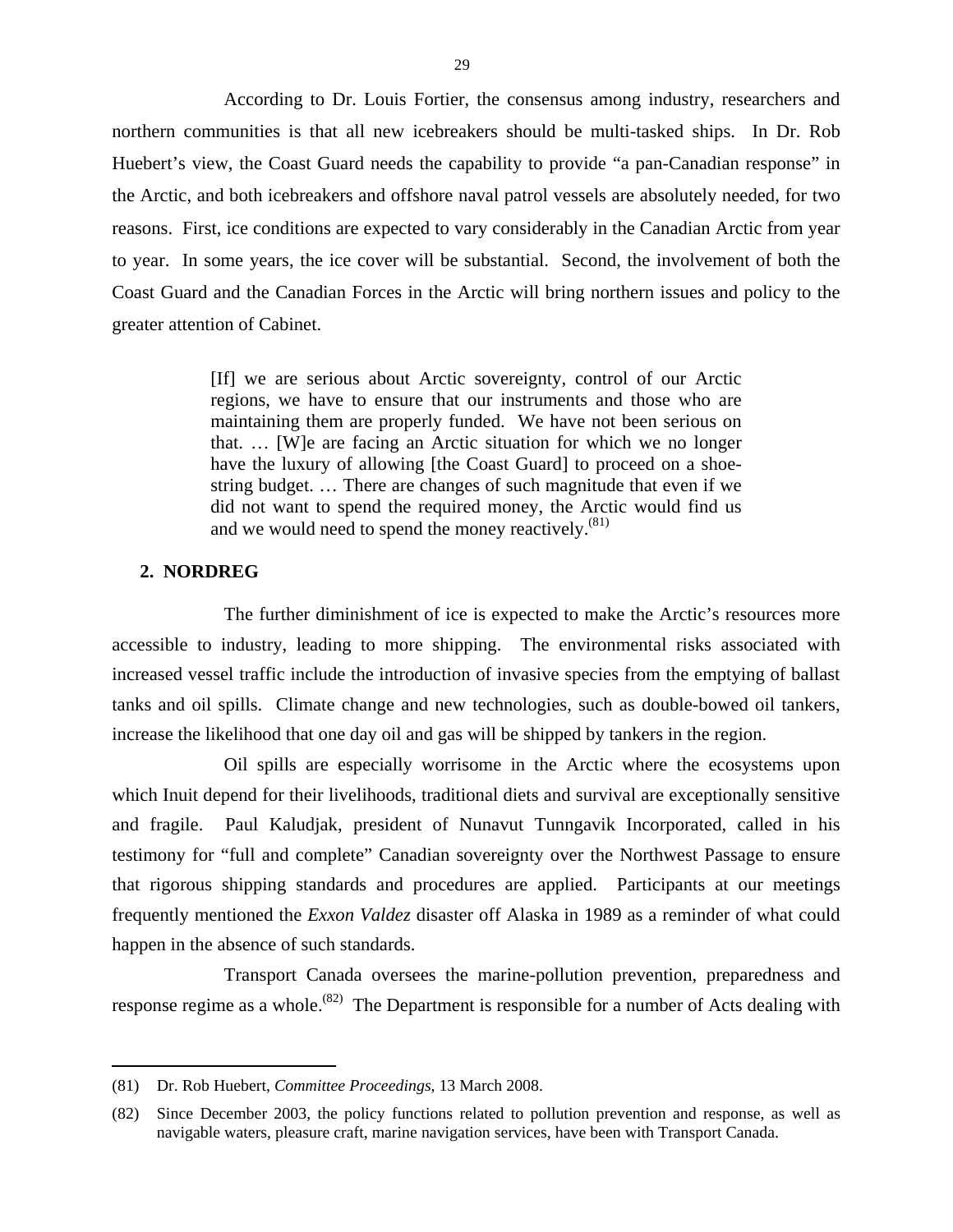Arctic navigation issues,(83) but the main ones related to marine safety are the *Canada Shipping Act* (which establishes requirements for construction, equipment and operations of ships in Canadian waters) and the *Arctic Waters Pollution Prevention Act* (or AWPPA, which supplements the *Canada Shipping Act* in Arctic waters). Coast Guard services assist in safe navigation, and ship owners are responsible for having qualified crews and the necessary experience to operate safely in ice-covered waters.<sup>(84)</sup>

As the following excerpt from the AWPPA's preamble makes clear, the Act was passed in 1970 to protect the marine environment and preserve the traditional way of life of Inuit:

> Whereas Parliament recognizes that recent developments in relation to the exploitation of the natural resources of arctic areas, including the natural resources of the Canadian arctic, and the transportation of those resources to the markets of the world are of potentially great significance to international trade and commerce and to the economy of Canada in particular;

> And whereas Parliament at the same time recognizes and is determined to fulfil its obligation to see that the natural resources of the Canadian arctic are developed and exploited and the arctic waters adjacent to the mainland and islands of the Canadian arctic are navigated only in a manner that takes cognizance of Canada's responsibility for the welfare of the Inuit and other inhabitants of the Canadian arctic and the preservation of the peculiar ecological balance that now exists in the water, ice and land areas of the Canadian arctic [...]

The AWPPA applies in waters up to 100 nautical miles from shore,  $(85)$  a distance that Transport Canada officials said takes in most shipping activity north of 60 degrees. The AWPPA was described to the Committee as a zero tolerance Act (no person or ship shall deposit or permit the deposit of waste of any type in Arctic waters, except where explicitly authorized). The AWPPA regime includes two key sets of regulations.  $(86)$ 

<sup>(83)</sup> Transport Canada is responsible for six major Acts when dealing with Arctic navigation issues: the *Canada Shipping Act*, the *Navigable Waters Protection Act*, the *Marine Transportation Security Act*, the *Marine Liability Act*, the *Coasting Trade Act*, and the *Arctic Waters Pollution Prevention Act*.

<sup>(84)</sup> William J. Nash, Director General, Marine Safety, Transport Canada, *Committee Proceedings*, 15 May 2008.

<sup>(85)</sup> Article 234 of the 1982 LOS Convention allows coastal states to adopt and enforce non-discriminatory, science-based regulations concerning the prevention and control of marine pollution from vessels, where climatic conditions are severe and ice coverage hazardous, within their entire 200-mile Exclusive Economic Zones.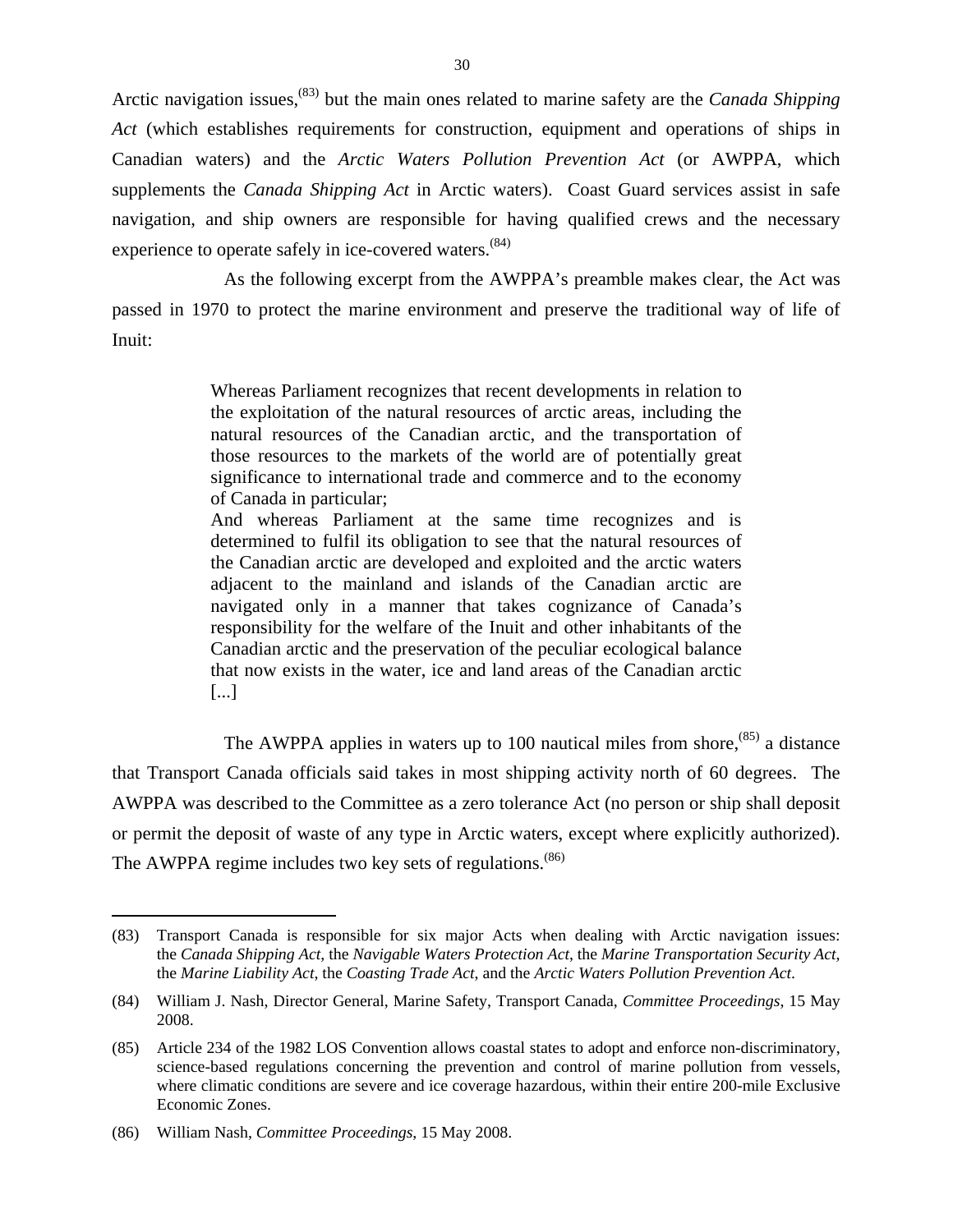First, there are the Arctic Waters Pollution Prevention Regulations, which govern such matters as the deposit of domestic and industrial waste, certificates of insurance that ship owners or operators must provide, and the limits of liability for ships with insurance. Second are the Arctic Shipping Pollution Prevention Regulations, which deal with such matters as the construction standards for ships in 16 different Shipping Safety Control Zones (each zone having an entry and exit date for various ship types and classes), bunkering stations, special certificates that owners or operators must obtain before sailing through certain Arctic waters, the use and qualifications of ice navigators, supplies of fuel and water, and authorizations and standards for sewage from ships. $(87)$ 

Within the Shipping Safety Control Zones, the Coast Guard has operated the Arctic Canada Traffic System known as "NORDREG" since 1977. The objectives of the system are: (1) the enhancement of safety and movement of traffic; (2) the strengthening of Canadian sovereignty in Arctic waters; and (3) the prevention of pollution of Arctic waters by establishing a method of screening vessels in Arctic waters.(88)

All vessels over 300 tonnes, Canadian and otherwise, within 100 miles of the nearest Canadian land (in waters where the AWPPA applies) are requested to report to Coast Guard Marine Communications and Traffic Services (MCTS) centres 24 hours before entering the NORDREG system. When vessels report to MCTS, they are asked about their compliance with the Arctic Shipping Pollution Prevention Regulations. This information is then passed on to Transport Canada to determine whether they may be allowed to enter. If a vessel uses the ice regime system, it must report before entering and after exiting the Shipping Safety Control  $Zones.$ <sup>(89)</sup>

That said, unlike the mandatory systems used in Canada's traffic zones on the Atlantic and Pacific coasts, NORDREG is a voluntary vessel traffic and reporting system. In the Arctic, "mariners are encouraged to participate fully to receive the maximum benefit"<sup>(90)</sup> of services – ice information, ice routing, icebreaker assistance, and search and rescue.

<sup>(87)</sup> Ibid. Because the zone/date system makes little allowance for actual ice conditions, Transport Canada introduced the Arctic Ice Regime System in 1996, which takes into account ice conditions and a vessel's ice capabilities when determining where it may be permitted to navigate. This was said to allow for more flexibility.

<sup>(88)</sup> DFO, Canadian Coast Guard, Vessel Traffic Reporting Arctic Canada Traffic Zone (NORDREG), http://www.ccg-gcc.gc.ca/eng/MCTS/Vtr\_Arctic\_Canada.

<sup>(89)</sup> For the Arctic, there are two Coast Guard MCTS centres, one in Iqaluit (Nunavut) and the other in Inuvik (Northwest Territories), which operate from May/June to October/November, depending on weather and traffic conditions, and which are transferred south to other centres in winter. The AWPPA excludes Hudson Bay and Ungava Bay south of 60° N latitude, while NORDREG includes the two bays.

<sup>(90)</sup> DFO, Canadian Coast Guard, Vessel Traffic Reporting Arctic Canada Traffic Zone (NORDREG).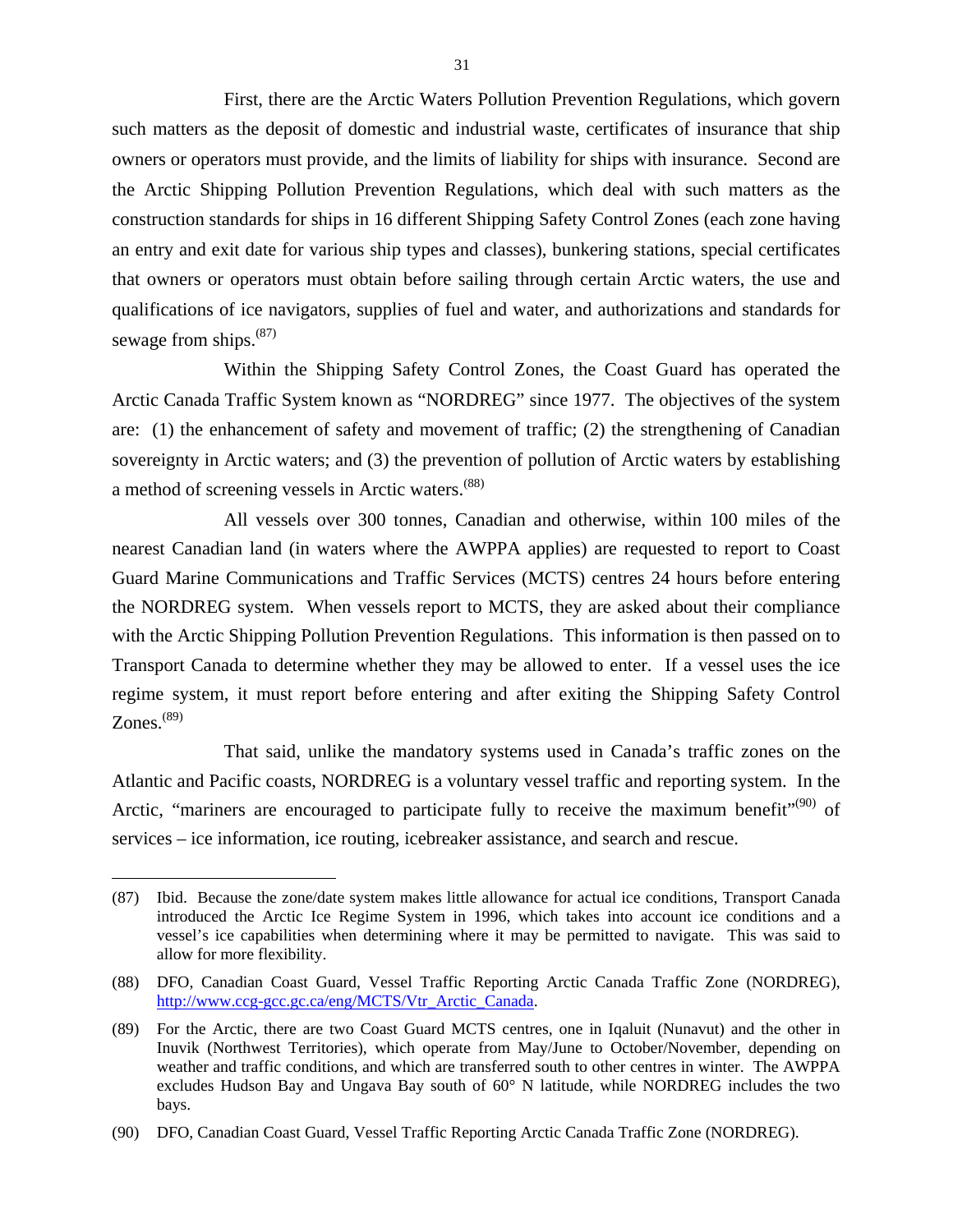When Dr. Donat Pharand appeared before the Committee, he said he could "only guess that Canada is not making the NORDREG system compulsory because it is not in a position to enforce the system if it were compulsory." When Transport Canada and Coast Guard officials were questioned on the voluntary nature of NORDREG, they said that historical data suggest that 98% of all ships notify Canada of their presence.<sup> $(91)$ </sup> This high level of compliance was attributed to the services vessels can receive from the Canadian Coast Guard if their positions are made known to Canada.<sup>(92)</sup> However, when asked about the remaining 2% of vessels that do not comply, they said they knew nothing about them (e.g., who they were). When asked if anything was being done about these ships, the answer was: "that becomes an enforcement and compliance issue. The system is voluntary."<sup>(93)</sup>

How does Canada know if foreign vessels are in Canadian waters? Under Canada's *Marine Transportation Security Act* and it Regulations, foreign ships greater than 100 gross tonnes are required to report detailed information to Canadian authorities at least 96 hours before arriving in Canadian territorial waters.<sup>(94)</sup>

A number of participants at our meetings were in favour of making NORDREG compulsory to ensure safety and also to solidify Canadian sovereignty. According to Transport Canada officials, this could be done entirely through the regulatory process (without having to amend legislation). The *Canada Shipping Act* already empowers Transport Canada to regulate Vessel Traffic Services in all Canadian waters. Officials informed the Committee that departmental work had in fact already started on making NORDREG mandatory, and that all stakeholders in Canada support making the system compulsory. We were also advised that there could be some opposition or comments from foreign states, particularly the United States, if Canada were to proceed. $^{(95)}$ 

<sup>(91)</sup> Steven Troy, Director, Safety and Environmental Response Systems, Canadian Coast Guard, *Committee Proceedings*, 15 May 2008.

<sup>(92)</sup> William Nash, *Committee Proceedings*, 15 May 2008.

<sup>(93)</sup> Steven Troy, *Committee Proceedings*, 15 May 2008.

<sup>(94)</sup> William Nash, *Committee Proceedings*, 15 May 2008. The Marine Transportation Security Regulations pertain to security issues, not safety and environmental protection. In addition to MCTS, aerial surveillance in the Arctic is conducted by Transport Canada and National Defence. Satellite imagery can also assist.

<sup>(95)</sup> Victor M. Santos-Pedro, Director, Design, Equipment and Boating Safety, Transport Canada, *Committee Proceedings*, 15 May 2008.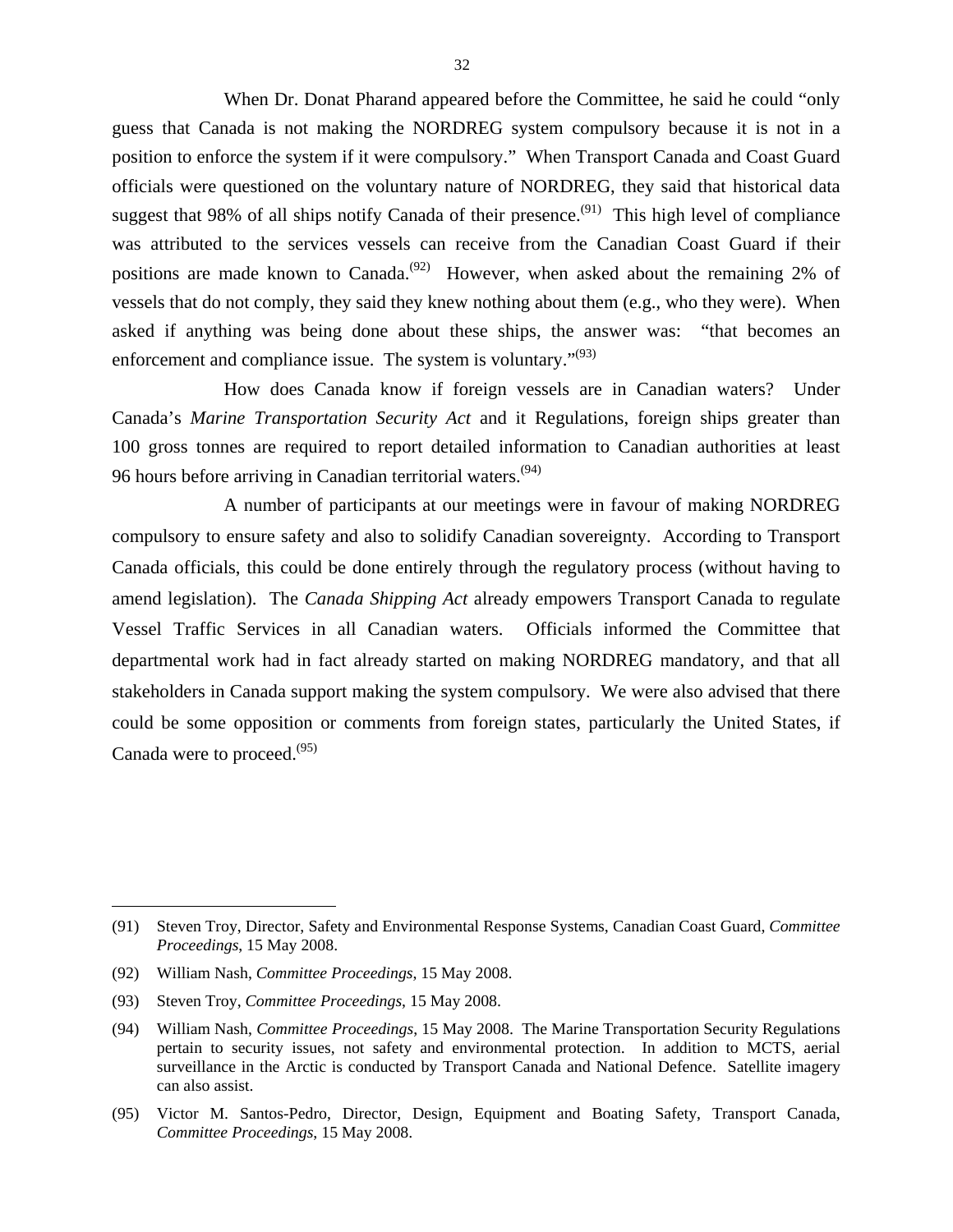#### **3. Environmental Response**

As discussed in the previous section, Transport Canada oversees the marine pollution prevention, preparedness and response regime in the Arctic.<sup>(96)</sup> When a marine pollution incident occurs, the Canadian Coast Guard is the lead federal agency for responding to marine spills north of 60 degrees. The agency provides a federal monitoring officer or on-scene commander role, coordinates interdepartmental activities in support of ship-source or mystery spills, has cleanup responsibilities in the Arctic, and maintains a level of preparedness capacity. $^{(97)}$ 

So far, the Coast Guard's capacity to deal with spills in the Arctic has been largely untested: the agency is aware of 28 spills in the last six years, which range from a few to roughly a thousand litres.<sup>(98)</sup> With respect to infrastructure, we learned that there are 14 environmental response locations situated across the Arctic, ten of which are community depots where equipment (e.g., booms, skimmers) is stockpiled. More equipment was said to be stored in three large depots located in Tuktoyaktuk, Iqaluit and Churchill (which is south of 60 degrees), and significantly more at an environmental response base in Hay River  $(NT)$ .<sup>(99)</sup>

In the case of a major pollution incident, the cleanup effort would obviously be more difficult in the Arctic. When Commissioner Da Pont, the Coast Guard's chief executive officer, appeared before the Committee, he said he was personally worried about Canada's preparedness in responding to a major incident because of the limited number of Coast Guard vessels capable of operating in ice-covered waters. Steven Troy, Director of the Canadian Coast Guard Safety and Environmental Response Systems, similarly noted that response time would depend on the ability to move the equipment in time. $(100)$ 

According to Dr. Louis Fortier, Canada has "virtually no capacity for rapid, efficient intervention" in extreme ice conditions: if a catastrophe such as the *Exxon Valdez* were to happen near Resolute Bay, for example, nothing could be done to mop up the disaster.<sup>(101)</sup> With respect to Coast Guard funding, former CCG Deputy Commissioner Michael Turner believed that more attention should be paid to its capacity to react to a major fuel or cargo

 $\overline{a}$ 

(97) George Da Pont, *Committee Proceedings*, 5 February 2008.

<sup>(96)</sup> William Nash, *Committee Proceedings*, 15 May 2008.

<sup>(98)</sup> Steven Troy, *Committee Proceedings*, 15 May 2008.

<sup>(99)</sup> George Da Pont, *Committee Proceedings*, 5 February 2008.

<sup>(100)</sup> Steven Troy, *Committee Proceedings*, 15 May 2008.

<sup>(101)</sup> Dr. Louis Fortier, *Committee Proceedings*, 13 May 2008.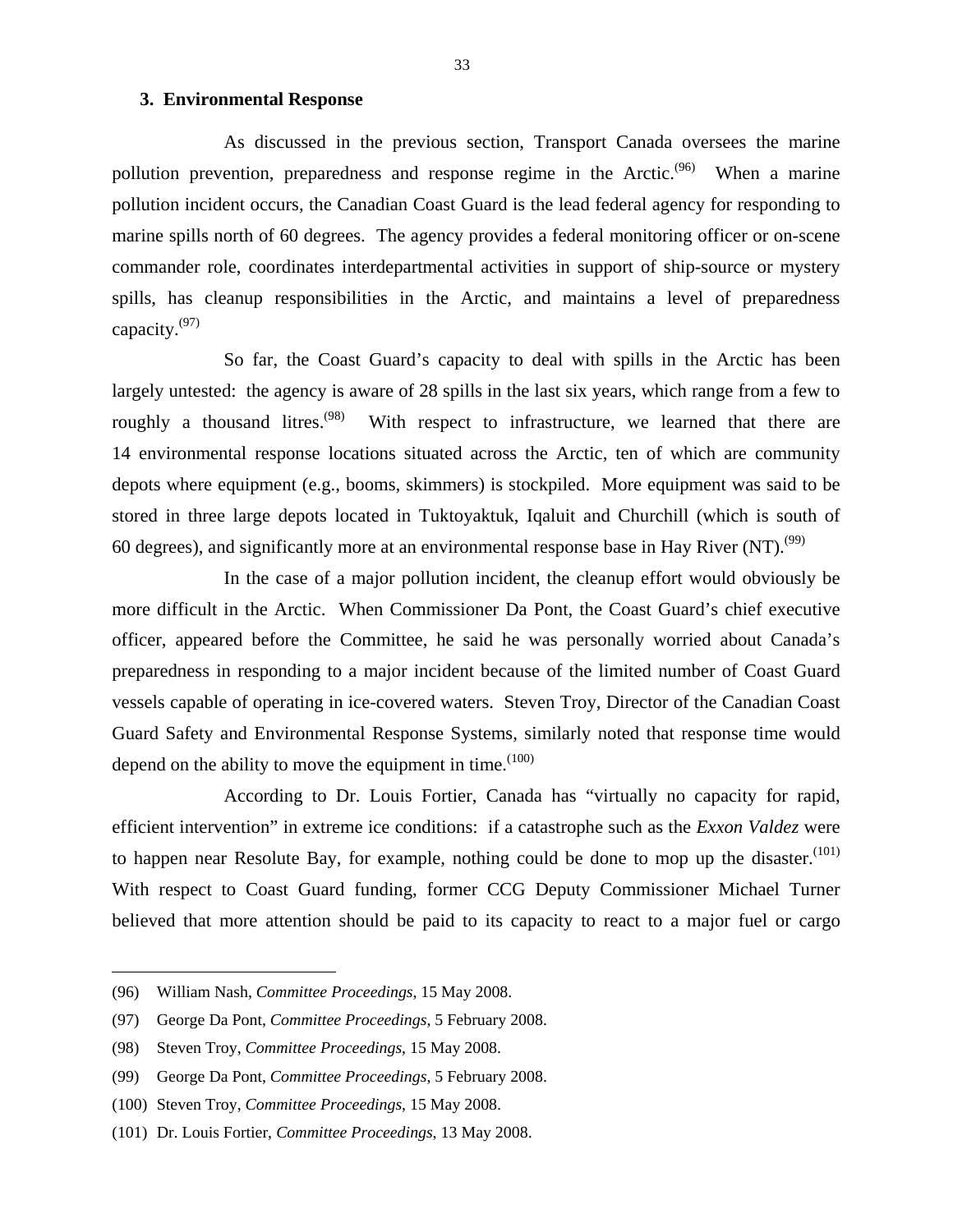spill.<sup> $(102)$ </sup> He also suggested that the Coast Guard and the DFO, in concert with Transport Canada and Environment Canada, needed to assess current capabilities and levels of risk.

Duane Smith, president of ICC Canada, asked that Inuit be trained in oil spill containment and decontamination, as had been suggested by a working group of the Arctic Council in guidelines dating back to 1996. Mr. Smith also recounted the *Exxon Valdez* tanker spill off the coast of Alaska in 1989 which affected approximately 28,000 square kilometres of ocean.

> The spill occurred in an isolated area and there was no capacity to respond immediately. As well, techniques that were attempted, like skimming, burning, the use of chemical dispersants and hot water treatments were ineffective or had damaging side effects. Eventually the spill was cleaned using booms, absorbent pads and cold water spray. However, evidence of this oil spill remains today.<sup>(103)</sup>

The Committee heard that the Coast Guard had been working collaboratively on issues with counterparts who face similar operational challenges in other North. According to Commissioner Da Pont, participants at the 2007 inaugural meeting of the coast guards of the North Atlantic region agreed to set up a working group chaired by Canada to deal with environmental issues.

The matter of Canada's preparedness and capacity in dealing with pollution and oil spills in the Arctic is of considerable interest to Committee members. On 15 May 2008, officials of Transport Canada and the Canadian Coast Guard undertook to provide the Committee with additional information.

#### **4. Search and Rescue**

l

Obviously, more shipping and navigation, resource development activity and tourism will increase the risk of Search and Rescue (SAR) incidents. Witnesses considered the ability to provide SAR to be an important means for Canada to demonstrate its commitment to sovereignty in the vast and sparsely populated region that is the Canadian Arctic.

<sup>(102)</sup> In southern Canada, oil companies fund pollution response equipment depots through a system of levies and train people to operate them. This is not the case in the Arctic.

<sup>(103)</sup> Duane Smith, *Committee Proceedings*, 1 April 2008.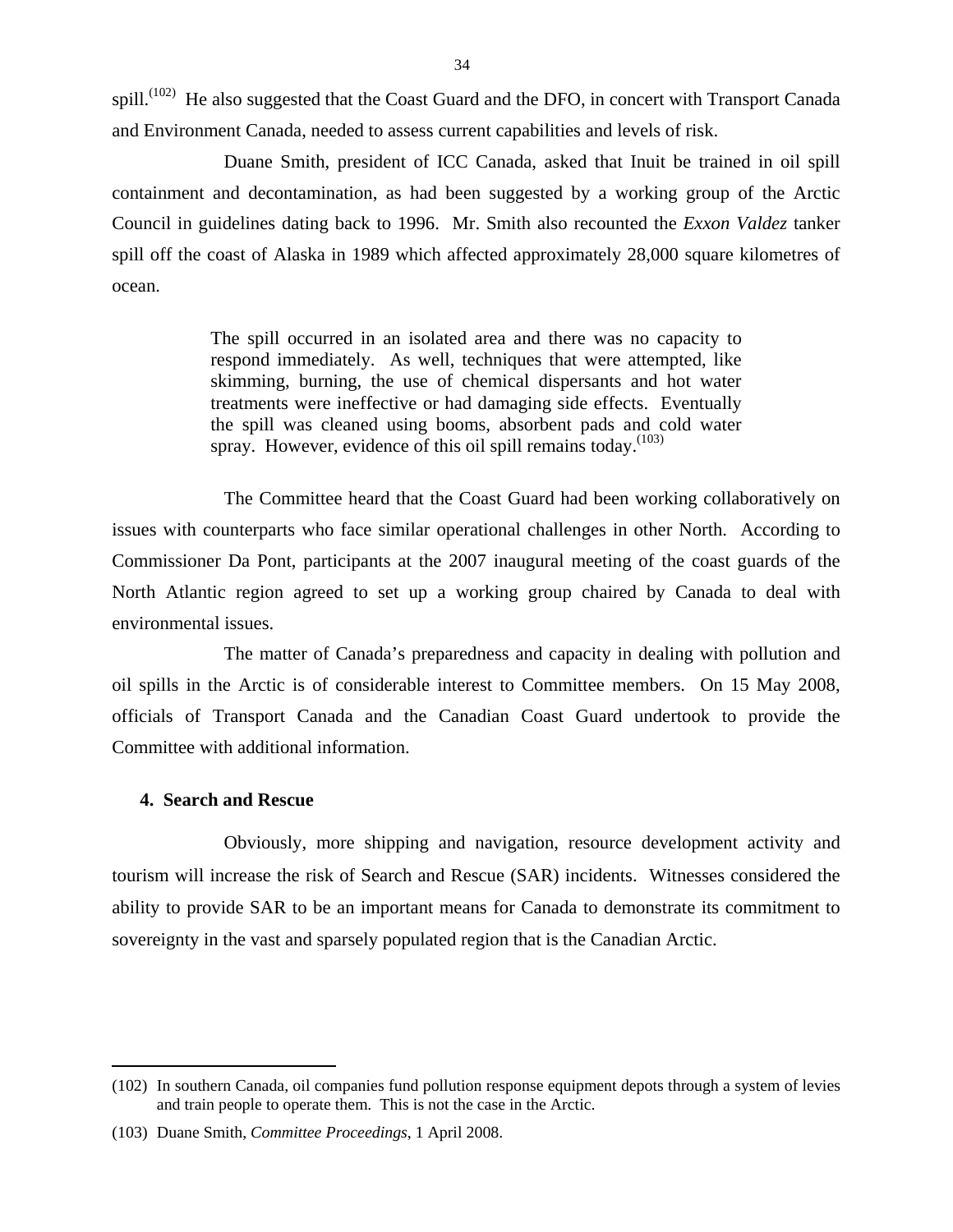SAR "comprises the search for, and the provision of aid to, persons, ships or other craft which are, or are feared to be, in distress or imminent danger."<sup>(104)</sup> Although the lead minister responsible for Canada's National SAR Program (NSP) is the Minister of National Defence, the Canadian Coast Guard is responsible for the marine component of the NSP. The agency performs a number of SAR-related tasks, including the detection of maritime incidents, the conduct of prevention programs, and the oversight of activities of the Canadian Coast Guard Auxiliary, a volunteer organization that has units in Hay River, Yellowknife, Cambridge Bay, Rankin Inlet, Iqaluit, Inuvik, Port Resolution, and Chipewyan, as well as a new unit in Aklavik for the 2008 boating season. $(105)$ 

Joint Rescue Coordination Centres manage the National Defence and the Coast Guard response to air and maritime SAR incidents. The Canadian Forces provide fixed and rotary wing SAR aircraft from CFB Trenton and CFS Yellowknife, while the Coast Guard relies primarily on its helicopters and icebreakers (which do not operate year-round in the region).<sup>(106)</sup>

The growth in polar tourism was frequently mentioned at our meetings, the concern being that vessels may not necessarily be suited for navigation in Arctic waters. Dr. Rob Huebert indicated that there had been 150 tourist cruises off Greenland in 2007. Fewer excursions were reported in Canadian waters (15 to 25), but the number of tours was said to be increasing each year.<sup> $(107)$ </sup> The Committee also heard that Scandinavian families in sailboats have been appearing in Canadian waters, and that three of them had actually crossed the Northwest Passage in 2007. Participants at our meetings wondered if Canada would be able to respond to an incident similar to the sinking of the cruise liner *M/V Explorer* in the Antarctic in November 2007.

#### **5. Political Support and Funding**

Witnesses described the Coast Guard as having been "an orphan" within the federal bureaucracy – inadequately supported and funded over successive administrations. Indeed, only recently has it been recognized that its fleet needs to be rebuilt.<sup> $(108)$ </sup> Judging from

<sup>(104)</sup> DFO, Canadian Coast Guard, Maritime Search and Rescue (SAR) in Canada, National Search and Rescue Program (NSP), http://www.ccg-gcc.gc.ca/eng/CCG/SAR\_Maritime\_Sar.

<sup>(105)</sup> George Da Pont, *Committee Proceedings*, 5 February 2008.

<sup>(106)</sup> Ibid.

<sup>(107)</sup> Dr. Rob Huebert, *Committee Proceedings*, 13 March 2008.

<sup>(108)</sup> Budget 2003 allocated \$94.6 million over two years for major repairs to the Coast Guard fleet and shore-based infrastructure and for capital replacement purchases. Between February 2006 and March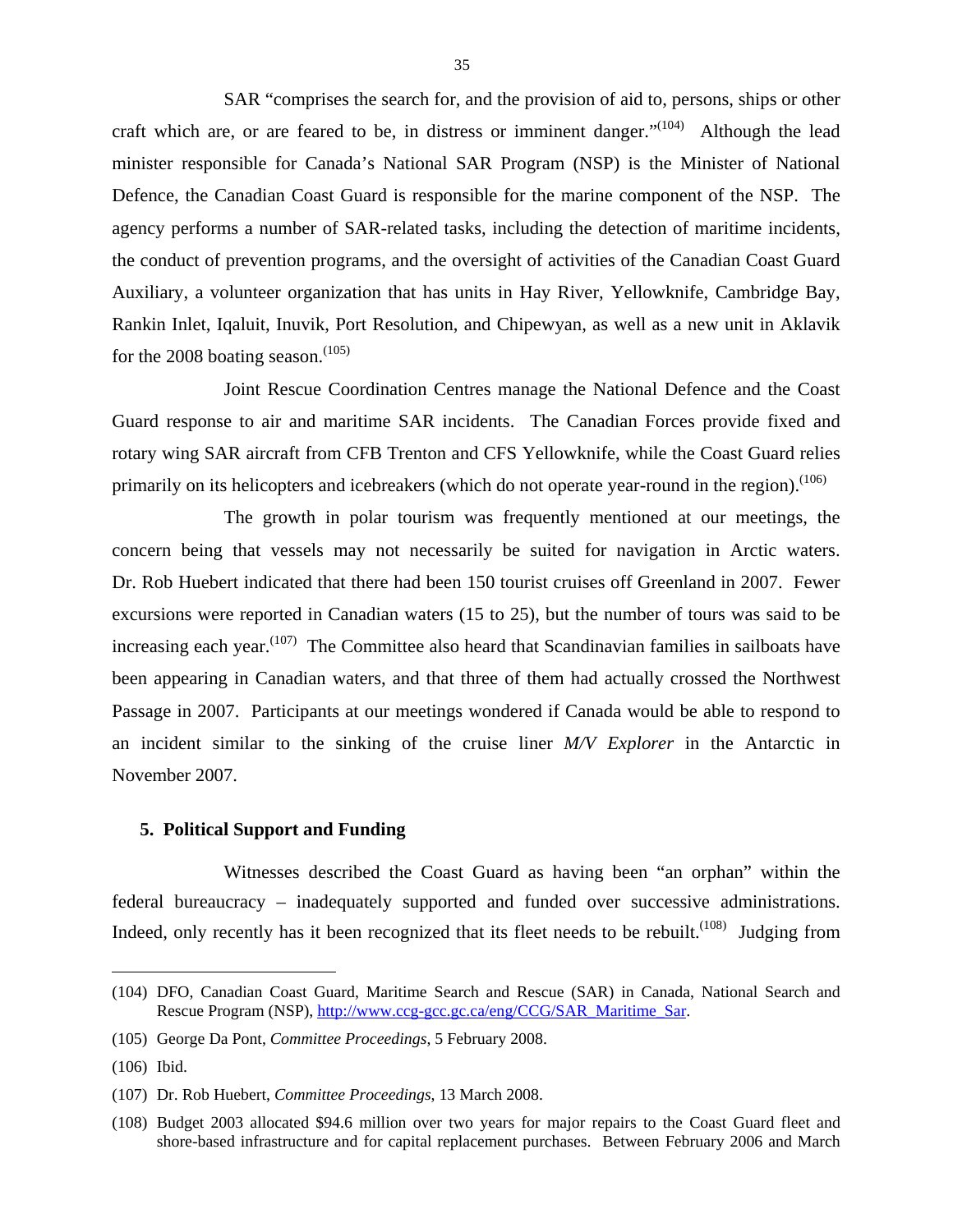what the Committee heard, Canada will in future need to ensure that the agency has the capacity, the tools and equipment to do the job for which it is mandated.<sup> $(109)$ </sup>

The history of what is now known as the Canadian Coast Guard dates back to the Department of Marine and Fisheries in  $1867$ .<sup> $(110)$ </sup> It later moved to the Department of Transport when it was formed in 1936, and then to the DFO in 1995. In December 2003, the policy functions related to pleasure craft, marine navigation services, pollution prevention and response, and navigable waters were shifted back to Transport Canada. In April 2005, the Coast Guard became a Special Operating Agency within the DFO to affirm its role as a national institution, to provide more autonomy and operational flexibility, and to ensure that the fleet provides services to its government clients, which include National Defence, Environment Canada, the RCMP, DFAIT, Transport Canada, Natural Resources Canada, and the Natural Sciences and Engineering Research Council of Canada.<sup>(111)</sup>

The Committee heard that staffing issues will present a challenge in the coming years. CCG Commissioner George Da Pont indicated that little recruitment had taken place since the merger with the DFO in 1995, and that attracting new people was difficult because of domestic and world-wide competition for well-trained mariners. With nearly a quarter of experienced marine personnel expected to retire in the next five to seven years, the Commissioner said there could eventually be a shortage of qualified people to operate Coast Guard vessels.

In his testimony, Former Deputy CCG Commissioner Michael Turner talked about the difficulties encountered in trying to amalgamate the Coast Guard with the DFO, two organizations that had very different structures and corporate cultures. DFO and Coast Guard management tended to take a narrow view the Coast Guard's role over the decade that followed. The focus was on cost reduction and efficiency; a consequent lack of funding resulted in fleet tie-ups for increasing lengths of time and even permanently. The larger concept of a Coast Guard with multi-mission capacity, he said, had been seriously eroded during this period.

 <sup>2007,</sup> more than \$750 million in funding was announced for the purchase and maintenance of four new offshore vessels and 12 new midshore patrol vessels. The February 2008 Budget announced \$720 million in funding to acquired a new polar icebreaker.

<sup>(109)</sup> The mandate of the Canadian Coast Guard is stated in the *Oceans Act* and the *Canada Shipping Act*. See DFO, Canadian Coast Guard, Mission, Vision and Mandate, http://www.ccg-gcc.gc.ca/eng/CCG/Mission.

<sup>(110)</sup> DFO, Canadian Coast Guard, History, http://www.ccg-gcc.gc.ca/eng/CCG/History.

<sup>(111)</sup> Canadian Coast Guard, *Safety First, Service Always*, Business Plan 2007 – 2010, 1 June 2007, p. 42, http://www.ccg-gcc.gc.ca/folios/00018/docs/Business\_Plan\_v19-eng.pdf.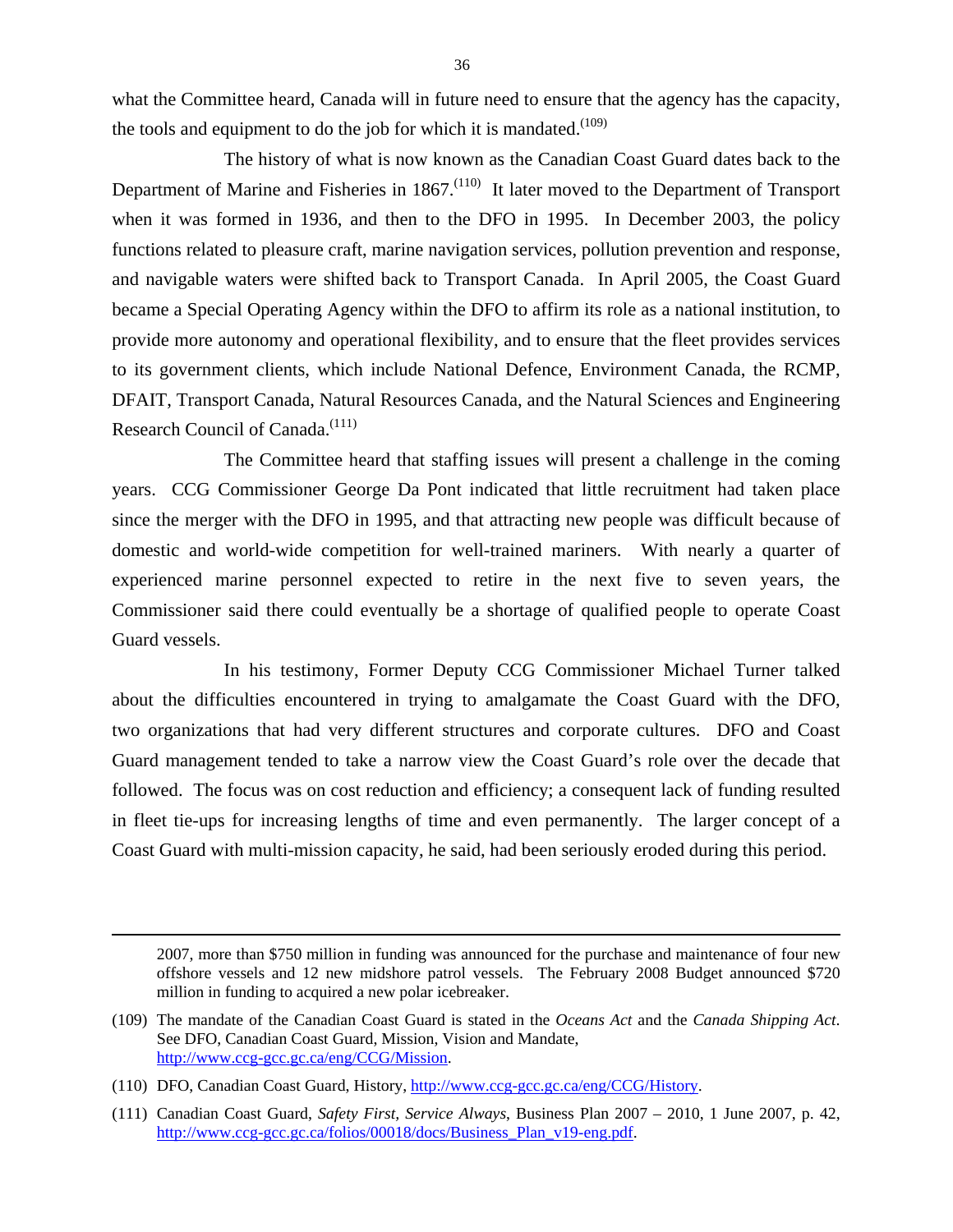At one point, the Committee heard that the federal government had considered moving the Coast Guard to National Defence. In 2006, the Standing Senate Committee on National Security and Defence recommended that the agency be transferred to the Department of Public Security and Emergency Preparedness Canada.<sup>(112)</sup>

In Dr. Rob Huebert's opinion, the issue is not about where to place the Coast Guard; rather, it concerns political support and funding. The agency, he said, is so good that it always figures out a way of doing more with less and, in some ways, its professionalism is its own worst enemy. He pointed out that the Coast Guard has no outside champions or a community of interests to defend its role in safeguarding Canadian values and interests in the Arctic. On defence issues, for example, the federal government established the Security and Defence Forum in 1967. The Forum links National Defence and the Canadian Forces with the academic community, helping to establish a body of Canadian expertise and independent capability in analyzing defence-related issues. There is no counterpart to the Canadian Coast Guard. Another example given was DFAIT, which he said, had been effective in fostering communities of interest in the areas of human security and peacekeeping.

Dr. Huebert believed Canada to be unprepared for the crises he saw looming in the Arctic. As the expert agency on the maritime situation facing Canada, the Coast Guard needs to formulate a long-term strategic vision to guide it into the future, a vision that should come from the agency itself, not the DFO. The Canadian Navy, he said, provided a good example of such visioning when in 2001 it produced *Leadmark: The Navy's Strategy For 2020* under the authority of the Chief of the Maritime Staff and Commander of Maritime Command. *Leadmark* considered "Canada's geo-strategic location, interests and history, as well as the dramatic shifts within the international system in the recent past and the uncertainty of the decades to come."<sup>(113)</sup> The Committee was also made aware that long-term visions and strategies had also been articulated by the Air Force and Army.(114)

> [The Coast Guard] understands full well what it needs to do from a tactical perspective and it executes that outstandingly. However, if you ask the Coast Guard, "What is your strategic vision for Arctic

<sup>(112)</sup> Standing Senate Committee on National Security and Defence, *Managing Turmoil: The Need to Upgrade Canadian Foreign Aid and Military Strength to Deal with Massive Change*, October 2006, recommendation 40.

<sup>(113)</sup> National Defence, *Leadmark: The Navy's Strategy For 2020*, 2001, http://www.navy.dnd.ca/leadmark/pdf/ENG\_LEADMARK\_FULL\_72DPI.PDF.

<sup>(114)</sup> *Strategic Vectors*, one of several Air Force planning documents, established a long-term vision and strategy to guide its development. The Army, for its part, produced *Advancing with Purpose*, which sets out the broad guidelines for the *Army of Tomorrow*.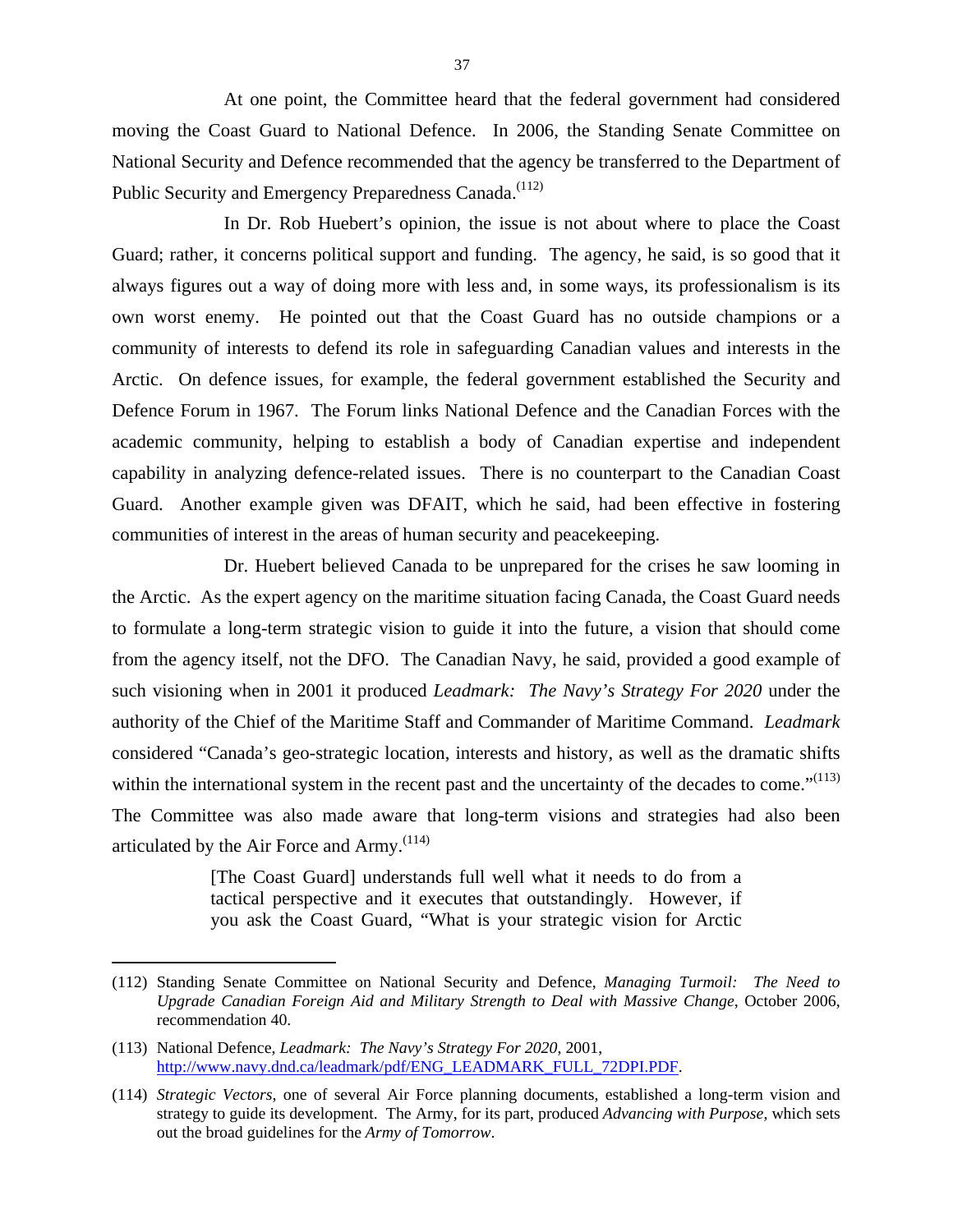sovereignty?," they would say, "We do not have a vision. We simply enforce and do what we are told." The Coast Guard must be asking, "What is our mission statement above and beyond being the best we can be?"<sup>(115)</sup>

According to Dr. Louis Fortier, the Coast Guard will need infrastructure, including icebreakers, to carry out what will become an expanding role in the Arctic. The region is changing rapidly, he said, and "the fleet is aging as quickly as things are changing." Dr. Fortier envisioned a major role for the agency in controlling development in the Arctic. He felt that northern communities need to be actively engaged in defining its future role, and that Inuit need to be recruited into the Coast Guard.<sup>(116)</sup>

#### **B. Concluding Observations and Recommendations**

An essential aspect of the Canadian identity, the Arctic is first and foremost the homeland of Inuit who have been using the region and its resources for thousands of years.

The Canadian Coast Guard provides a number of critical services in the Arctic. The agency supplies isolated northern communities, breaks ice for northern commercial shipping, maintains navigation aids in northern seaways, and provides for marine pollution response. Vessels and commerce depend on it for marine communications and traffic management. Everyone relies on the Coast Guard for marine search and rescue. It supports other government departments and agencies by providing ships, aircraft and other services. Research on fisheries, oceanography, seabed mapping, and marine climate depends on its vessels. In relation to commercial marine activities, the Coast Guard is an important element of Canada's projection of sovereignty in the Arctic, and its most visible federal marine presence.

The Coast Guard's vital role in the Arctic, a region of tremendous potential, will become ever more critical in the coming years. Climate change will open the Northwest Passage, oil and gas, mining and other activities in the region will expand, and countries will continue to pursue their own interests. Canada will need to build up its Coast Guard with added capabilities and equipment to do the job for which it is mandated. The agency will have to be provided with adequate funding.

<sup>(115)</sup> Dr. Rob Huebert, *Committee Proceedings*, 13 March 2008.

<sup>(116)</sup> There would appear to be no formal process to train and recruit Inuit for the Coast Guard. Efforts are however made to employ individuals from the communities whenever permanent or part-time employment opportunities arise. Steven Troy, *Committee Proceedings*, 15 May 2008.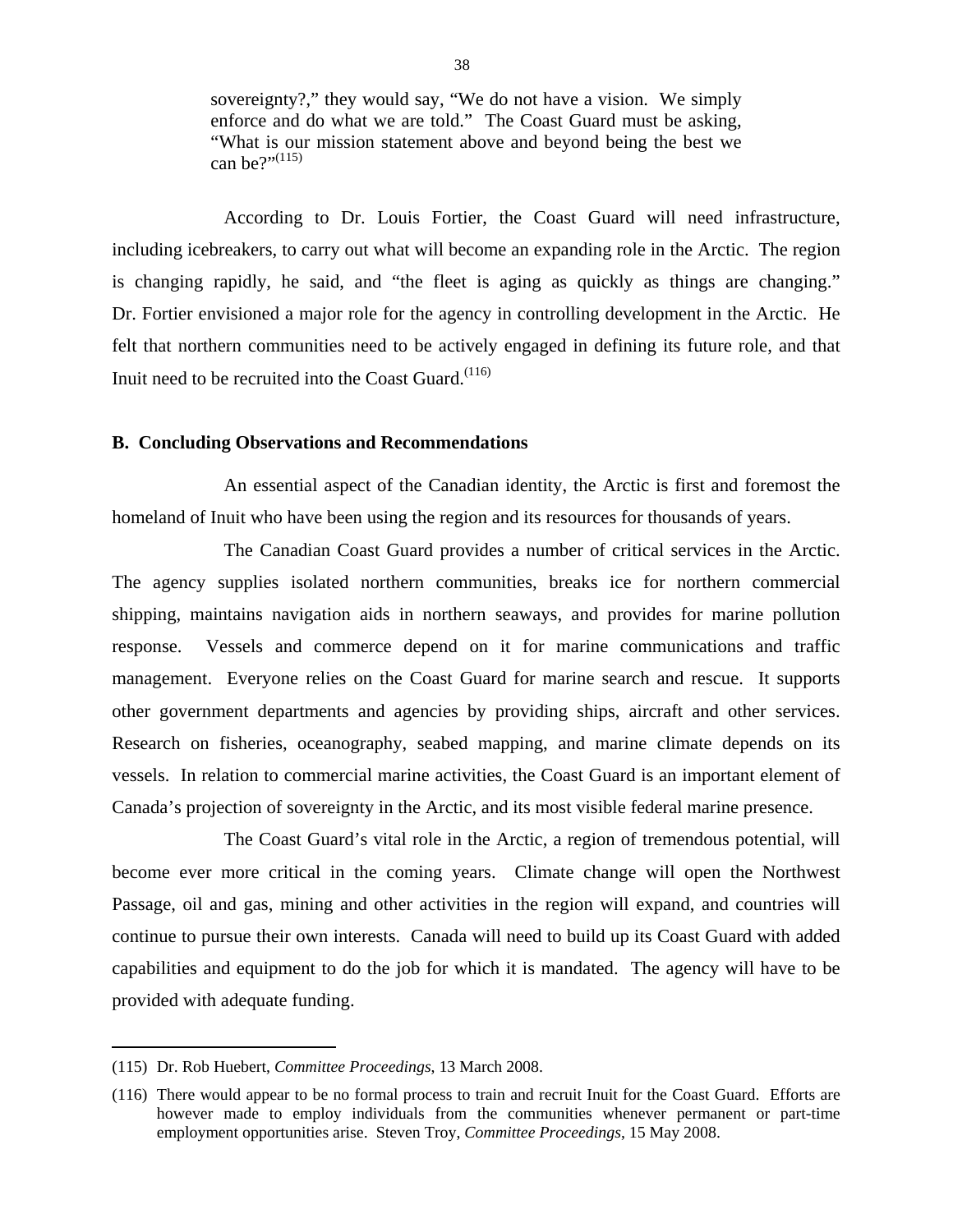The effects of climate change will open up Arctic waters to maritime traffic.No one knows exactly when this will happen, but the Government of Canada needs to plan and prepare for the eventuality.

Canada faces a potential challenge to its sovereign right to control shipping activity in the Northwest Passage. With the exception of Hans Island, there is broad international recognition that the islands of the Arctic Archipelago are exclusively under Canada's jurisdiction, but this is not the case with respect to their surrounding waters. Some countries disagree with Canada's position that the Northwest Passage constitutes Canadian internal waters. The United States, in particular, considers the waterway to be an international strait subject to the right of transit passage, a right nearly as extensive as on the high seas under international law.

Canada should take any opportunity to negotiate acceptance of Canada's position with other countries, in particular the United States. Canada must, however, retain full control over shipping in order to adequately protect the exceptionally fragile marine environment and Canadian security interests.

# **1. The Committee recommends that Canada uphold its position that the waters of the Northwest Passage are its internal waters and should be prepared to defend any legal challenge.**

If adequate preventive measures are not taken with respect to unauthorized shipping activity, the waterway could become progressively "internationalized" and subject to the right of transit passage, with potentially serious environmental and security consequences. The United States might be more inclined to recognize Canada's legal claim if Canada had the tools to monitor and enforce its laws and regulations.

**2. The Committee recommends that Canada develop a much stronger year-round, national presence and enforcement capability to show the world that Canada is serious about controlling the Northwest Passage, protecting Canadian interests and its people, and making the waterway a safe and efficient shipping route.** 

**3. The Committee recommends that there be a uniform, common code relating to the construction, manning and equipment of all vessels operating in the Arctic.** 

**4. The Committee recommends that Inuit, with their unique knowledge of the region, be recruited for the Coast Guard wherever possible.**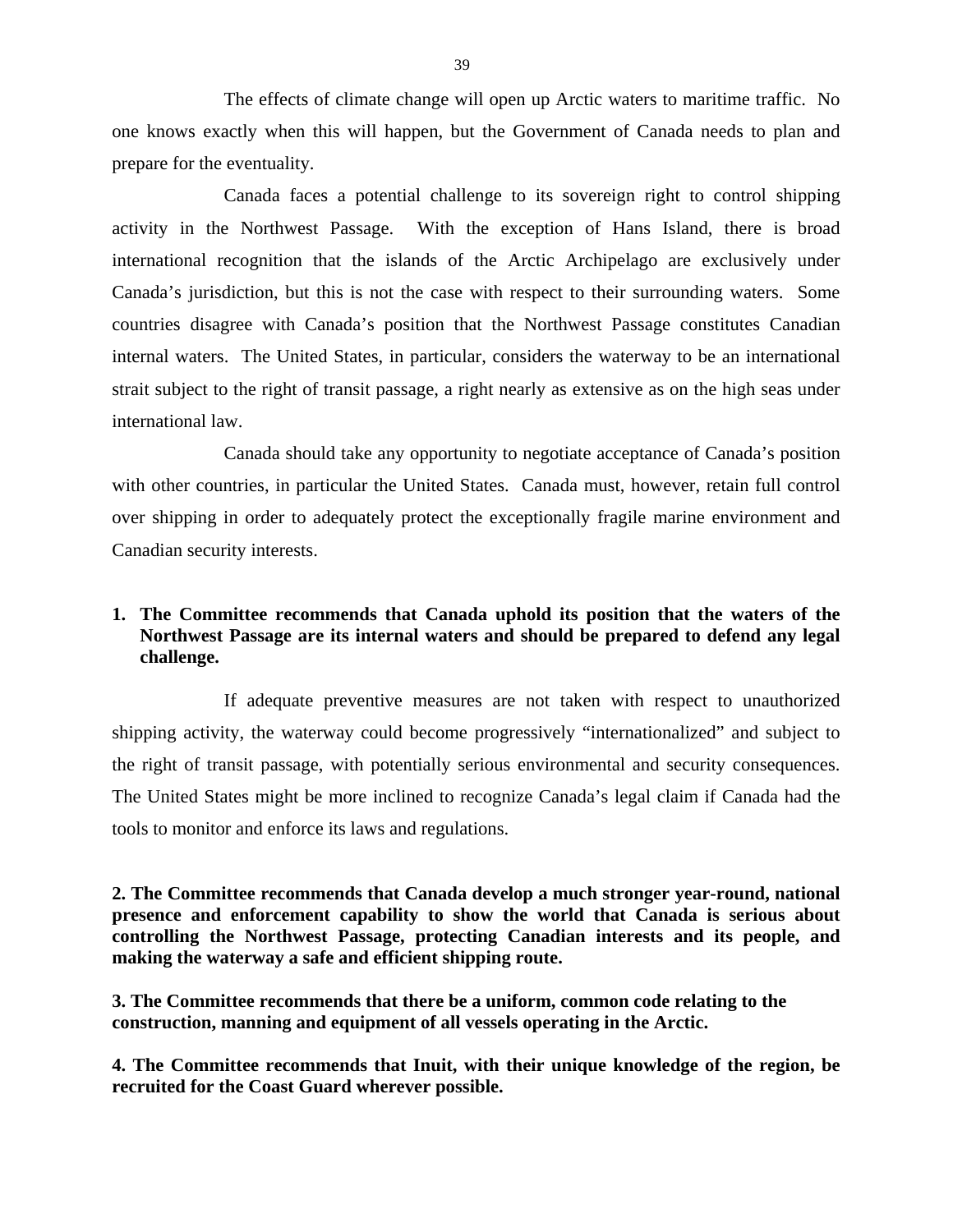# **5. The Committee recommends that the Coast Guard formulate a long-term strategic vision to guide it into the future. With nearly a quarter of experienced marine personnel expected to retire in the next five to seven years, staffing issues will present a challenge.**

Canada needs a much stronger, year-round capability in the Arctic to:

- (a) Enforce a mandatory vessel traffic system in Canada's Arctic waters.
- (b) Map Canada's continental shelf, exercise jurisdiction and ensure that exploration or development within and outside its 200-mile Exclusive Economic Zone are conducted in accordance with Canadian rules and standards. Once the limits of its extended continental shelf (an area said to be the size of the Prairie Provinces) are determined, Canada may need to initiate negotiations with its Arctic neighbours, given that boundary disputes already exist with respect to the delimitation of adjoining Exclusive Economic Zones in the east (Lincoln Sea) and west (Beaufort Sea).
- (c) Provide year-round Search and Rescue capability, given expected increases in sea traffic, and development activity, including new commercial fisheries and the growth of tourist cruises in Arctic waters.
- (d) Accommodate an expected increase in the demand for vessels in support of scientific research.
- (e) Provide adequate rapid, efficient intervention in response to major environmental accidents. Increased maritime activity will bring greater environmental risks. Because of record-high world energy prices, oil and gas development is now regarded as a yearround activity. Receding ice and new technologies, such as double-bowed tankers, increase the likelihood that one day oil and liquefied natural gas will be transported through the Northwest Passage by ship. The further diminishment of ice will benefit the energy and mining sectors, leading to even more shipping.
- (f) Exercise effective control of the Northwest Passage, and develop it into a safe and efficient shipping route.

# **6. The Committee recommends that NORDREG, Canada's current voluntary vessel traffic system in the Arctic, be made compulsory.**

At present, foreign vessels entering Canada's Arctic waters are not required to report under NORDREG with respect to their location, planned route, and ability to comply with the *Arctic Waters Pollution Prevention Act.* By not making NORDREG mandatory, Canada is sending the message internationally that it is not committed to its claim that the Northwest Passage is part of its internal waters.

# **7. The Committee recommends that Canada develop a long-term plan for the acquisition of new multi-purpose heavy icebreakers made in Canada and capable of operating yearround in its Arctic Archipelago and on the continental shelf.**

The February 2008 Budget announced \$720 million in funding to replace the 40 year-old flagship *CCGS Louis S. St-Laurent* with a new polar icebreaker with greater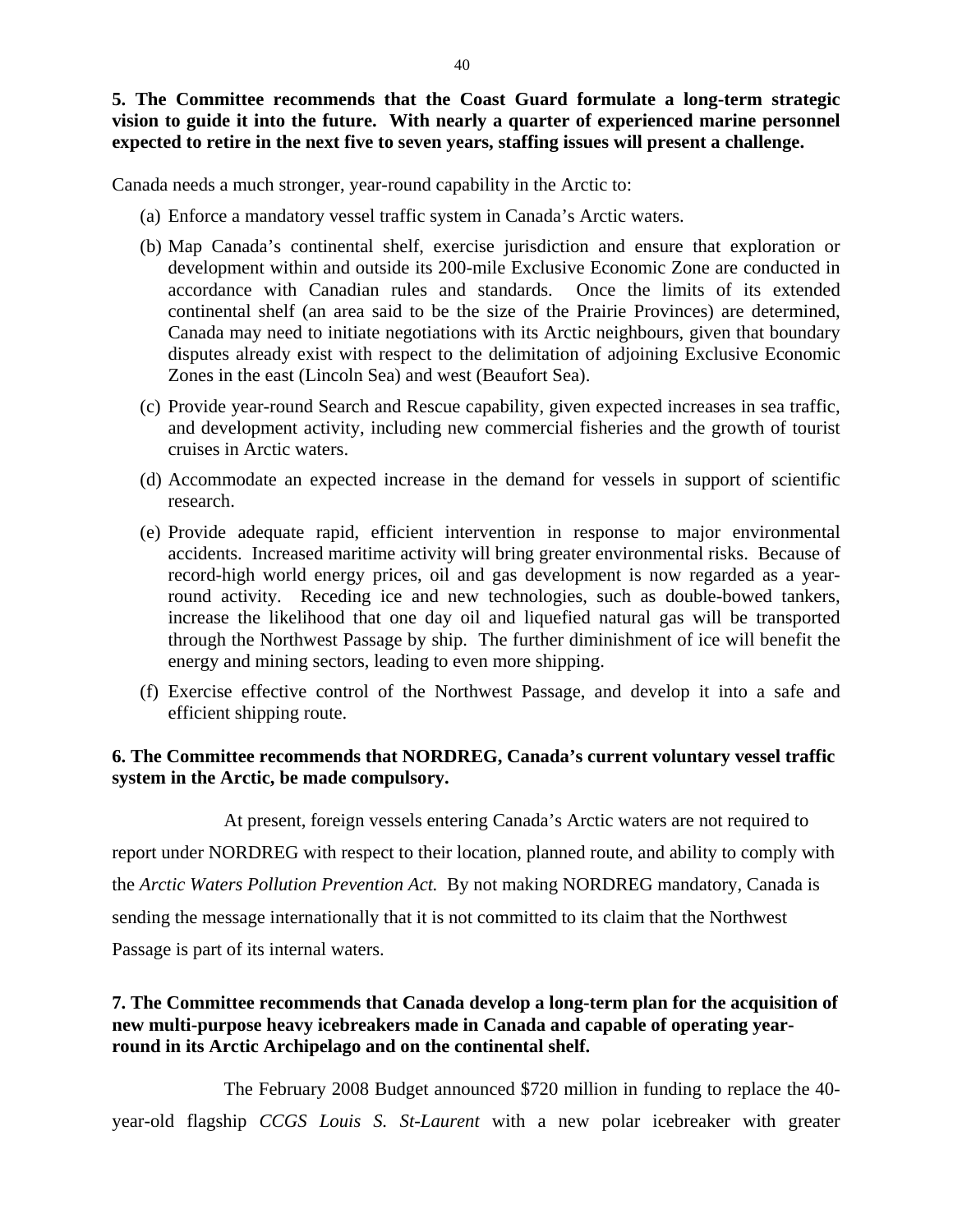capabilities, but the rest of Canada's icebreaking fleet is also aging and will need to be replaced. In particular, *CCGS Terry Fox* (built in 1983 and the only other icebreaker besides the *Louis S. St-Laurent* with true Arctic capability) is fast approaching the end of its operational life and will need to replaced within the next 10 to 15 years. Canada's newest icebreaker, *CCGS Henry Larsen*, is over 20 years old. The lead time to put a new vessel out to sea is 8 to 10 years from decision to replacement, because icebreakers are complex, unique ships.

## **8. The Committee recommends the deployment of multi-mission polar icebreakers operated by the Coast Guard as a cost-effective solution to Canada's surveillance and sovereignty patrol needs in the Arctic.**

Such vessels could serve as platforms in support of all at-sea Government of Canada programs and missions in the Arctic (e.g., security and enforcement, search and rescue, environmental, icebreaking, re-supply), including platform support for the RCMP and Canadian Forces.

## **9. The Committee recommends that the Government of Canada move forward to implement, in collaboration with the Government of Nunavut, a comprehensive harbour development plan, as recommended by the DFO–Nunavut Harbours Working Committee in its 2005** *Nunavut Small Craft Harbours Report.*

The development of sea and land-based services and infrastructure will be needed to ensure safe navigation in the Northwest Passage and to buttress Canada's sovereignty. Improved Arctic marine charts and aids to navigation, Arctic port infrastructure and better monitoring of marine traffic will be required.

This interim report was written before the Committee conducted public hearings and fact-finding in Nunavut during the first week of June. Our findings will be conveyed more fully in a final report.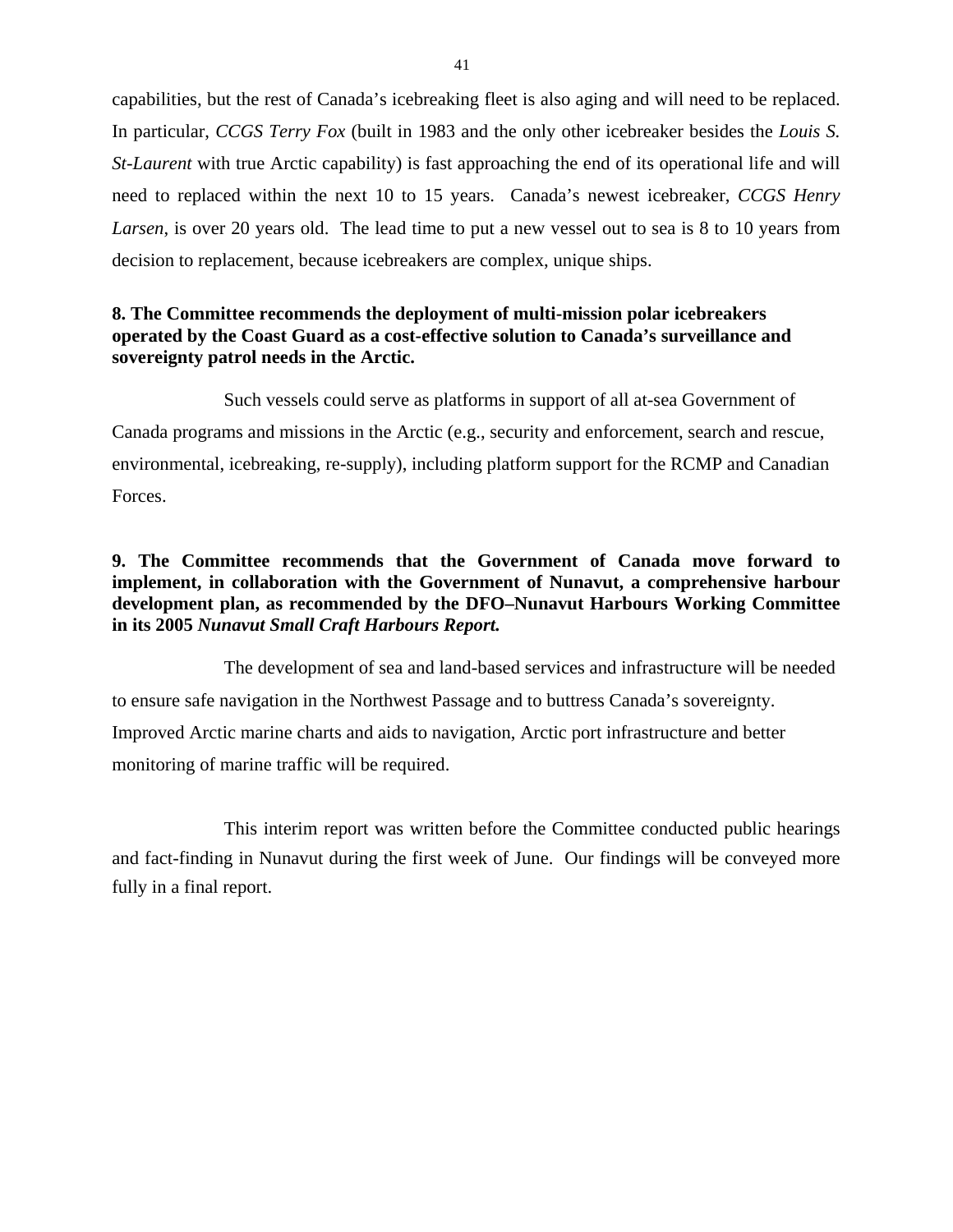#### **APPENDIX 1**

#### **The Proposed Sale of RADARSAT-2**

Dr. Michael Byers of the University of British Columbia spoke at length about RADARSAT-2.(1)

The satellite was developed through a public-private partnership between the Canadian Space Agency and MacDonald, Dettwiler & Associates Ltd., or MDA (a Canadian company). In early January 2008, within weeks after its launch into orbit in December 2007, Alliant Techsystems Inc. (a US company) announced its intention to acquire MDA's space program, including RADARSAT-2. The federal government provided most of the satellite project's funding by purchasing \$445 million worth of imagery in advance, or about 85% of the total costs. In return, it was promised imaging-on-demand and priority access in case of emergencies.

Considered to be the world's most advanced remote sensing satellite and developed specifically to increase Canada's ability to exercise its sovereignty in the North,<sup> $(2)$ </sup> RADARSAT-2 can provide high-definition imagery even through clouds and fog and at night, an important capability given that the Arctic is near-total darkness for a number of months every year. The Committee was advised that the satellite can also pinpoint oil spills, track ocean-going vessels and map the presence and thickness sea ice from space. The satellite was said to be an essential tool in fisheries monitoring and enforcement, given Canada's limited capability in the vast Arctic. In this connection, some witnesses mentioned possible incursions by foreign fishing vessels in Davis Strait where there is a growing fishery for shrimp and turbot (also known as Greenland halibut).

Referred to as Canada's "eye in the sky," RADARSAT-2 allows for the efficient monitoring of Canada's immense territory and is entirely consistent with the federal government's sovereignty initiative in the Arctic. Its ability to monitor ships makes it an obvious complement to the Arctic naval patrol vessels announced by the federal government in July 2007, and the new \$720 million polar icebreaker announced in the February 2008 federal budget.

l

<sup>(1)</sup> Dr. Michael Byers, *Committee Proceedings*, 6 March 2008.

<sup>(2)</sup> See DFAIT, "Government of Canada Issues Operating Licence for RADARSAT-2," News release, 16 November 2007, http://news.gc.ca/web/view/en/index.jsp?articleid=36196. RADARSAT-1, the less powerful predecessor, was built by the Canadian Space Agency and launched in 1995. RADARSAT-1 is owned by the CSA and remains in orbit.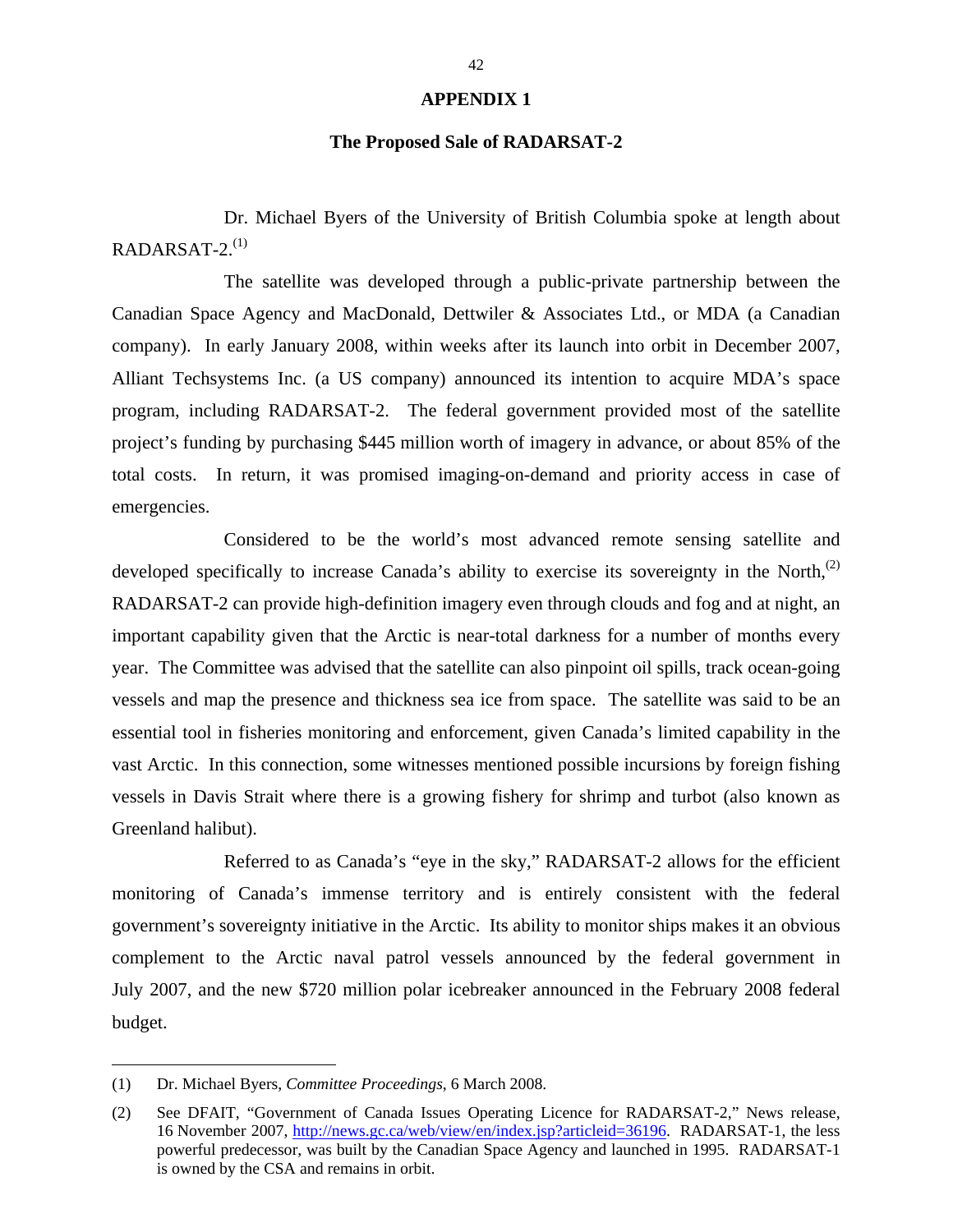Canada is the satellite's licensing authority under the *Remote Sensing Space Systems Act* of 2005 (section 16). At our meetings in February and March it was unclear whether the United States would replace Canada as the licensing authority if the sale were approved, and whether Canada would lose "shutter control" (the ability to restrict the types of images being generated for reasons of national interest) and "priority access" (the ability to commandeer the satellite in emergencies).

The proposed sale (worth \$1.325 billion) appeared to catch everyone by surprise, including the Government of Canada. Dr. Rob Huebert of the University of Calgary wondered how Canada could even contemplate allowing such a sale. Dr. Byers described RADARSAT-2 as a "necessary public good," a "sovereignty assertion device" "produced for Canadians with the expenditure of Canadian taxpayer money," and that was "exactly what a great Arctic country like Canada would want to do." He drew a strong parallel with the new \$720 million icebreaker announced in the February 2008 federal budget and asked: "Would we allow that icebreaker to be sold to a foreign company after it was built?"

In a decision made under the *Investment Canada Act*, federal Minister of Industry Jim Prentice announced on 10 April 2008 that the sale of the aerospace assets of MacDonald, Dettwiler & Associates Ltd., including RADARSAT-2, to Alliant Techsystems Inc. would not be allowed.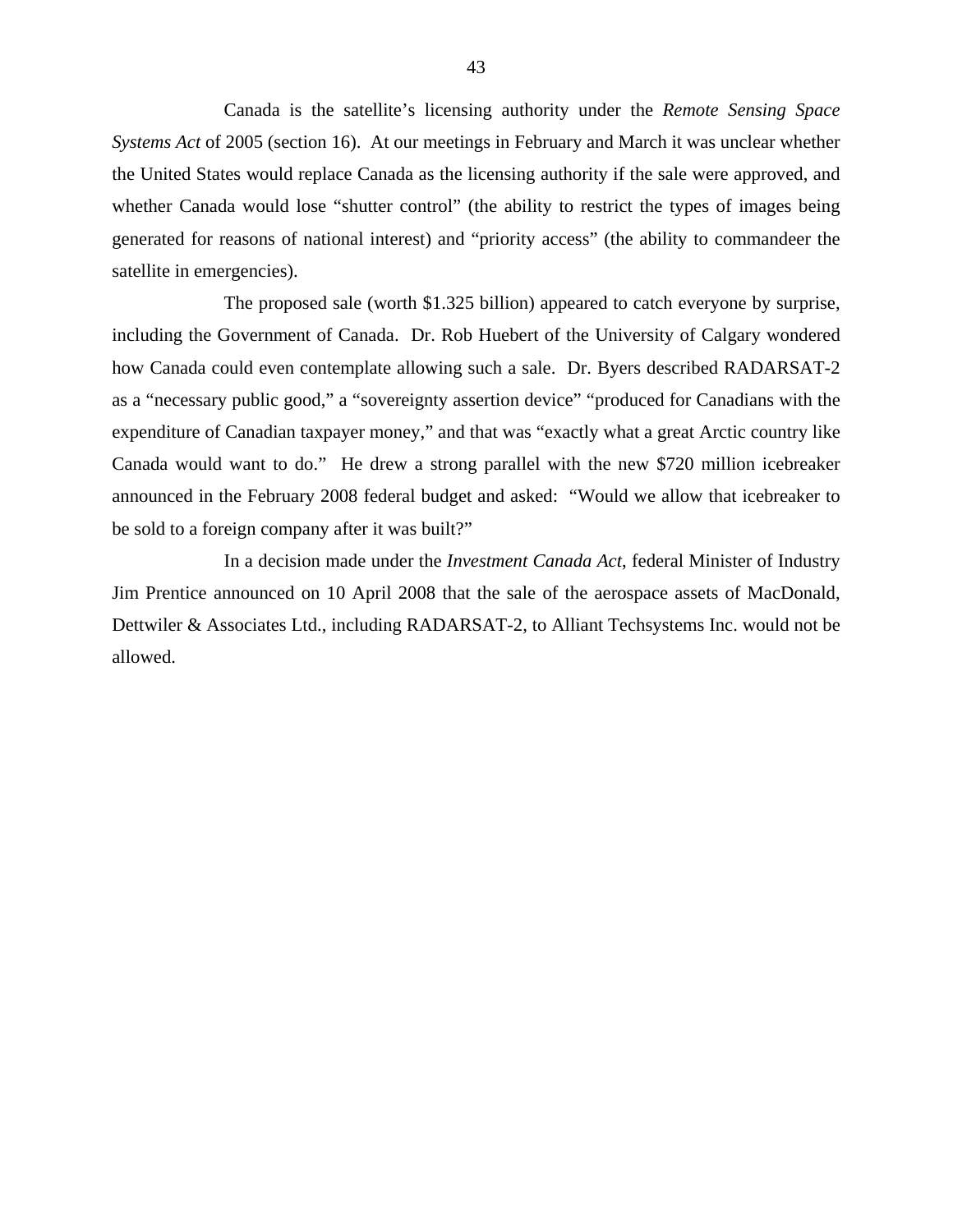## **APPENDIX 2**

## **Recommendations of the February 2008 Canada**–**US Model Negotiation**

## **Model negotiation on Northern Waters**

On February 18 and 19, 2008, two teams of non-governmental experts met to discuss issues, identify possible solutions, and make recommendations concerning navigation in Northern waters to the governments of the United States and Canada. The following agreed statement is the result of those deliberations.

## **Agreed recommendations**

*Recognizing* the rapid and dramatic loss of Arctic sea-ice;

*Recognizing* that this will increase the maritime accessibility of the Arctic;

*Recognizing* that increased shipping will bring many benefits, and that the development of economically efficient, environmentally responsible, safe and secure navigation in Northern waters is in the interests of all countries;

*Recognizing* obligations under land claims agreements with indigenous peoples;

*Concerned* that increased shipping will bring heightened security risks, especially in the context of terrorism, nuclear proliferation, illegal immigration and drug smuggling;

*Concerned* that increased shipping will bring heightened environmental risks, especially in the form of oil spills and disruption of indigenous peoples and marine life;

*Acknowledging* the long history of U.S.-Canada cooperation, including within NATO, NORAD, the 1988 Arctic Cooperation Agreement, and the Arctic Council;

*Acknowledging* that the United States and Canada have previously cooperated to promote shipping through waters under national jurisdiction, namely the St. Lawrence Seaway, Great Lakes and Juan de Fuca Region, and that this has brought great benefits to both countries;

*We respectfully recommend:* 

- 1. That the two countries collaborate in the development of parallel rules and standards and cooperative enforcement mechanisms with respect to notification and interdiction zones in the northern waters of Alaska and Canada;
- 2. The implementation of the 2006 expansion of the NORAD agreement, which includes the sharing of all maritime surveillance in the area covered by that agreement, and that the two countries cooperate in the development of further surveillance capabilities;
- 3. Building from the Arctic Waters Pollution Prevention Act, that the two countries develop common navigation, safety and ship operation and construction standards;
- 4. That the two countries cooperate on the establishment of shipping lanes, traffic management schemes and oil spill response in the northern waters of Alaska and Canada;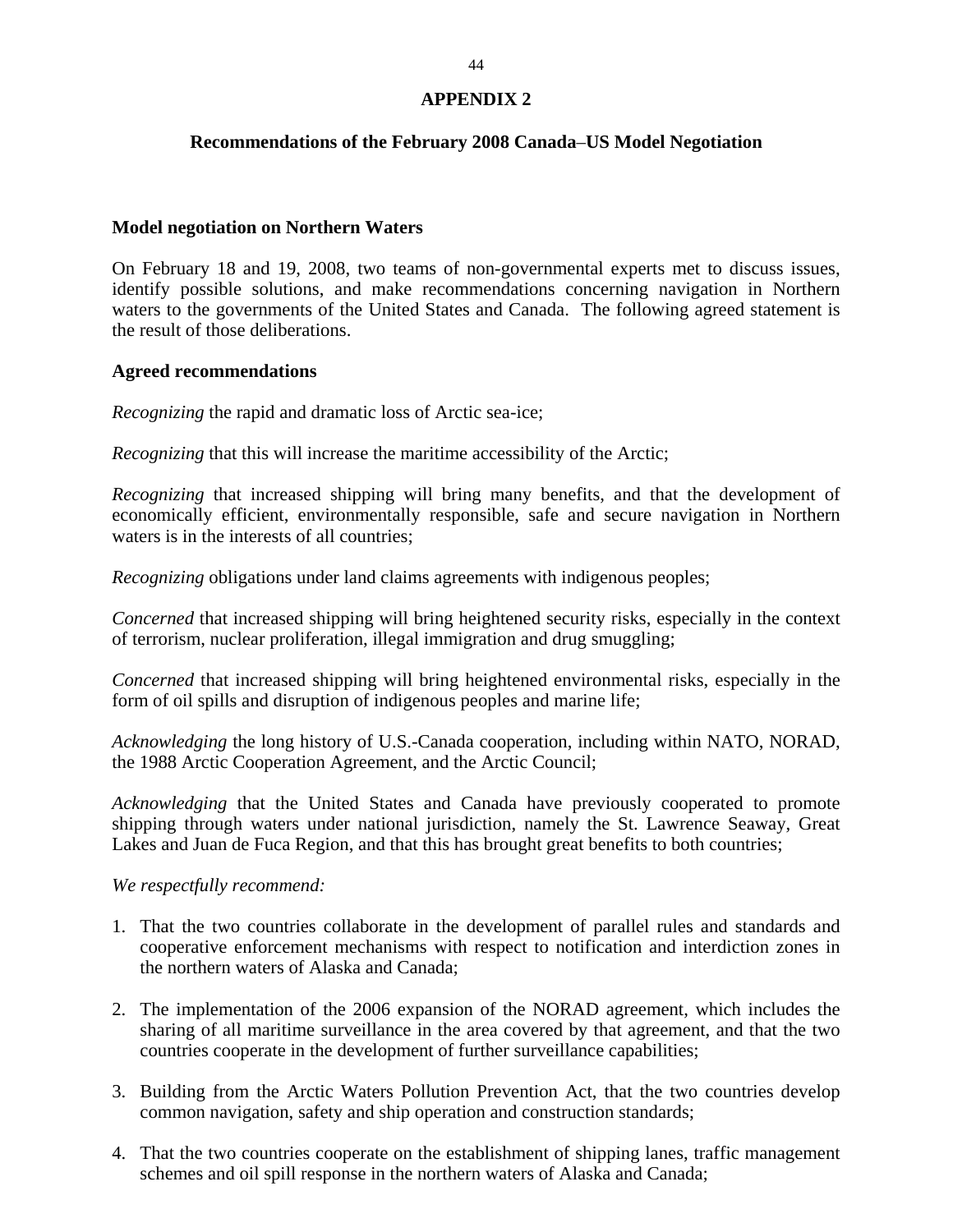- 5. That the two countries cooperate with respect to immigration and search and rescue concerns related to cruise ships;
- 6. That the two countries accelerate the acquisition of new icebreakers. The two countries should maximize burden sharing opportunities, following the models of the U.S.-Canada icebreaker agreement on the Great Lakes and the agreement on the resupply of Thule Air Base;
- 7. That the two countries step up their efforts to develop safety infrastructure, including search and rescue, in support of increased shipping in the northern waters of Alaska and Canada;
- 8. That, the two countries make maximum use of their existing port state and flag state authority to promote safe, secure and environmentally responsible shipping;

## *We further recommend:*

9. That the two countries consider establishing a U.S.-Canada Arctic Navigation Commission to address their common interests in navigation, environmental protection, security, safety, and sustainable economic development. This Commission should include representation from indigenous groups directly affected by navigation. This Commission would follow the model of the International Joint Commission by acting as a recommendatory body. This Commission should operate within the framework of the already legislated bi-national research body, the Arctic Institute of North America;

*We reaffirm* that the 1988 Arctic Cooperation Agreement has been very effective in managing the legal disagreement concerning the Northwest Passage, while *recognizing* the challenges presented by rapidly changing ice conditions.

*Additionally*, the Canadian team of experts presented strong arguments as to why the United States should recognize Canada's legal position that it controls the Northwest Passage. The changing Arctic environment raises new security concerns. In this context, the Canadian team argued that recognizing Canadian control of the Northwest Passage could substantially enhance North American security, without compromising U.S. interests elsewhere in the world. The U.S. team also pointed out that the U.S. position has strong arguments in its favour.

The two teams together *respectfully request*, without prejudice, that the US. and Canadian governments examine all of these arguments.

*Finally*, the two teams emphasize that time is of the essence and that the recommendations listed in points 1 to 8 be addressed expeditiously.

## **U.S. team:**

Paul Cellucci, U.S. Ambassador to Canada, 2001-2005

Scott G. Borgerson, Council on Foreign Relations

Professor Elizabeth Elliot-Meisel, Department of History, Creighton University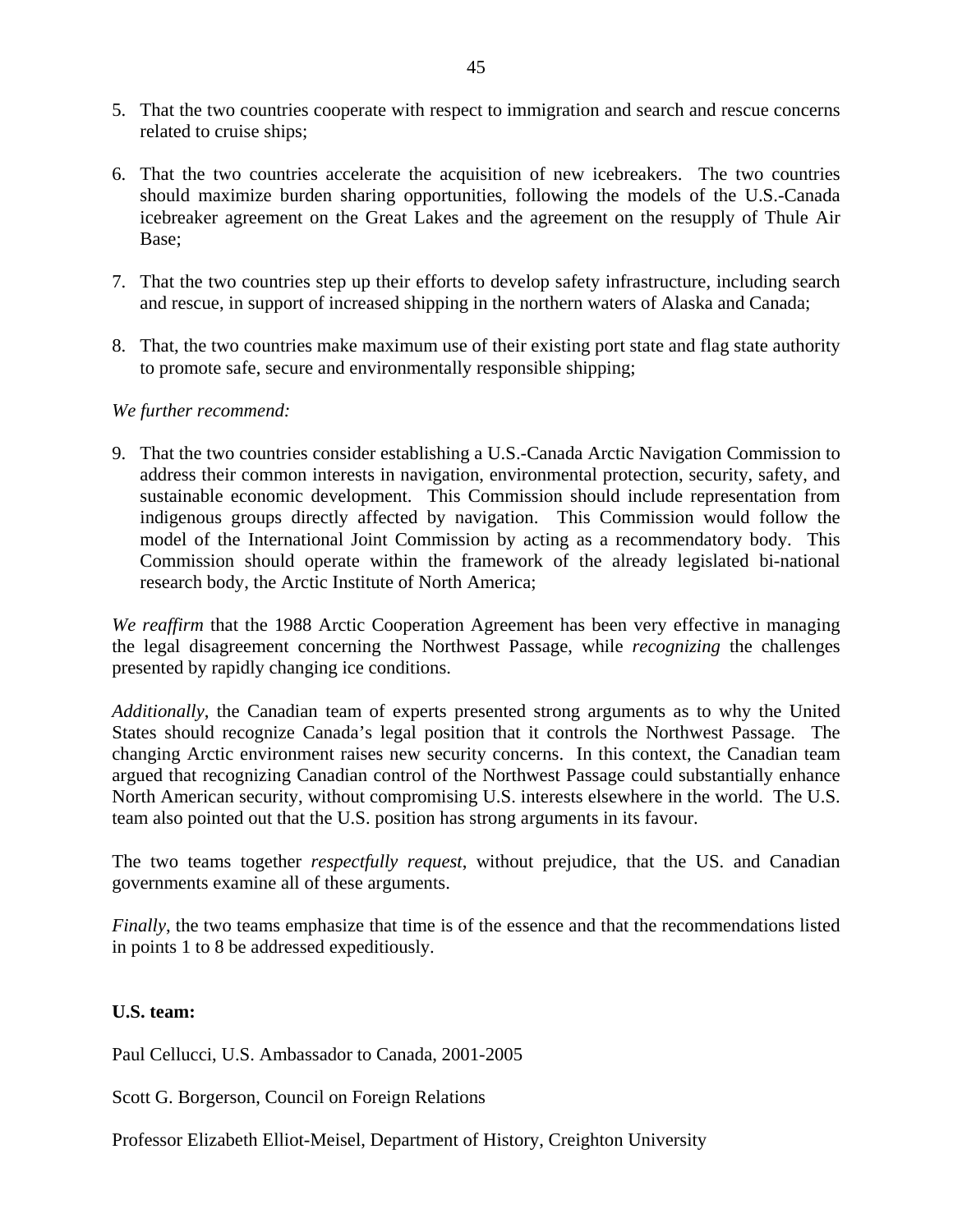Professor Christopher Joyner, Department of Government, Georgetown University

Professor Eric Posner, University of Chicago School of Law

Coalter Lathrop, J.D., President, Sovereign Geographic Inc.

# **Canadian team:**

Professor Michael Byers, Department of Political Science, University of British Columbia

Colonel (retired) Pierre Leblanc, Former Commander, Canadian Forces Northern Area

Aaju Peter, Inuit law student, Iqaluit

Professor Rob Huebert, Department of Political Science and Centre for Military and Strategic Studies, University of Calgary

Professor Ted McDorman, Faculty of Law, University of Victoria

Professor Suzanne Lalonde, Faculty of Law, University of Montreal

Professor Armand de Mestral, C.M., Faculty of Law, McGill University

# **Secretariat:**

Justin Nankivell, PhD student, University of British Columbia

Joël Plouffe, PhD student, University of Quebec at Montreal (UQAM)

# **Funding and logistical support:**

The U.S. and Canadian teams wish to thank ArcticNet for funding the exercise and the International Joint Commission (Canadian Section) for providing meeting space. The recommendations above represent the opinions of the team members only.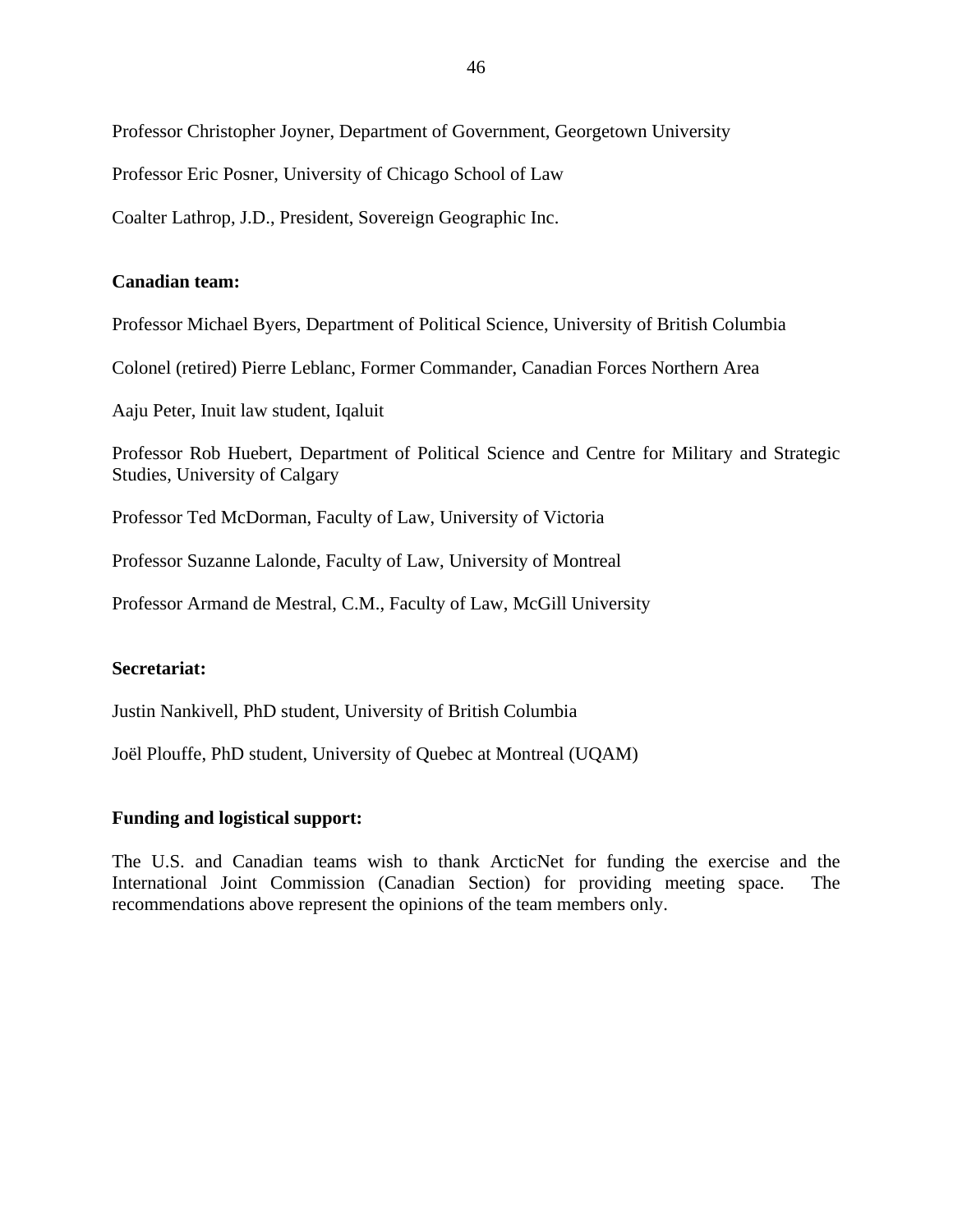# **APPENDIX 3**

# **WITNESS LIST**

| Thursday, May 15, 2008                       |                                                                                                                                                                                                    |  |  |  |
|----------------------------------------------|----------------------------------------------------------------------------------------------------------------------------------------------------------------------------------------------------|--|--|--|
| <b>Canadian Coast Guard</b>                  | Steven Troy, Director, Safety and Environmental Response<br>Systems                                                                                                                                |  |  |  |
| <b>Transport Canada</b>                      | William (Bill) J Nash, Director General, Marine Safety<br>Victor M. Santos-Pedro, Director, Design, Equipment & Boating<br>Safety.<br>Richard Day, Director, Operations and Environmental Programs |  |  |  |
| Tuesday, May 13, 2008                        |                                                                                                                                                                                                    |  |  |  |
| ArcticNet                                    | Louis Fortier, Scientific Director                                                                                                                                                                 |  |  |  |
| Tuesday, May 6, 2008                         |                                                                                                                                                                                                    |  |  |  |
| As an individual                             | Donat Pharand, Professor emeritus, Faculty of Law, University of<br>Ottawa                                                                                                                         |  |  |  |
| Thursday, May 1, 2008                        |                                                                                                                                                                                                    |  |  |  |
| <b>Fisheries and Oceans</b><br>Canada        | Michelle Wheatley, Regional Director, Science, Central & Arctic<br>Region<br>K. Burt Hunt, Regional Director, Fisheries and Aquaculture<br>Management, Central and Arctic Region                   |  |  |  |
| Tuesday, April 15, 2008                      |                                                                                                                                                                                                    |  |  |  |
| Inuit Tapiriit Kanatami                      | John Merritt, Senior Policy Advisor                                                                                                                                                                |  |  |  |
| Nunavut Tunngavik<br>Incorporated            | Paul Kaludjak, President<br>Gabe Nirlungayuk, Director of Wildlife                                                                                                                                 |  |  |  |
| Tuesday, April 8, 2008                       |                                                                                                                                                                                                    |  |  |  |
| Council on Foreign<br>Relations              | Scott G. Borgerson, PH. D., International Affairs Fellow                                                                                                                                           |  |  |  |
| Tuesday, April 1, 2008                       |                                                                                                                                                                                                    |  |  |  |
| <b>Inuit Circumpolar Council</b><br>(Canada) | Duane Smith, President<br>Chester Reimer, Strategic and Policy Advisor                                                                                                                             |  |  |  |
| Thursday, March 13, 2008                     |                                                                                                                                                                                                    |  |  |  |
| University of Calgary                        | Rob Huebert, Associate director of the Centre for Military and<br>Strategic Studies, Associate Professor, Department of Political<br>Science                                                       |  |  |  |
| Thursday, March 6, 2008                      |                                                                                                                                                                                                    |  |  |  |
| University of Bristish<br>Columbia           | Michael Byers, Professor, Canadian Research Chair in International<br>Law and Politics                                                                                                             |  |  |  |
| Thursday, February 28, 2008                  |                                                                                                                                                                                                    |  |  |  |
| As an individual                             | Michael Turner                                                                                                                                                                                     |  |  |  |